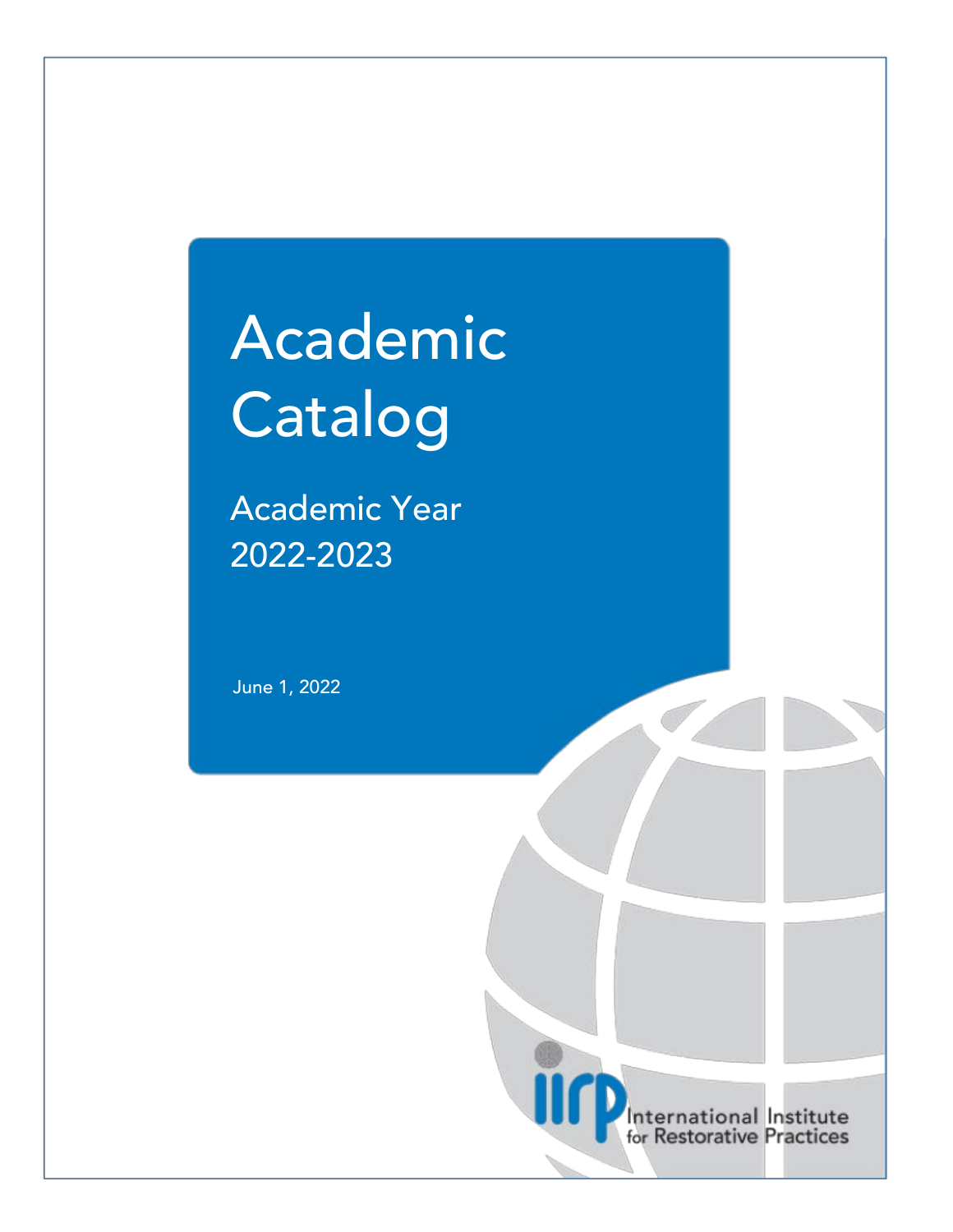# **Contents**

| Application for Admission to the Master of Science Degree Program27 |  |
|---------------------------------------------------------------------|--|
|                                                                     |  |
|                                                                     |  |
|                                                                     |  |
|                                                                     |  |
|                                                                     |  |
|                                                                     |  |
|                                                                     |  |
|                                                                     |  |
| Graduate Certificate in Restorative Practices Course Requirements35 |  |
|                                                                     |  |
|                                                                     |  |
|                                                                     |  |
|                                                                     |  |
|                                                                     |  |
|                                                                     |  |
|                                                                     |  |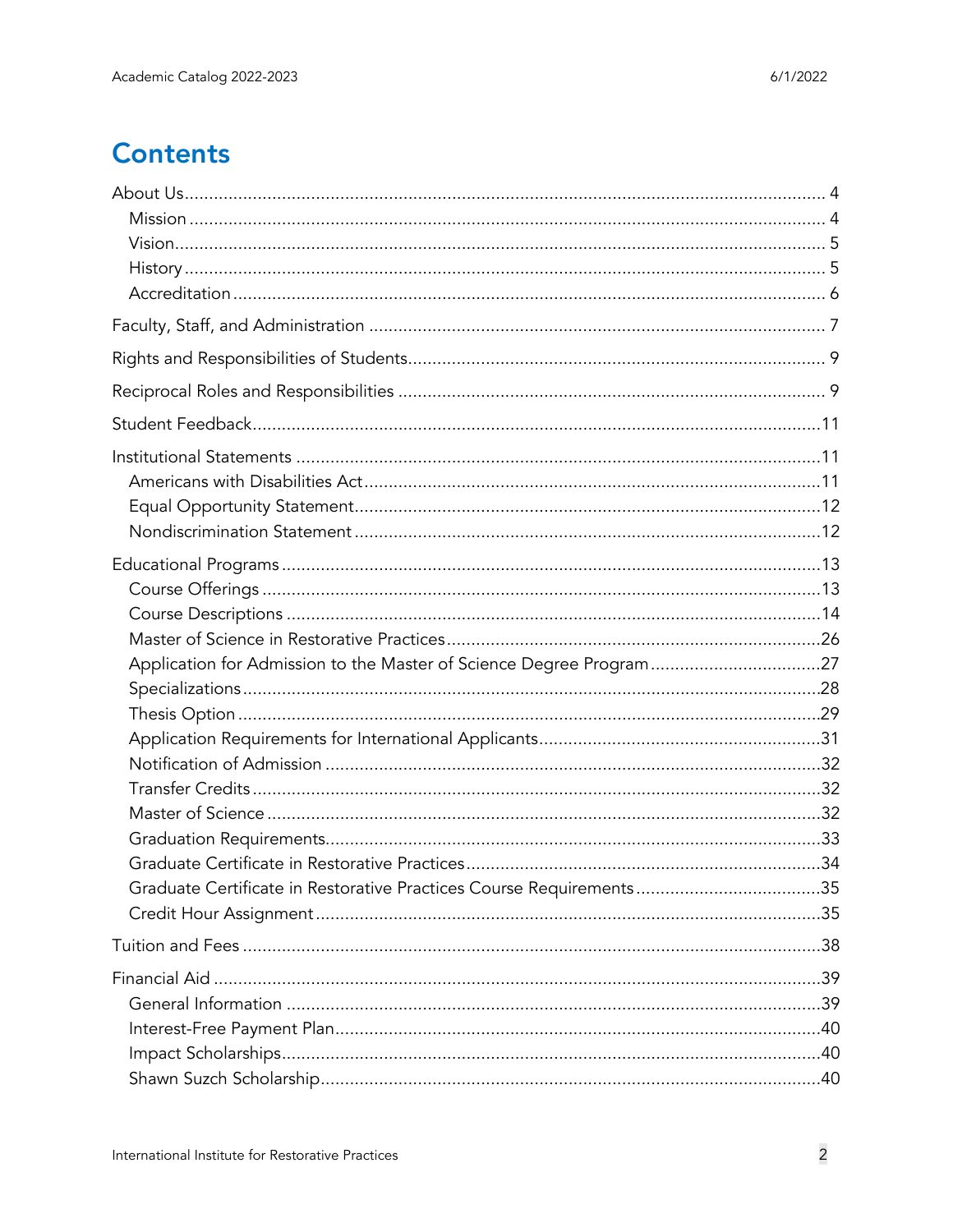This publication is certified as true and correct in content and policy as of the date of publication.

The IIRP reserves the right to make changes of any nature in programs, calendar, or academic schedules whenever these are deemed necessary or desirable, including changes in policies and procedures, course content, class scheduling, and the cancelling of scheduled classes or other academic activities.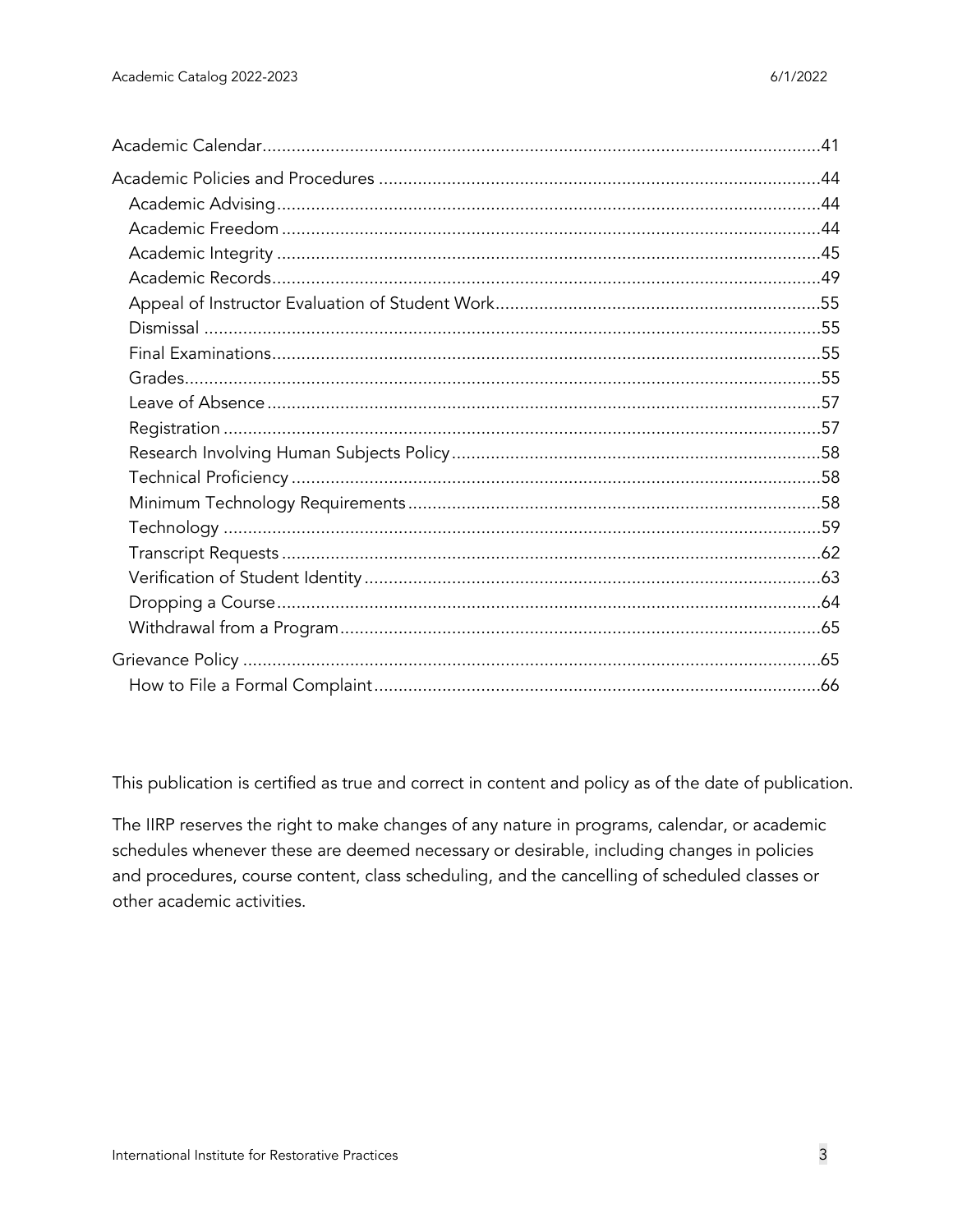# <span id="page-3-0"></span>About Us

# A Graduate School Dedicated to the Science of Relationships and Community

The International Institute for Restorative Practices (IIRP) Graduate School was established to advance restorative practices, the science of relationships and community. We offer advanced master's degrees and graduate certificates to dedicated individuals who believe healthy relationships are the key to continual improvement in their professional environment.

Our learners are passionate about developing the soft skills to sustain positive changes with their colleagues, supervisees, students, and clients. In every course, our graduate students engage in useful projects, draw on the experience of faculty, and form supportive networks of peers. Our programs allow students to study while they work, with their ongoing professional life as their laboratory and practicum. Our graduates emerge as seasoned changemakers who bring their own understanding of restorative practices with them wherever they go and lead others by their example.

The International Institute for Restorative Practices (IIRP) Graduate School is the world's first graduate school wholly devoted to restorative practices. Our faculty – all scholar/practitioners – are dedicated to helping individuals find new ways to empower people and transform communities. This field, as well as our institution, is developing across national borders and professional disciplines.

Our campus in Bethlehem, PA, is the international and intellectual hub of our accredited Graduate School.

## <span id="page-3-1"></span>**Mission**

The mission of the International Institute for Restorative Practices Graduate School is to strengthen relationships, support communities, influence social change, and broaden the field of restorative practices by partnering with practitioners, students, and scholars.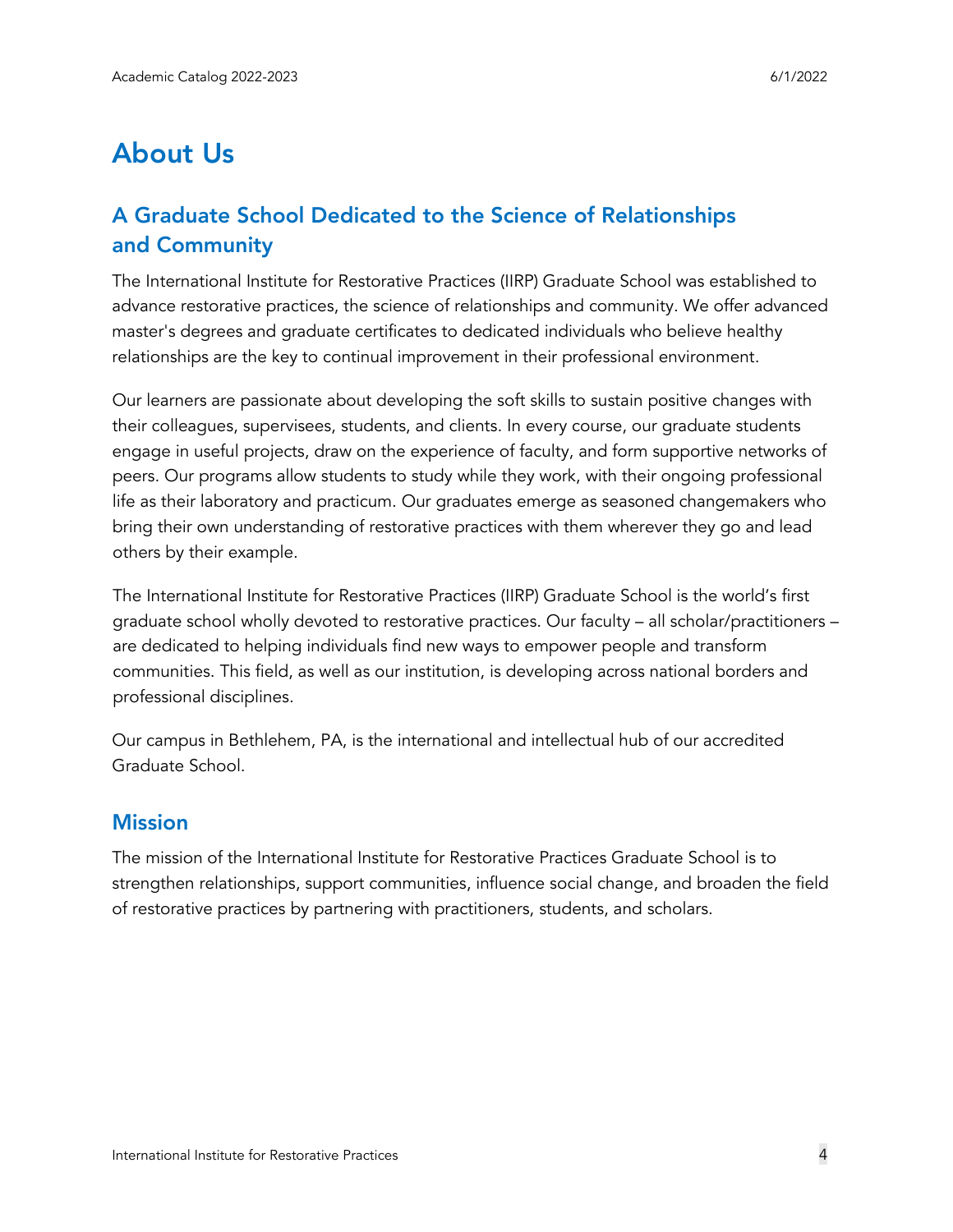# <span id="page-4-0"></span>Vision

#### Pioneering the Science of Relationships and Community

Just as our name suggests, the International Institute for Restorative Practices (IIRP) Graduate School was established to examine, teach, and develop restorative practices – an evolving social science that looks to effect real change within communities by strengthening relationships and fostering a mutual regard among individuals. In practicing what we teach, we engage with our students to share practices that focus on improving relationships, responsibility, and respect.

We also empower our students to train others, to take this thinking outside of their classes and share it with their families, friends, schools, workplaces, and communities. In every course, students engage in useful projects, draw on the experience of faculty, and form supportive networks of peers. Our graduates emerge as seasoned changemakers, who bring their own understanding of restorative practices with them wherever they go, and lead others by their example.

As the science of restorative practices grows and evolves, we are dedicated to always being on the forefront: pioneering new concepts, new approaches, and new methods.

# <span id="page-4-1"></span>**History**

The face of higher education is changing rapidly and dramatically around the world. The IIRP has designed its offerings and services to meet the needs of 21<sup>st</sup>-century adult learners and professionals.

All that the IIRP offers is mission-driven, rooted in everyday professional practice and accessible from anywhere in the world through a wide range of flexible learning options.

We are dedicated to the study of restoring relationships, social discipline, emotional well-being, and civic participation through participatory learning and decision making.

Our faculty and graduate students engage in reflection, scientific inquiry, and academic discussion, drawing on theory as well as their own professional practice and personal experience. Our entire institution is guided by the premise that "people are happier, more cooperative, more productive, and more likely to make positive changes when those in authority do things with them, rather than to them or for them."

With roots in restorative justice, a way of looking at criminal justice that emphasizes repairing the harm done to people and relationships, restorative practices has the broader goal of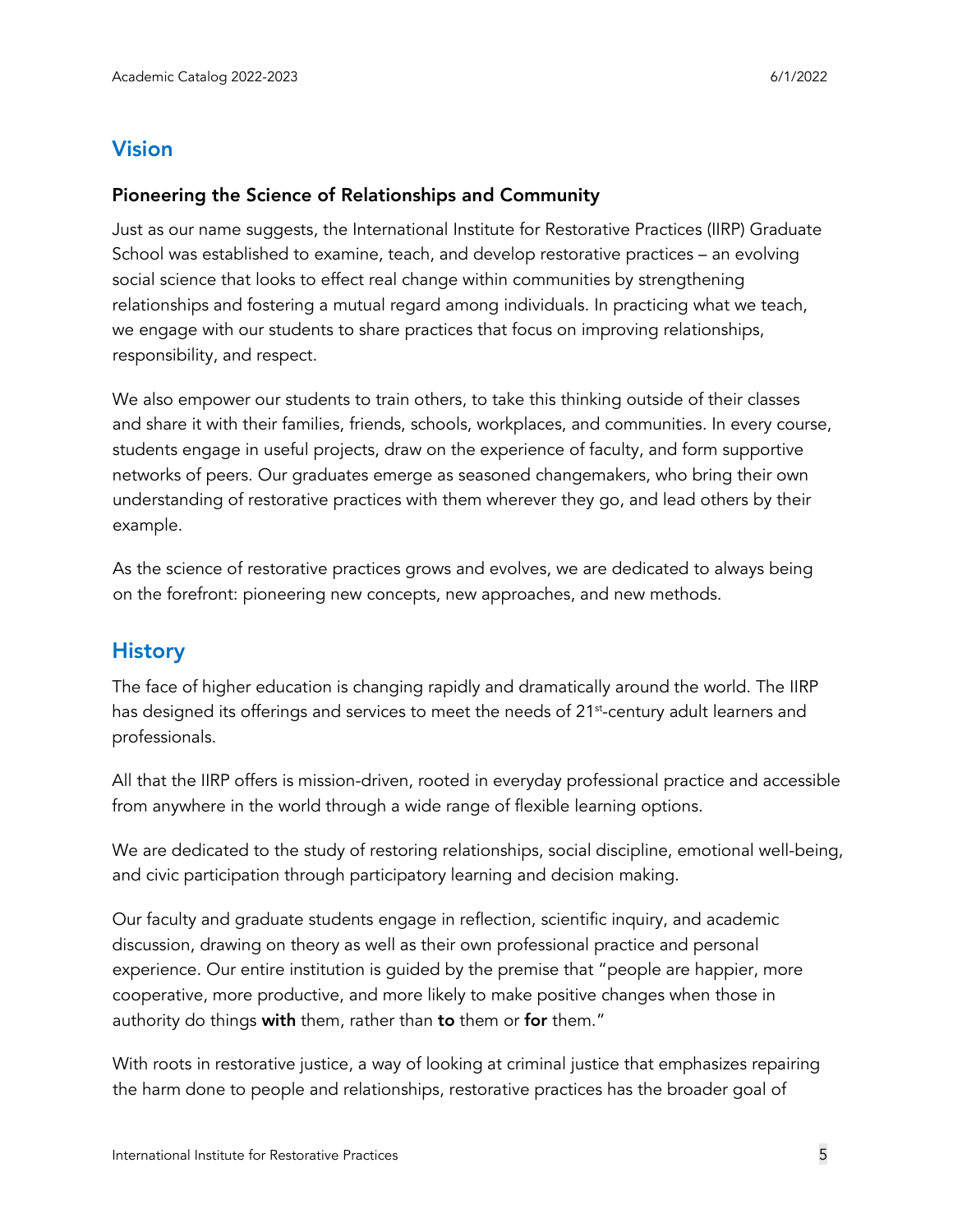proactively developing community, managing conflict, building relationships, and increasing social capital.

The establishment of the IIRP Graduate School was the culmination of decades of work in restorative practices by a number of pioneers around the world, among them the IIRP's founders, Ted and Susan Wachtel, who developed many of the theories at Buxmont Academy and the Community Service Foundation.

# Our Work

- Living Restorative Practices We model a relational approach and honor human dignity in all that we do. This is the foundation for all of our work.
- Education We provide advanced education, professional development, and transformative learning experiences.
- Consulting We deliver strategic consulting that leverages our relational expertise.
- Research We generate and disseminate knowledge regarding the influence of relationships on social health.

## <span id="page-5-0"></span>Accreditation

The IIRP is accredited by the Middle States Commission on Higher Education (MSCHE), 1007 North Orange Street, 4<sup>th</sup> Floor, MB #166, Wilmington, DE 19801 (267-284-5011). The Middle States Commission on Higher Education is an institutional accrediting agency recognized by the U.S. Secretary of Education and the Council for Higher Education Accreditation.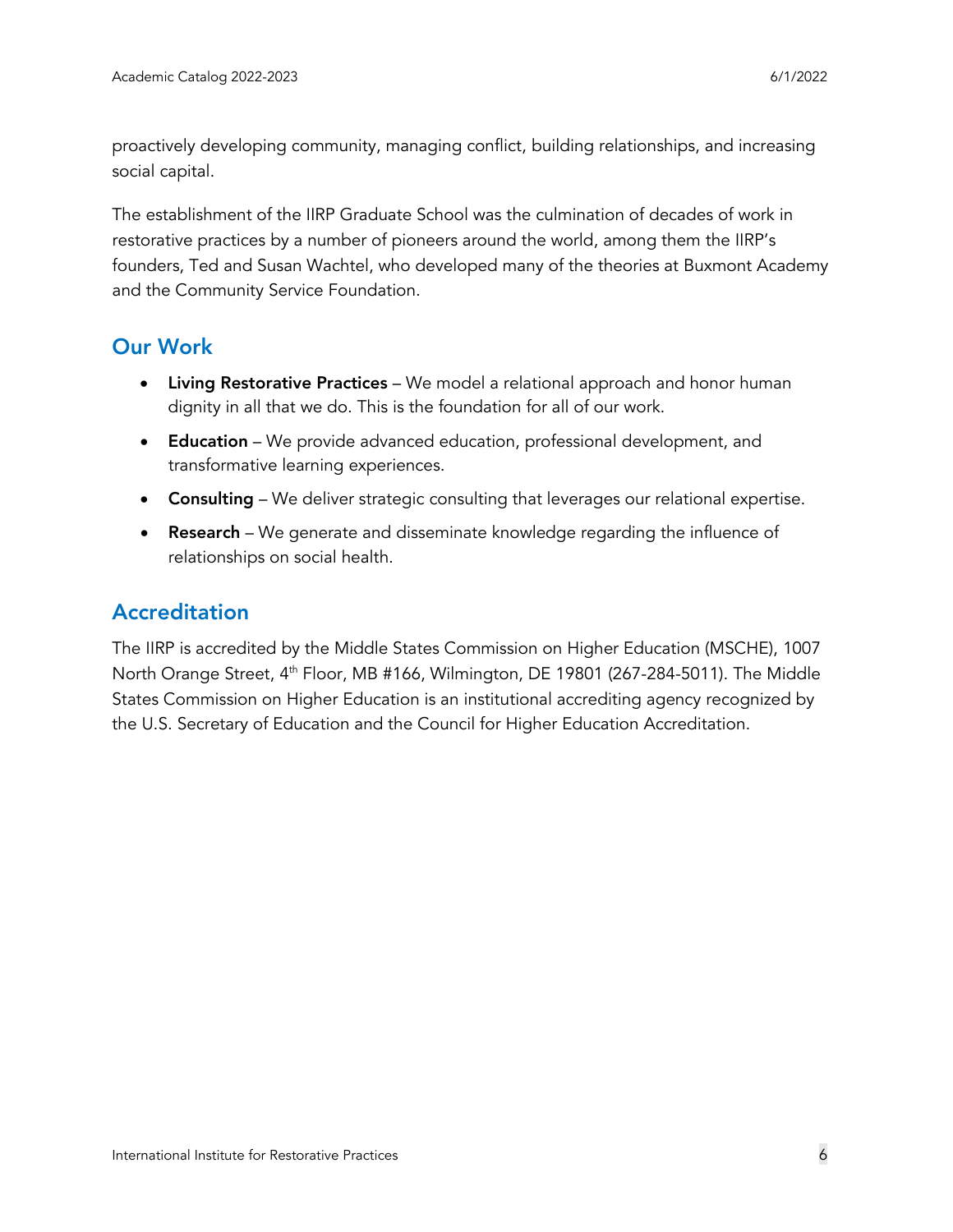# <span id="page-6-0"></span>Faculty, Staff, and Administration

#### Main Office Phone Number: 610-807-9221

#### Gina B. Abrams,

#### Associate Professor, Director of Research and Program Evaluation (267-576-0366)

University of Delaware, B.S., Physical Education Studies, 1995 Boston University, M.S.W., Social Work Macro Practice, 1999 Boston University, M.P.H., Social and Behavioral Health, 2000 Rutgers University, Ed.M., Statistics, Measurement, and Evaluation, 2012 Boston University, Dr.P.H., Leadership, Management, and Policy, 2017

#### Craig Adamson, Provost, Associate Professor (215-416-3723)

Temple University, B.A., Criminal Justice, 1995 International Institute for Restorative Practices, M.R.P.Y.C., 2008 Lesley University, Ph.D., Educational Studies with Specialization in Adult Learning, 2012

#### Borbála Felligi, Assistant Professor (610-807-9221)

 Eötvös Loránd University, M.A., Social Policy, 2002 University of Cambridge, Trinity Hall, M.Phil., Criminology, 2004 Eötvös Loránd University, Ph.D., Social Policy, 2008

#### Mary Jo Hebling, Dean of Continuing Education. Lecturer (215-778-2956)

 Temple University, B.A., Communications and Theater, 1979 International Institute for Restorative Practices, M.S., Restorative Practices and Youth Counseling, 2012

#### Jamie Kaintz, Dean of Student Services (610-938-5686)

Cedar Crest College, B.A., Applied Psychology, 2016 International Institute for Restorative Practices, M.S., Restorative Practices, 2021

#### Linda Kligman, Interim President and Vice President for Administration (610-807-9221)

Drexel University, B.S., Civil Engineering/Applied Technologies, 1991 International Institute for Restorative Practices, M.S., Restorative Practices, 2015 Union Institute and University, Ph.D., Interdisciplinary Studies, 2020

#### Patrick McDonough, Ph.D., Vice President for Academic Affairs Emeritus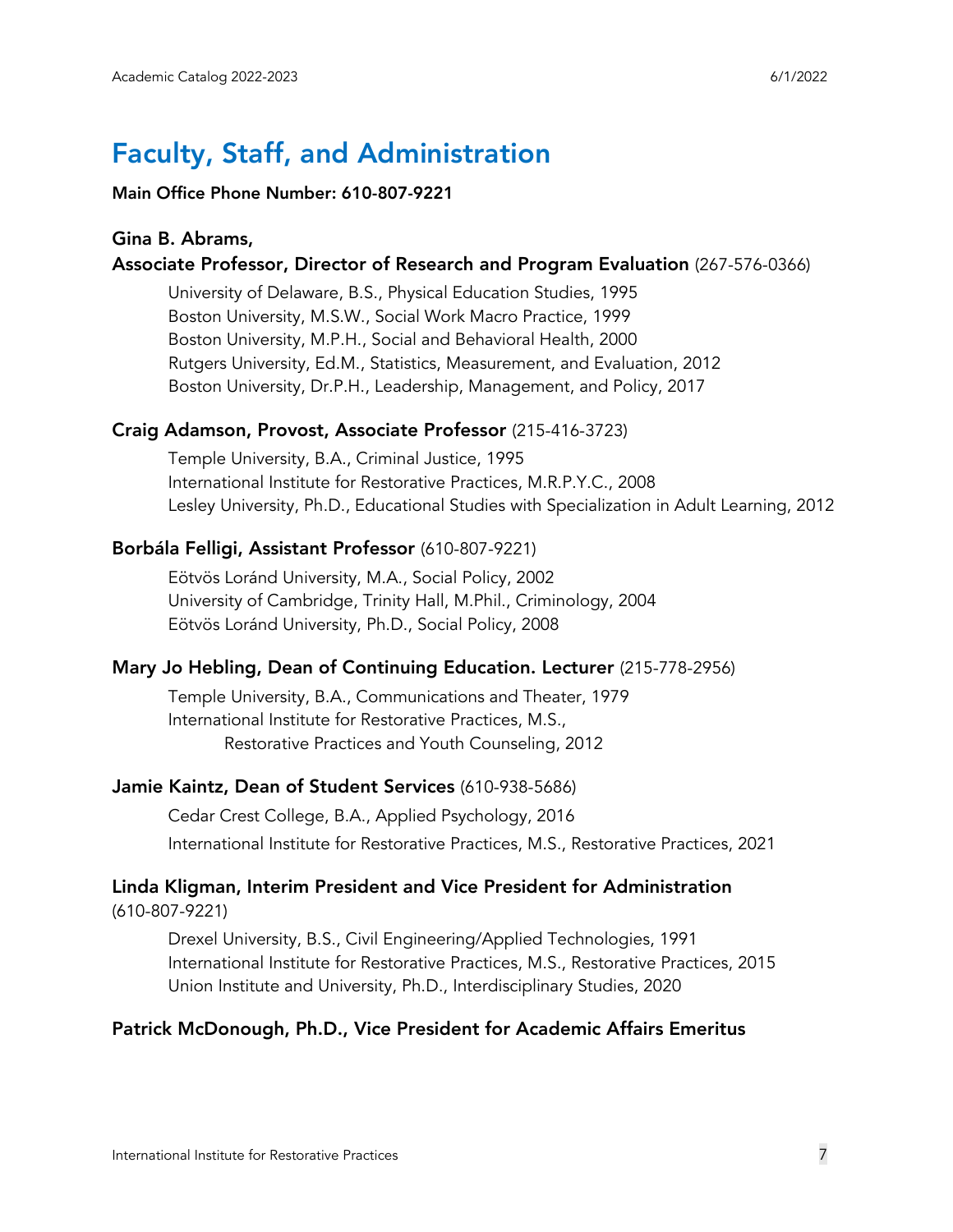#### Zeau Modig, Librarian (610-807-3007)

Stockton State College, B.A., Historical Studies, 1981 Rutgers University, Information and Library Studies, M.L.S., 1985

#### Fernanda Fonseca Rosenblatt, Assistant Professor (610-807-9221)

Universidade Católica de Pernambuco, B.A., Law, 2003 Katholieke Universiteit Leuven, M.A., Criminology, 2005 University of Oxford, Ph.D., Criminology, 2014

#### Frida Rundell, Professor (610-694-9936)

Johannesburg College of Education Transvaal, Teachers' Diploma, 1967 University of South Africa, Diploma in Special Education, 1981 Graduate School of Marketing, Diploma in Marketing Management, 1983 University of Witwatersrand, Certificate in Instrumental Enrichment, 1988 South African Institute of Marital & Family Therapy, Family Therapy, 1990 University of South Africa, B.A., 1991 University of South Africa, B.A. (Hons.), Psychology, 1993 University of Natal, M.Ed., Psychology, 1996 University of Zululand, Ph.D., Community Psychology, 2000

#### Thomas Simek, Ed.D., Professor Emeritus

#### Elizabeth Smull, Lecturer (267-718-7608)

Millersville University, B.S., Secondary Education, 2000 International Institute for Restorative Practices, M.R.P.Y.C., 2008

#### Theodore Wachtel, Founder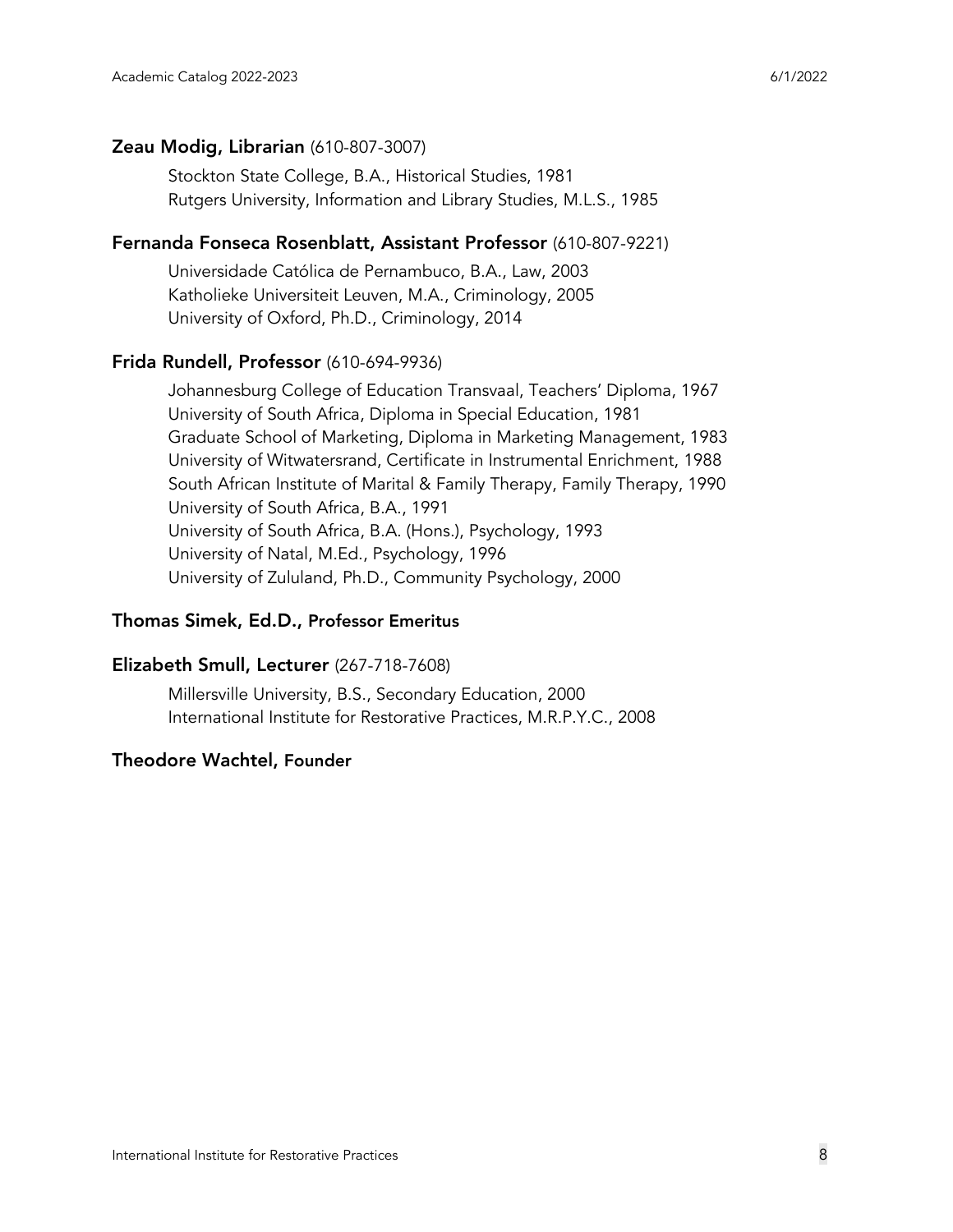# <span id="page-8-0"></span>Rights and Responsibilities of Students

The role of students in the educational community of the IIRP involves a balance of rights and responsibilities. The freedom to learn depends upon appropriate opportunities and conditions in the classroom, on the campus, and in the larger community. Students are required to exercise their freedoms with appropriate responsibility. The responsibility to create general conditions conducive to the freedom to learn must be shared by all members of the IIRP community. (See Reciprocal Roles and Responsibilities, below.)

# <span id="page-8-1"></span>Reciprocal Roles and Responsibilities

We engage in our collective work as a new Graduate School mindful of our special mission to advance restorative practices in all that we do. In that we did not arise from a pre-existing college with established traditions, we place the following expectations in front of us, as students, faculty, staff, and board members interact with one another:

# Students Should Expect…

- to participate in an organization employing IIRP's Basic Concepts and using Fair Process for decision making;
- to be supported in the process of teaching and learning by staff and Board;
- to receive fair and individual attention from faculty;
- to receive from faculty the opportunity to acquire a quality education that meets the goals of their programs;
- to receive useful advising and guidance from faculty and staff;
- to follow faculty expectations and participate actively;
- to give and receive honest feedback with all others.

# Faculty Should Expect…

- to participate in an organization employing IIRP's Basic Concepts and using Fair Process for decision making;
- to be ever mindful of its responsibilities for financial, educational, and mission integrity;
- to be supported in the process of teaching and learning by staff and Board;
- to offer students fair and individual attention in classes and in advising;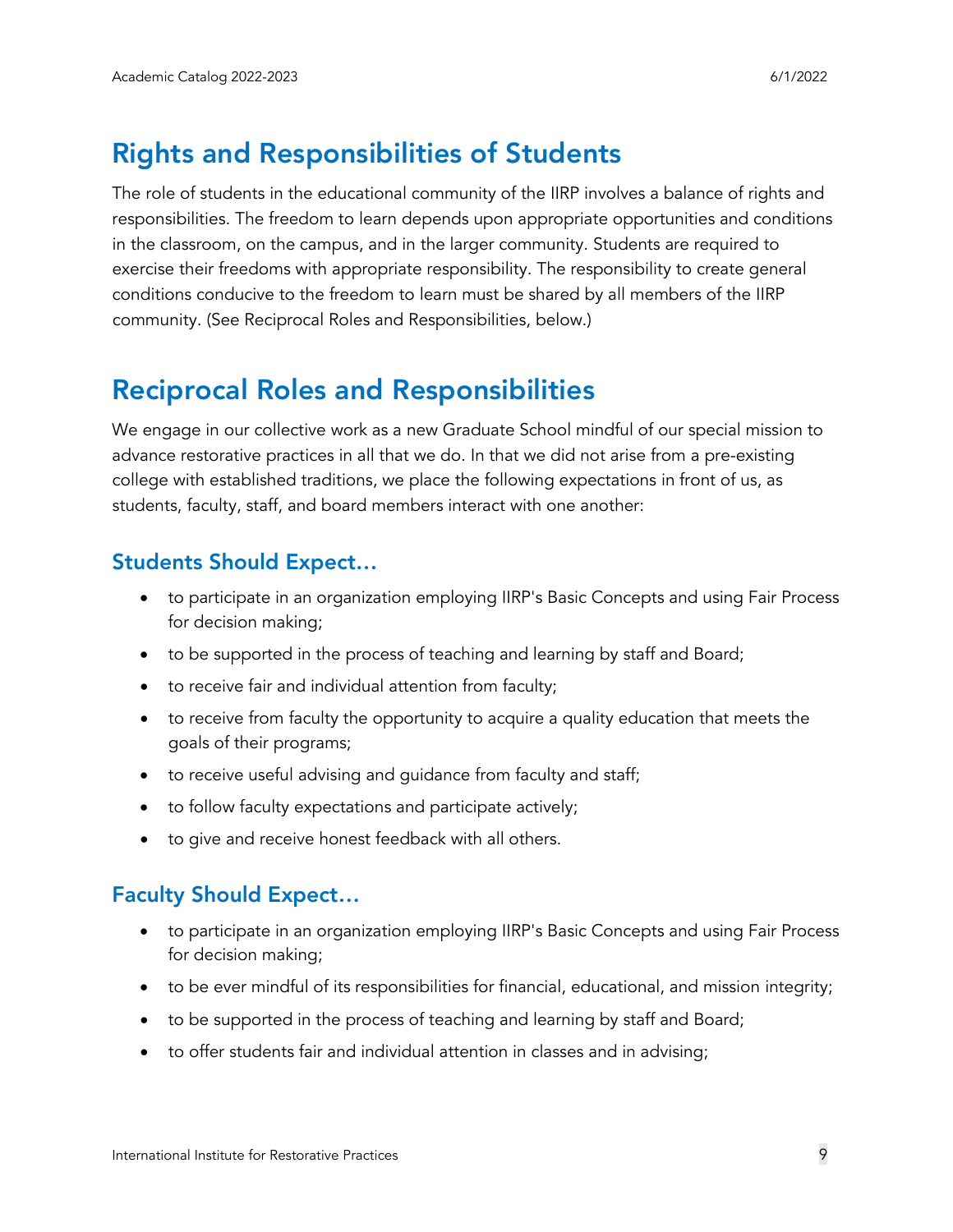- to offer students the opportunity to acquire a quality education that meets the goals of the students' programs;
- to model restorative practices in their classrooms;
- to receive genuine effort, cooperation, and participation from students;
- to cooperate with staff and Board as needed to manage the organization effectively and efficiently;
- to both give and receive trust and support with the staff and Board;
- to give and receive honest feedback with all others.

# Staff Should Expect…

- to participate in an organization employing IIRP's Basic Concepts and using Fair Process for decision making;
- to be ever mindful of its responsibilities for financial, educational, and mission integrity;
- to support the process of teaching and learning among students and faculty;
- to give and receive honest feedback with all others;
- to offer students accessibility, support, quality advising, guidance, etc.;
- to provide for the faculty's needs for instructional support, technology, etc.;
- to receive from the faculty timely and accurate data, cooperation, policy adherence, etc.;
- to both give and receive trust and support with faculty and Board;
- to support the Board's functions with timely information, staff access, communications and updates, policy recommendations, etc.

# The Board Should Expect…

- to oversee an organization employing IIRP's Basic Concepts and using Fair Process for decision making;
- to nurture an organization in which all constituents remain faithful to the mission;
- to oversee a governance structure marked by openness, transparency, trust, respect, and safety;
- to give and receive honest feedback with all others;
- to hold the President responsible for the administration of the institution and to focus its own activity on policy and program issues;
- to offer trust but also to demand accountability from all constituencies;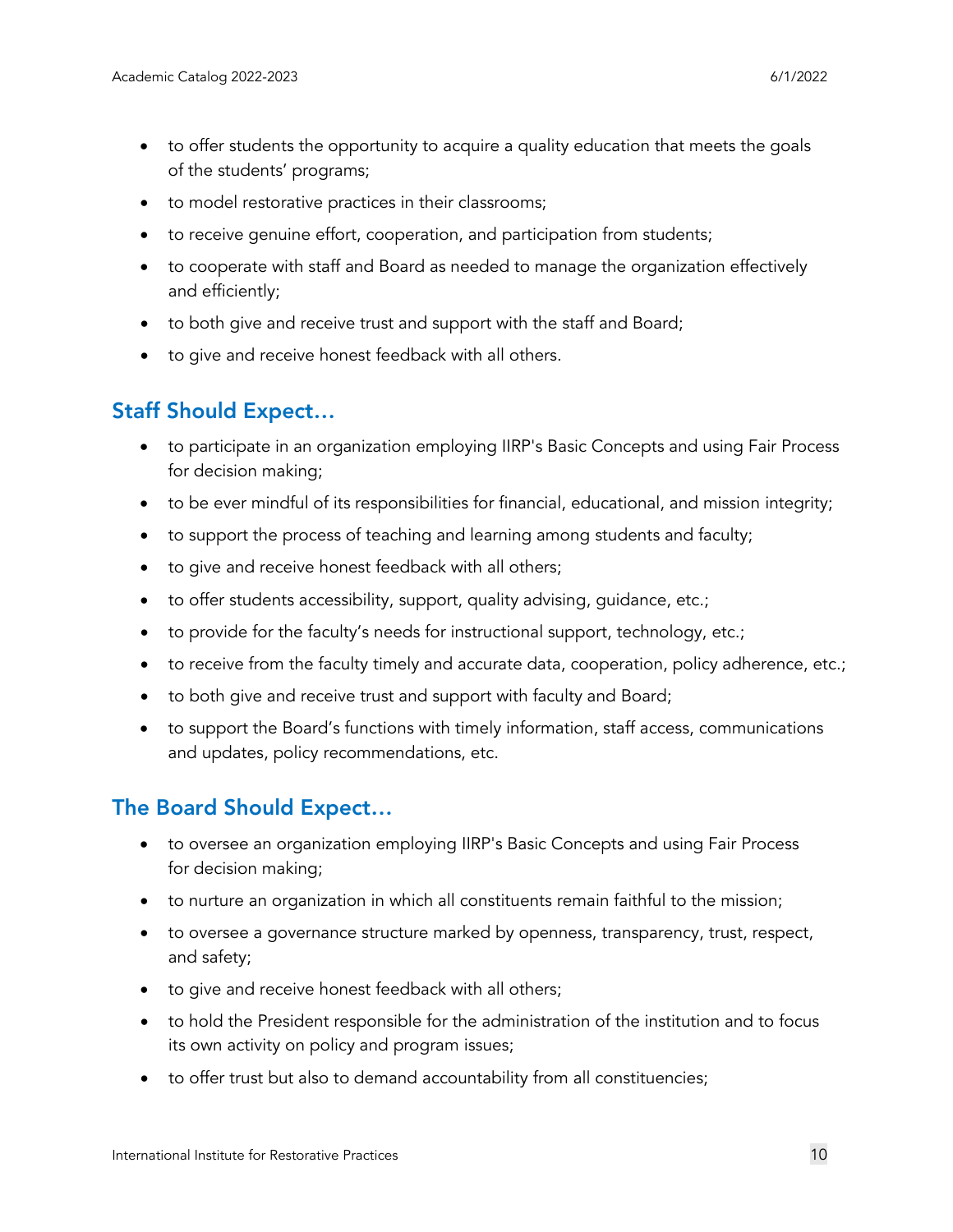- to be ever mindful of its oversight responsibilities for financial, educational, and mission integrity;
- to receive the information it needs from faculty and staff in a timely and accurate manner when making institutional decisions.

# <span id="page-10-0"></span>Student Feedback

The IIRP views feedback as healthy and as an opportunity for positive change. Students are encouraged to express both positive and critical feedback to faculty, administrators, and staff. The IIRP encourages students to voice their opinions and feelings because they play a critical role in the ongoing improvement of the Graduate School. The IIRP often asks students to identify themselves when completing course evaluations or student surveys. Part of our restorative culture is that identifying yourself allows us to create opportunities for dialogue to clear up any misunderstandings and get clarification if necessary.  

# <span id="page-10-1"></span>Institutional Statements

# <span id="page-10-2"></span>Americans with Disabilities Act

The IIRP adheres to the principles and mandates of the Americans with Disabilities Act of 1990 and the Rehabilitation Act of 1973 and the ADA Amendments Act of 2008.

A disability is defined as a physical or mental impairment that substantially limits one or more of the individual's major life activities, even if the student uses a mitigating measure such as glasses, medication, prostheses, or a hearing aid. Major life activities are functions such as breathing, caring for oneself, performing manual tasks, walking, seeing, hearing, speaking, learning, exercising cognitive abilities, sitting, standing, lifting, reaching, and working. The IIRP will voluntarily provide reasonable accommodations, upon request, to a student whose condition meets the legal definition of a disability under the ADA and who is considered otherwise qualified for IIRP admission.

Special classroom set-ups, alternate testing, and other accommodations for students with documented disabilities are available on a case-by-case basis. The IIRP is not required by law to change the "fundamental nature or essential curricular components of its programs in order to accommodate the needs of disabled students." It is the responsibility of students with disabilities to identify themselves and request accommodations through the office of the Vice President for Administration well in advance of need in order to give the IIRP a reasonable amount of time to evaluate the request and, if possible, implement the accommodation.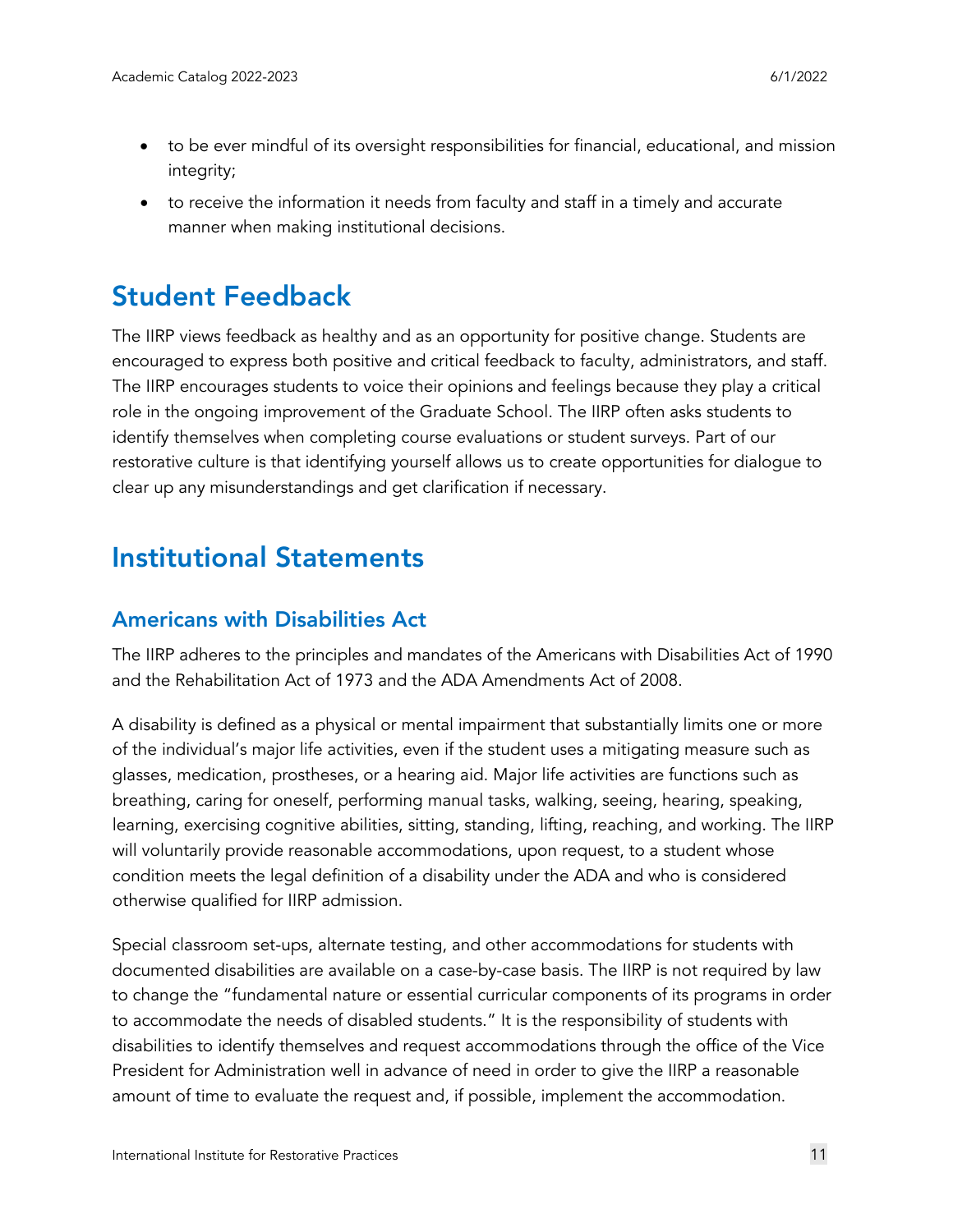# <span id="page-11-0"></span>Equal Opportunity Statement

The International Institute for Restorative Practices (IIRP) Graduate School admits students of any race, color, religion, national or ethnic origin, age, gender, gender identity or expression, sex, sexual orientation, familial, marital, veteran status, HIV status, or disability to all the rights, privileges, programs, and activities generally accorded or made available to students. The IIRP Graduate School admits students equally with regard to these categories.

## <span id="page-11-1"></span>Nondiscrimination Statement

The International Institute for Restorative Practices (IIRP) does not discriminate against any person based on actual or perceived race, color, gender, gender identity or expression, sexual orientation, religion, ancestry, genetic information, national origin, familial status, marital status, age, veteran status, HIV status, mental or physical disability – or any other basis – in administration of its educational policies, employment policies, scholarship, or loan programs or other education related programs administered by the Institute.

Consistent with its name and mission, ideally concerns would first be addressed informally, through informal discussions or a restorative circle. If a solution is reached it should be put in writing, signed and dated by both parties, and copied to the Vice President for Administration. However, persons choosing not to participate in a restorative process so should report the incident in writing to the Vice President for Administration.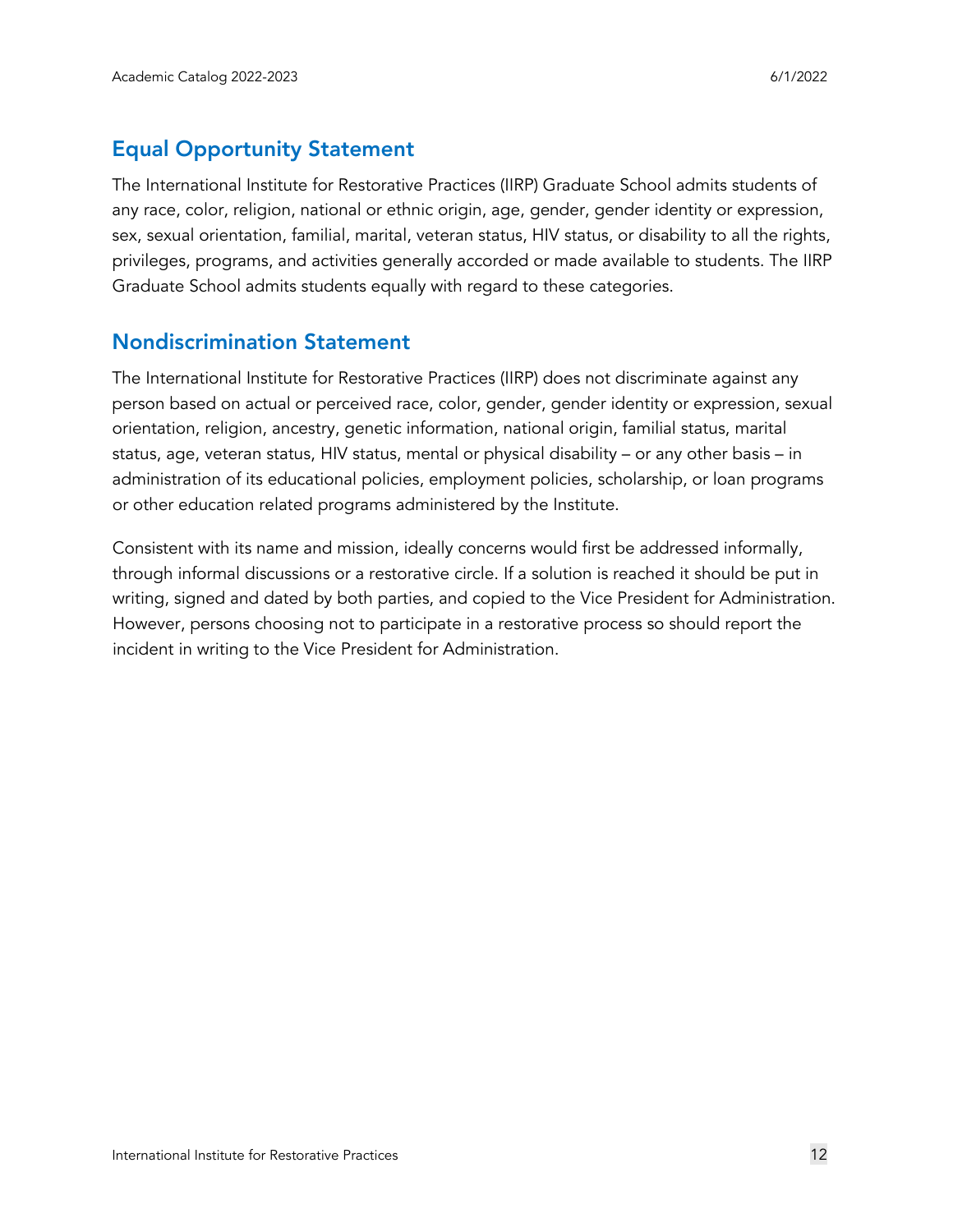# <span id="page-12-0"></span>Educational Programs

Graduate students at the IIRP are catalysts for change, putting what they've learned into practice in their own professional settings. The study of restorative practices draws from a range of disciplines, with the goal of understanding how to best address wrongdoing and conflict, support positive behavioral change, build social capital, educate, lead and, ultimately, strengthen civil society.

At the IIRP, learning occurs through student-centered, faculty-guided exploration and reflection. Faculty are not only prominent thought leaders but also experienced practitioners in education, justice, social work, and organizational management. Students have the opportunity to personalize their studies and focus on their greatest professional goals and challenges. Through blended and online learning experiences, students develop professional relationships with practitioners from across the globe, as they apply and evaluate what they are learning in their own settings.

Both the Graduate Certificate (4 courses / 12 credits) and the Master of Science (10 courses/30 credits) programs are built around a core curriculum, with a choice of electives to personalize a student's educational experience. To take graduate courses, a student must have earned a bachelor's degree from a U.S.-accredited institution of higher education or its equivalent.

# <span id="page-12-1"></span>Course Offerings

|               |                                                                      | <b>Credits</b> |
|---------------|----------------------------------------------------------------------|----------------|
| <b>RP 500</b> | <b>Basic Restorative Practices</b>                                   | 3              |
| RP 504        | <b>Foundations of Restorative Practices</b>                          | 3              |
| RP 506        | Restorative Practices: The Promise and the Challenge                 | 3              |
| RP 517        | Restorative Approaches to Leadership                                 | 3              |
| RP 525        | Restorative Practices in Action                                      | 3              |
| RP 532        | Aggression Replacement Training®: Behavioral Interventions that Work | 3              |
| RP 541        | <b>IIRP World Conference</b>                                         | 3              |
| RP 542        | <b>IIRP Turning the Tide Symposium</b>                               | 3              |
| RP 550        | Transforming Relational Harm                                         | 3              |
| RP 556        | Restorative Practices for Community Health and Well-Being            | 3              |
| RP 610        | Evaluation of Research                                               | 3              |
| RP 622        | History, Evolution, and Critical Issues in Restorative Justice       | 3              |
| RP 623        | Restorative Justice: Global Perspectives                             | 3              |
| RP 625        | Restorative Practices in Life Space Crisis Intervention              | 3              |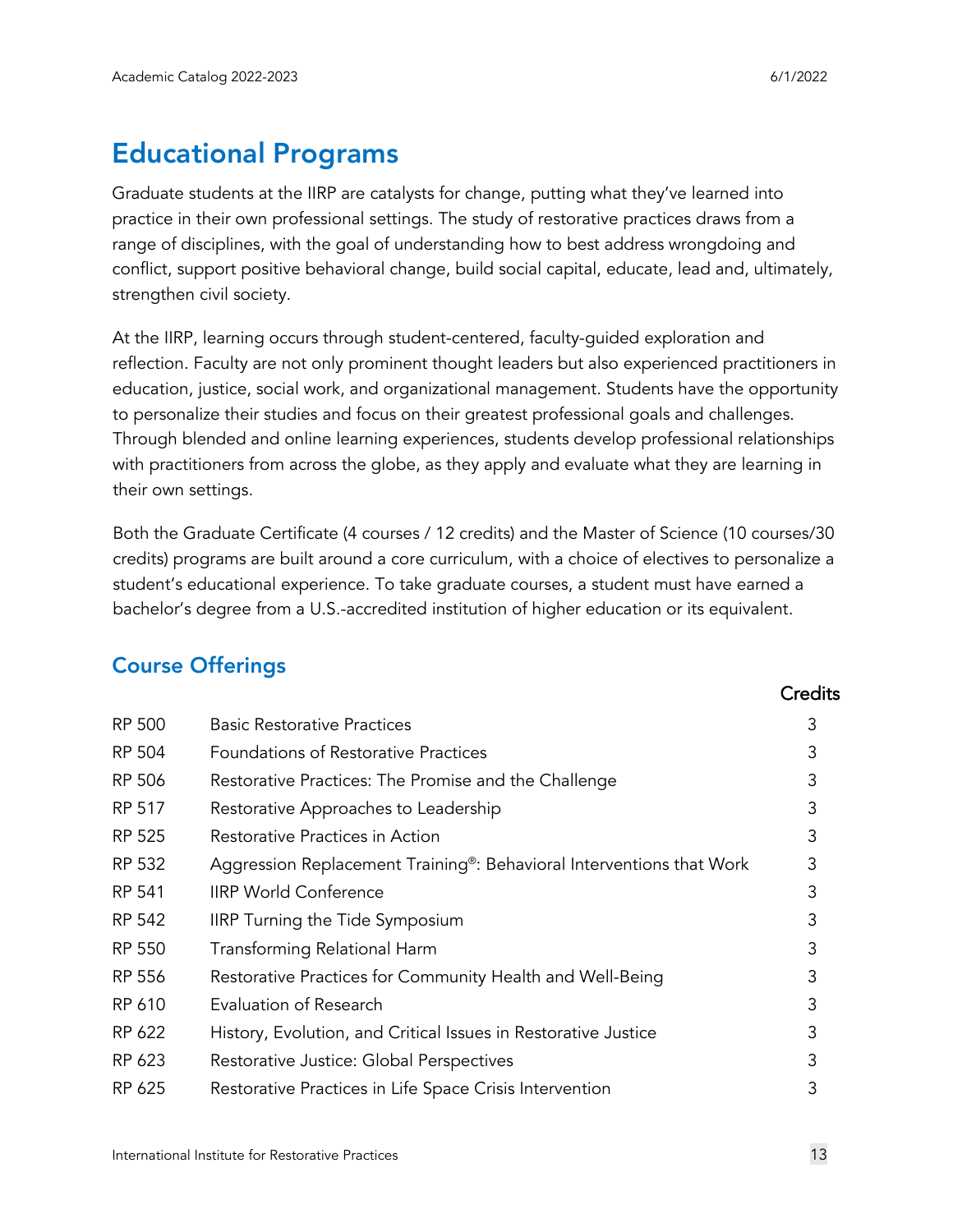| RP 635 | Narrative Inquiry for Empowering Facilitators                           | 3 |
|--------|-------------------------------------------------------------------------|---|
| RP 637 | Social Justice and Restorative Practices                                | 3 |
| RP 645 | Transgenerational Trauma and Community Resilience                       | 3 |
| RP 652 | Social and Emotional Learning in the Restorative Classroom              | 3 |
| RP 662 | A Restorative Approach to Educating the High-Risk and High-Need Student | 3 |
| RP 680 | Designing Restorative Practices Research                                | 3 |
| RP 685 | Data Analysis for Restorative Practices Research                        | 3 |
| RP 694 | Directed / Independent Study                                            | 3 |
| RP 699 | Integrating Seminar                                                     | 3 |
| RP 707 | <b>Thesis Seminar</b>                                                   | 0 |
|        |                                                                         |   |

# <span id="page-13-0"></span>Course Descriptions

#### RP 500 Basic Restorative Practices

Credits: 3 | Delivery mode: Blended Course duration: 4 weeks (23 hours online)

Before taking this course, students will need to have attended IIRP professional development experiences: Introduction to Restorative Practices and Using Circle Effectively (in-person) or Restorative Practices for Educators (online) and either Facilitating Restorative Conferences (in-person) or Restorative Justice Conferencing (online) no earlier than five years from the start of this course.

This course explores the fundamental principles, philosophy, theories, practices, models, and skills of restorative practices. Special emphasis will be placed on proactive and responsive circles, restorative conferencing, and the informal application of these processes. Issues critical to the development of restorative practices, such as models of human interaction, theories of behavior, and current research will be considered. Students will assess the role of human emotion, especially shame, in social relationships.

*Students may choose either RP 500 or RP 504, but may not take both, to fulfill the program requirements.*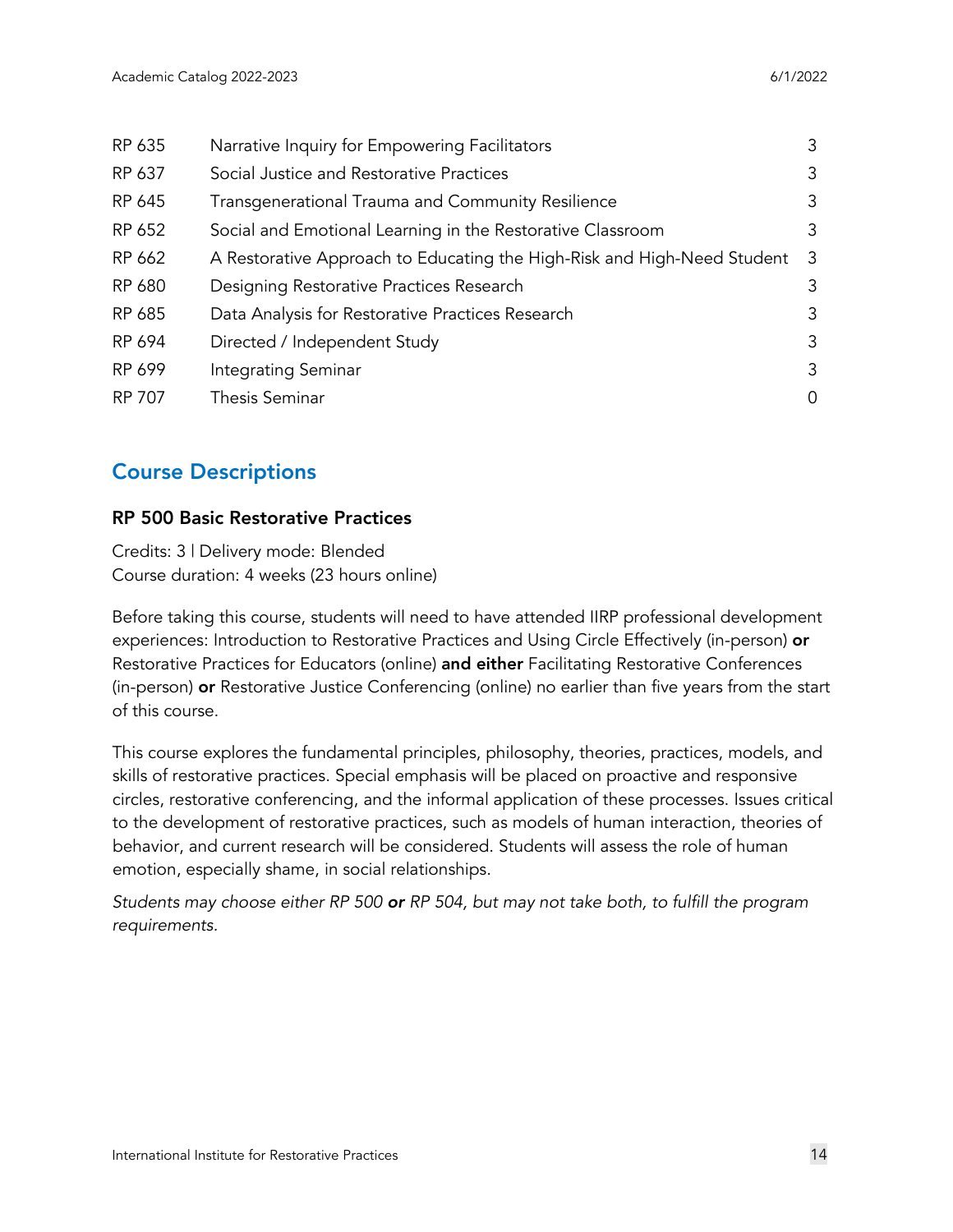#### RP 504 Foundations of Restorative Practices

Credits: 3 | Delivery mode: Online Course duration: 10 weeks Prerequisite: None

Students in this course will learn about the foundations of restorative practices as an evolving field of study. They will explore the emotional, relational, and ecological theories underpinning restorative principles, and the importance of engaging with others in equity-oriented relationships. Students will develop explicit restorative practices skills for application in their own personal and professional lives.

*Students may choose either RP 500 or RP 504, but may not take both, to fulfill the program requirements.*

#### RP 506 Restorative Practices: The Promise and the Challenge

Credits: 3 | Delivery mode: Online Course duration: 10 weeks Prerequisite: None

This course introduces students to a wide range of possible applications for restorative justice and other restorative practices in varied settings, including criminal justice, education and youth services, higher education, social work, and workplaces. Students explore the potential, as well as the limitations, risks, and obstacles to restorative practices through reading, online videos, interactive online discussion, and writing assignments.

#### RP 517 Restorative Approaches to Leadership

Credits: 3 | Delivery mode: Online Course duration: 10 weeks Prerequisite:

- RP 500 or
- RP 504

Students in this course will have the opportunity to explore restorative approaches to leadership and create an actionable leadership plan. The course will examine various perspectives on leadership, self-reflection, and engagement. Students will explore how our values, experiences, empathy, and bias inform our beliefs, intentions, actions, and impact. Current literature, theory, and practical applications will be discussed. Students will participate in a guided professional learning community where they will post reflections, responses, and helpful feedback.

Students who have completed RP 515 Restorative Leadership Development: Authority with Grace may not register for RP 517 Restorative Approaches to Leadership.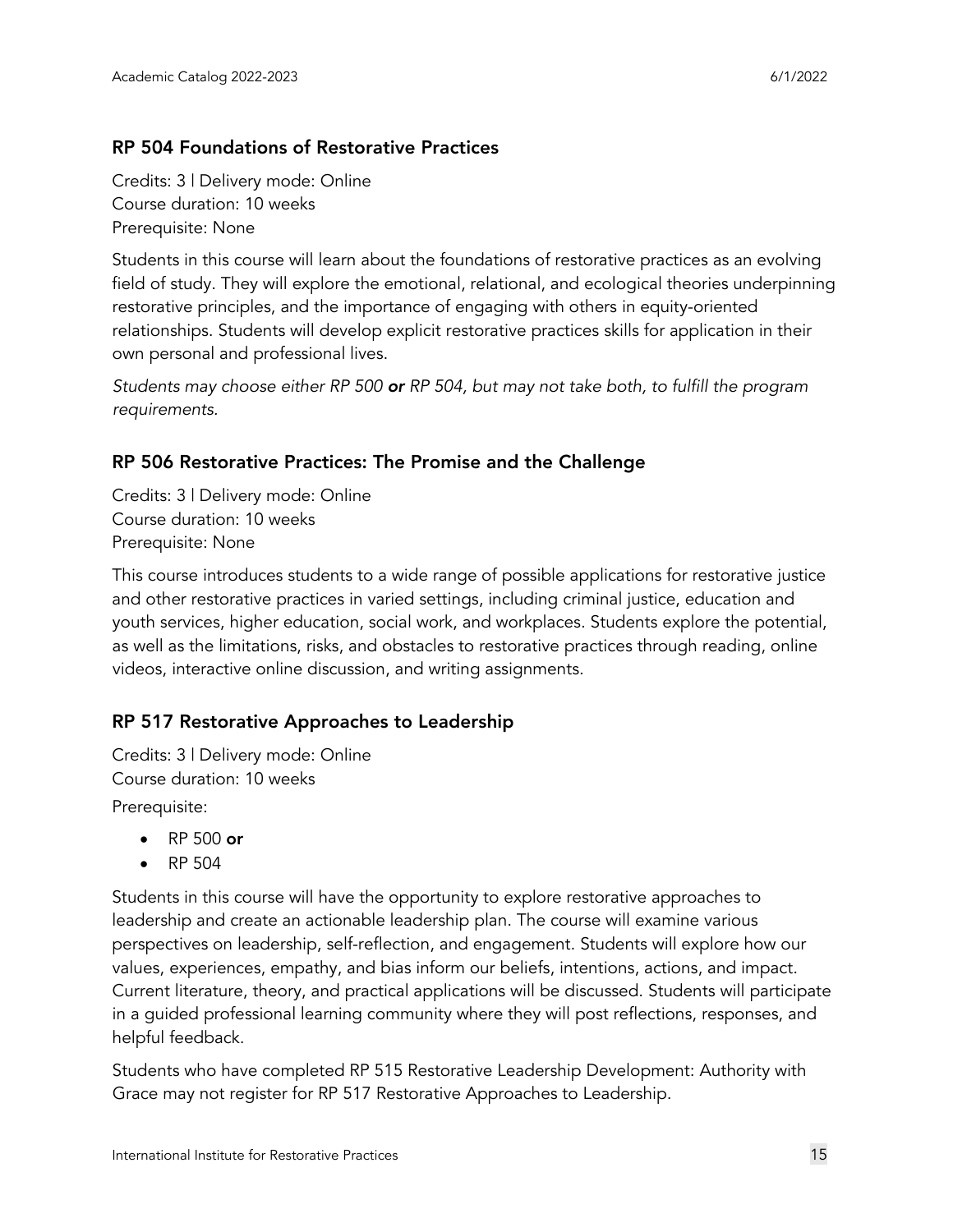#### RP 525 Restorative Practices in Action

Credits: 3 | Delivery mode: Online Course Duration: 10 weeks Prerequisite:

- RP 500 or
- RP 504 or
- Attendance at Introduction to Restorative Practices and Using Circles Effectively (in person) or Restorative Practices for Educators (online) no earlier than five years prior to the start of this course.

In this experiential course, students will use and assess explicit actions modeling restorative practices in the setting of their choice. They will examine ethical and cultural issues related to implementing restorative practices with individuals and communities. Students will practice reflection as a critical competency of restorative practices. Within a professional learning community, classmates will provide reciprocal feedback to assist each other in assessing their individual progress.

#### RP 532 Aggression Replacement Training®: Behavioral Interventions that Work

Credits: 3 | Delivery mode: Blended Course duration: 7 weeks (30 hours online)

Before taking this course, students will need to have attended the IIRP professional development experience: Aggression Replacement Training® no earlier than five years prior to the start of this course.

This course is designed to give students practical strategies for intervention with at-risk youth. The course will explore evidenced-based practices such as Aggression Replacement Training® and Life Space Crisis Intervention (LSCI). The online experience builds on the guided practice portion of the course by examining social and emotional learning theories as they relate to the philosophical framework of restorative practices. Students will complete 30 hours of coursework online after attending the Aggression Replacement Training® event.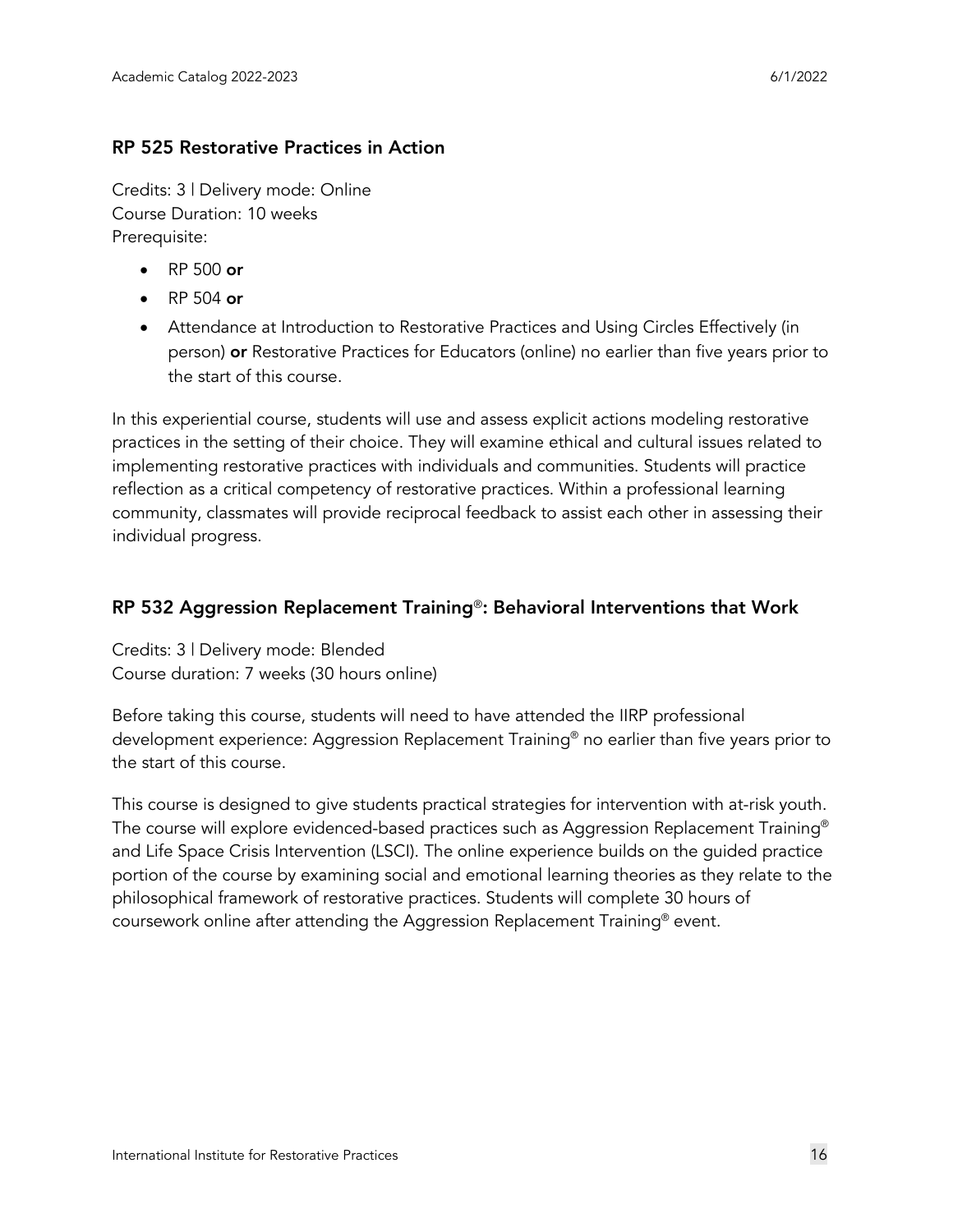#### RP 541 IIRP World Conference

Credits: 3 | Delivery mode: Blended Course duration: Variable (27 hours online)

Before taking this course, students will need to have attended the IIRP World Conference immediately preceding this course.

In this course students earn credits based on participation and engagement at an IIRP world restorative practices conference. They supplement this direct experience with related readings, writing assignments, and online discussions. Students actively evaluate, discuss, and critique presentations using restorative practices principles. Students will complete 27 hours of coursework online after attending the conference.

#### RP 542 IIRP Turning the Tide Symposium

Credits: 3 | Delivery mode: Blended Course duration: Variable (20 hours online)

Before taking this course, students will need to have attended the IIRP Turning the Tide Symposium immediately preceding this course.

In this course, students gain credits based on participation and engagement at an IIRP Turning the Tide symposium. They supplement this direct experience with related readings, writing assignments, and online discussions. Students actively evaluate, discuss, and critique presentations using restorative practices principles. Students will complete 20 hours of coursework online after attending the Turning the Tide Symposium.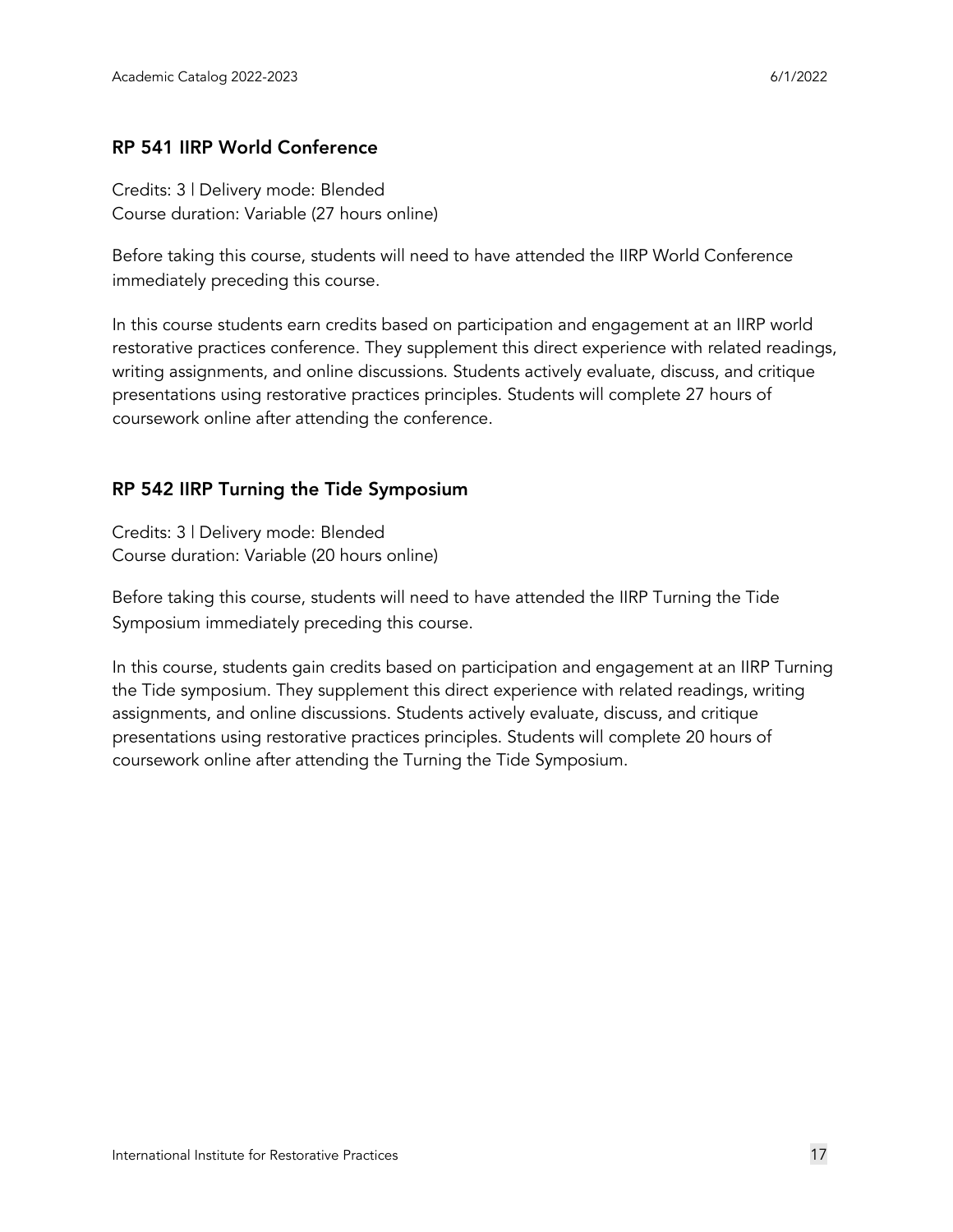#### RP 550 Transforming Relational Harm

Credits: 3 | Delivery mode: Online Course duration: 10 weeks Prerequisite:

- RP 500 or
- RP 504

*This course is an approved elective for the Education Specialization and the Community Engagement Specialization.*

This course explores a deeper application of restorative practices as it relates to emotion and harm. Students will use group process, emotional dynamics, compassionate witnessing and mindful practice to address a wide continuum of harm. Students will explore neuroscience and how harm impacts the brain. Through the learning process, students will begin to understand how harm, human neuroscience and emotional experiences affect relationships.

This course requires participation in synchronous skill-building experiences with the instructor and a willing participant with whom to practice compassionate witnessing.

*Note: People have been exposed to various levels of trauma in their lives. This course considers the use of restorative practices in cases of grief, trauma, and adversity. We advise students to consider establishing an emotional support system for themselves while taking this course.*

Students who have completed RP 535 Restorative Responses to Adversity and Trauma may not register for RP 550 Transforming Relational Harm.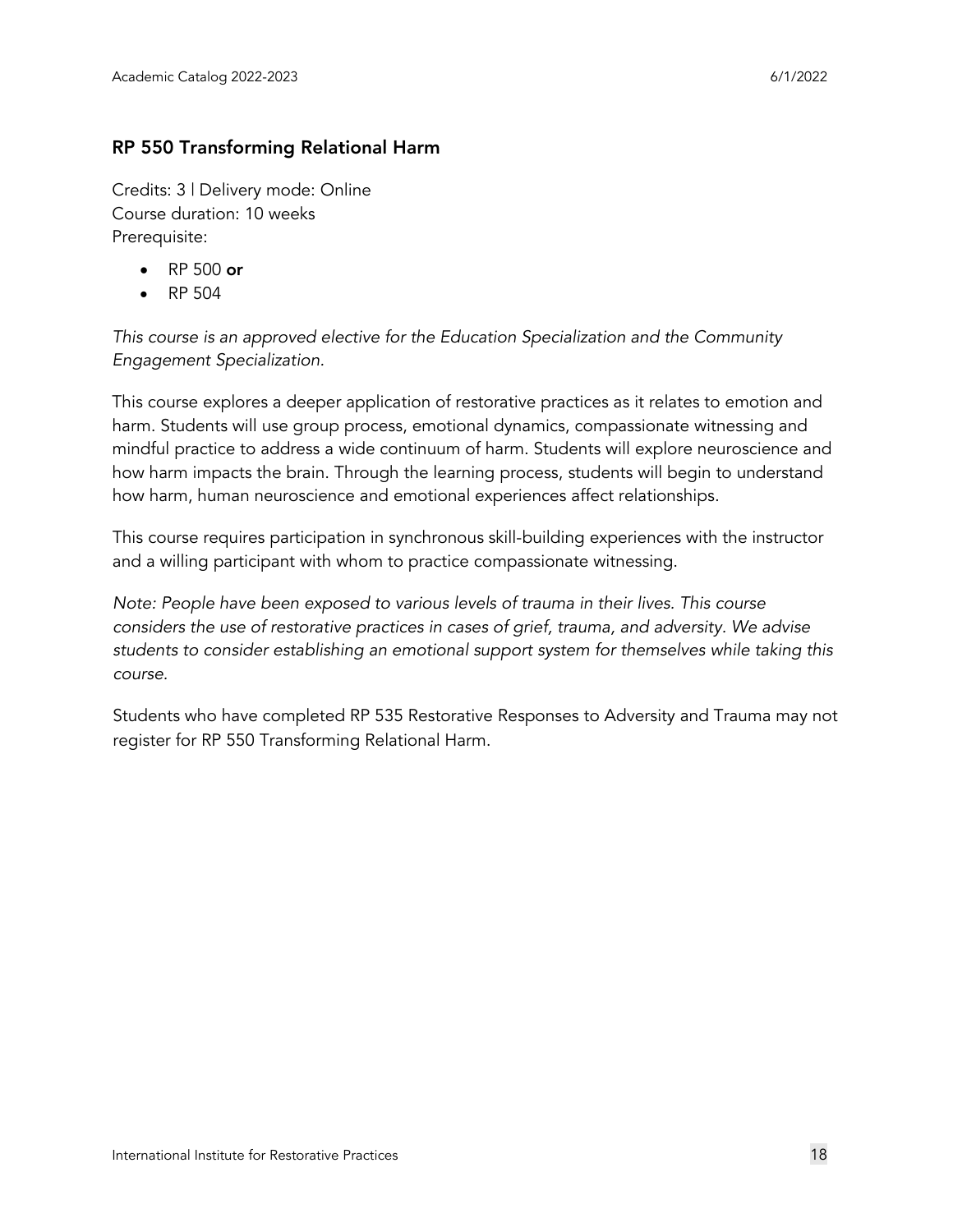#### RP 556 Restorative Practices for Community Health and Well-Being

Credits: 3 | Delivery mode: Online Course duration: 10 weeks Prerequisite:

- RP 500 or
- RP 504 or
- Attendance at Introduction to Restorative Practices and Using Circles Effectively, taken after January 1, 2009 (in person) or Restorative Practices for Educators (online) taken no earlier than five years prior to the start of this course.

*This course is an approved elective for the Community Engagement Specialization.*

Students in this course will learn about the synergy between restorative practices and the field of community health. They will explore how restorative practices can help create supportive environments that facilitate well-being by prioritizing and strengthening a sense of community, connectedness, equity, belonging, and collective efficacy. Students will learn how restorative practices can strengthen community-focused efforts by fostering meaningful and sustainable cross-sector collaborations and developing the community's capacity to advance the well-being of its members. Individual plans will be created to use restorative practices to address the social determinants of health within a community of the student's choice.

#### RP 610 Evaluation of Research

Credits: 3 | Delivery mode: Online Course duration: 10 weeks Prerequisites:

- RP 525, plus one of the following:
	- $\circ$  RP 500 or
	- $\circ$  RP 504

This course teaches students to be knowledgeable consumers of research so that they can understand and critique what they read. Students will explore approaches, methods and techniques through online group discussion and readings of research that they choose based on their own areas of interest.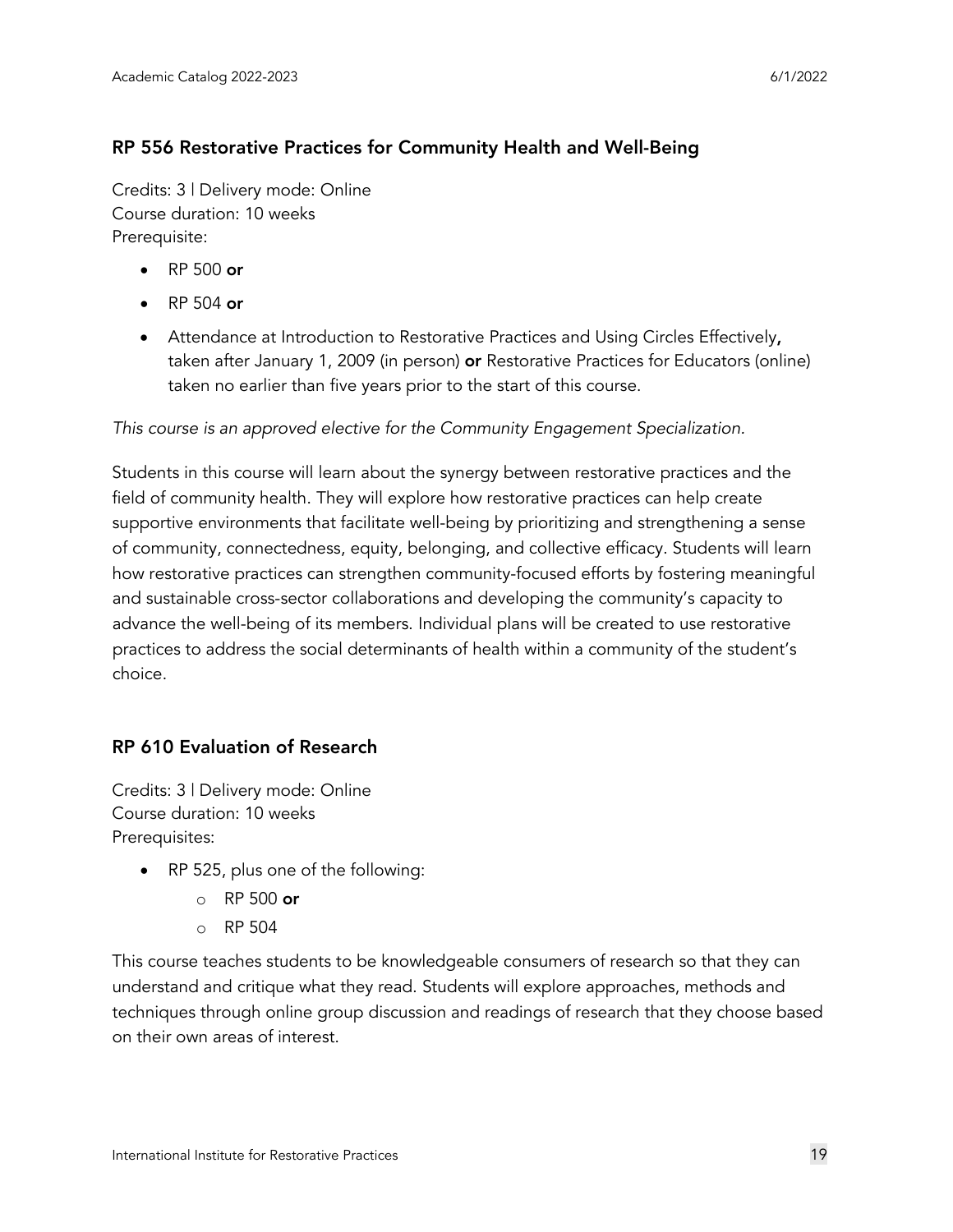#### RP 622 History, Evolution, and Critical Issues in Restorative Justice

Credits: 3 | Delivery mode: Online Course duration: 10 weeks Prerequisites:

- RP 525, plus one of the following:
	- $\circ$  RP 500 or
	- o RP 504

Restorative justice views crime from the perspective of those directly and indirectly affected by an incident, empowering them to decide how best to repair harm. This course explores the possibilities of using restorative justice to respond more meaningfully to crime than current approaches used in the criminal justice system. Students examine theory and research to assess restorative justice's potential for reducing crime and, importantly, its impact. Through case study reviews, students apply restorative responses to situations and compare them with current practices. Readings, video presentations with knowledgeable professionals and guided discussions present additional learning opportunities.

#### RP 623 Restorative Justice: Global Perspectives

Credits: 3 | Delivery mode: Online Course duration: 10 weeks Prerequisites:

- RP 525, plus one of the following:
	- $\circ$  RP 500 or
	- $\circ$  RP 504

This course offers students a comprehensive perspective on restorative justice practices from around the world. Students will examine how restorative justice practices have been implemented in various cultures and contextual settings. Expert speakers will join this course to provide insight from many years of experience working within the restorative justice paradigm. Students will explore these practices through a diverse selection of readings, video presentations, expert speakers, and guided discussion threads.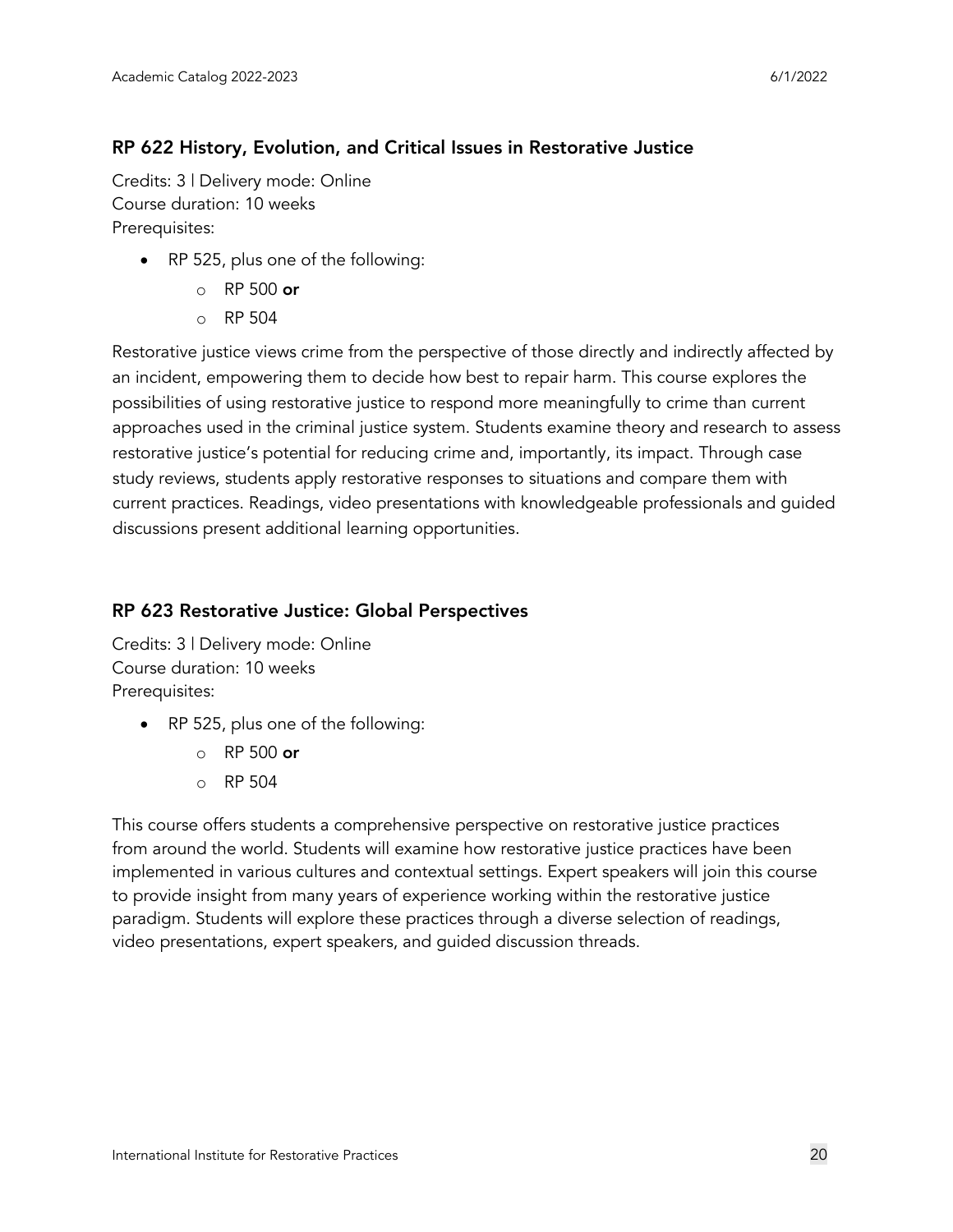#### RP 625 Restorative Practices in Life Space Crisis Intervention

Credits: 3 | Delivery mode: Online Course duration: 10 weeks Prerequisites:

- RP 525, plus one of the following:
	- $\circ$  RP 500 or
	- o RP 504

*This course is an approved elective for the Education Specialization.*

This course focuses on the basic communication process in problem management and crisis intervention. Life Space Crisis Intervention, which helps individuals identify patterns of selfdefeating behavior, is viewed through a restorative lens. Role plays of restorative responses facilitate an understanding of the process. Students will learn to apply Life Space Crisis Intervention with individuals in the moment of crisis.

This course requires participation in synchronous skill-building experiences with the instructor and a willing participant with whom to practice questioning skills.

#### RP 635 Narrative Inquiry for Empowering Facilitators

Credits: 3 | Delivery mode: Online Course duration: 10 weeks Prerequisites:

- RP 525, plus one of the following:
	- $\circ$  RP 500 or
	- $\circ$  RP 504

*This course is an approved elective for the Community Engagement Specialization.*

In this course, students will develop an understanding of social construction and narrative theories that empower the facilitation of decision making. Students will learn to organize and maintain conversations with others to address their needs and enhance their potential through enriched narrative conversations that acknowledge the individual or group.

This course requires participation in synchronous skill-building experiences with the instructor and a willing individual with whom to practice six different narrative maps.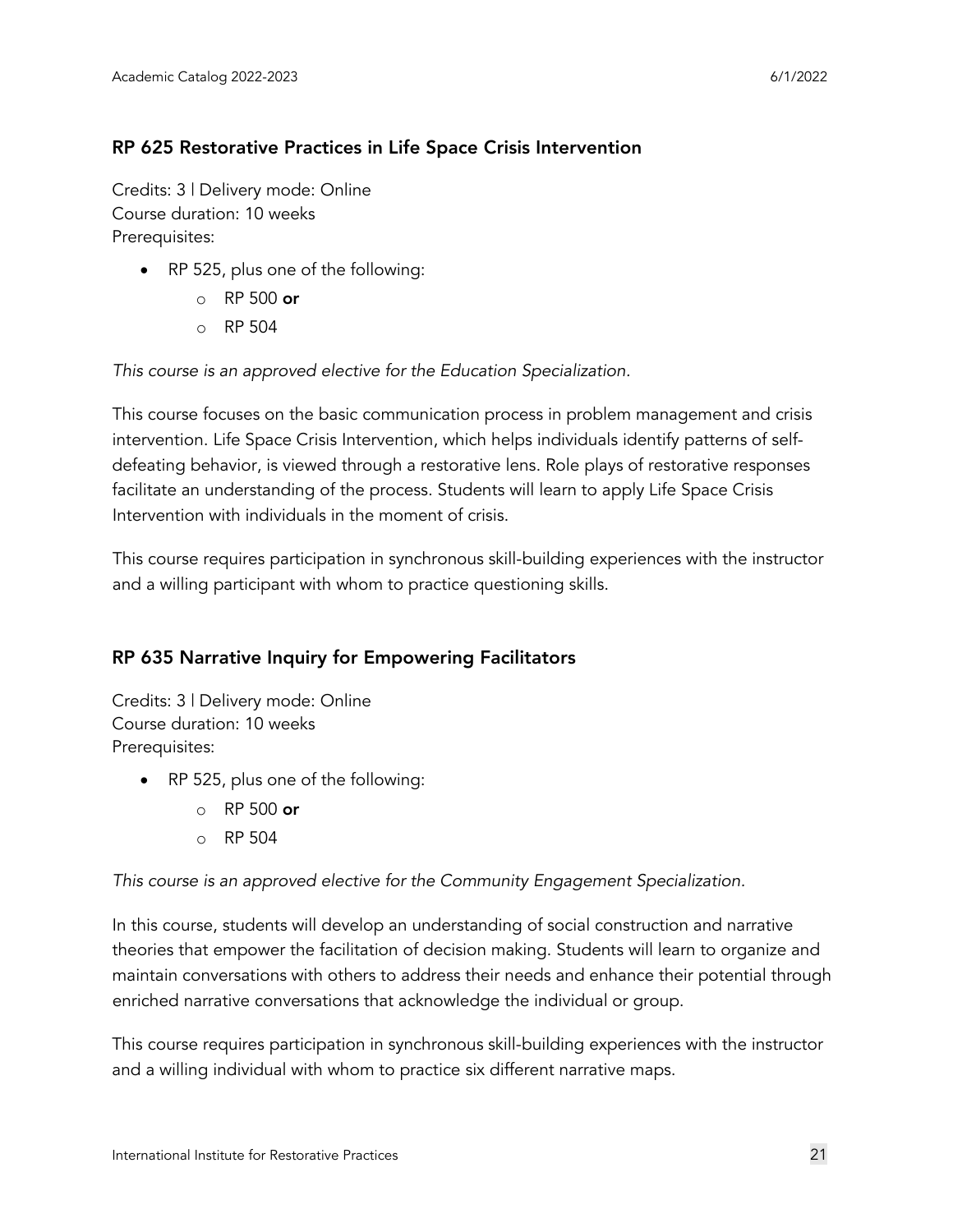#### RP 637 Social Justice and Restorative Practices

Credits: 3 | Delivery mode: Online Course duration: 10 weeks Prerequisites:

- RP 525, plus one of the following:
	- $\circ$  RP 500 or
	- o RP 504

*This course is an approved elective for the Community Engagement Specialization.*

In this course, students will explore social justice theories and principles and the application of restorative practices in social causes. They will consider patterns of social injustice, analyze assumptions across cultural identity and social issues, and review methods associated with disrupting injustice. Students will complete individual projects to demonstrate an understanding of how restorative practices can be integrated to advance social justice.

This course requires participation in four synchronous learning and reflection experiences with the instructor.

#### RP 645 Transgenerational Trauma and Community Resilience

Credits: 3 | Delivery mode: Online Course duration: 10 weeks Prerequisite:

- RP 525 and RP 550, plus one of the following:
	- $\circ$  RP 500 or
	- o RP 504

*This course is an approved elective for the Community Engagement Specialization.*

This course explores the deeper implications of transgenerational trauma and community resilience within our everyday lives. Using mindfulness practices in group processes and a range of witnessing circles, students will address transgenerational harm in personal and cultural contexts. Students will learn how neuroscience describes trauma laterally and transgenerationally and will discuss how certain resiliency patterns may limit potential. Students will gain a new understanding of how neuroscience and community awareness can transform traumatic experiences into effective resiliency patterns to positively impact relationships and culture.

This course requires participation in synchronous skill-building experiences with the instructor to practice a range of different circle experiences.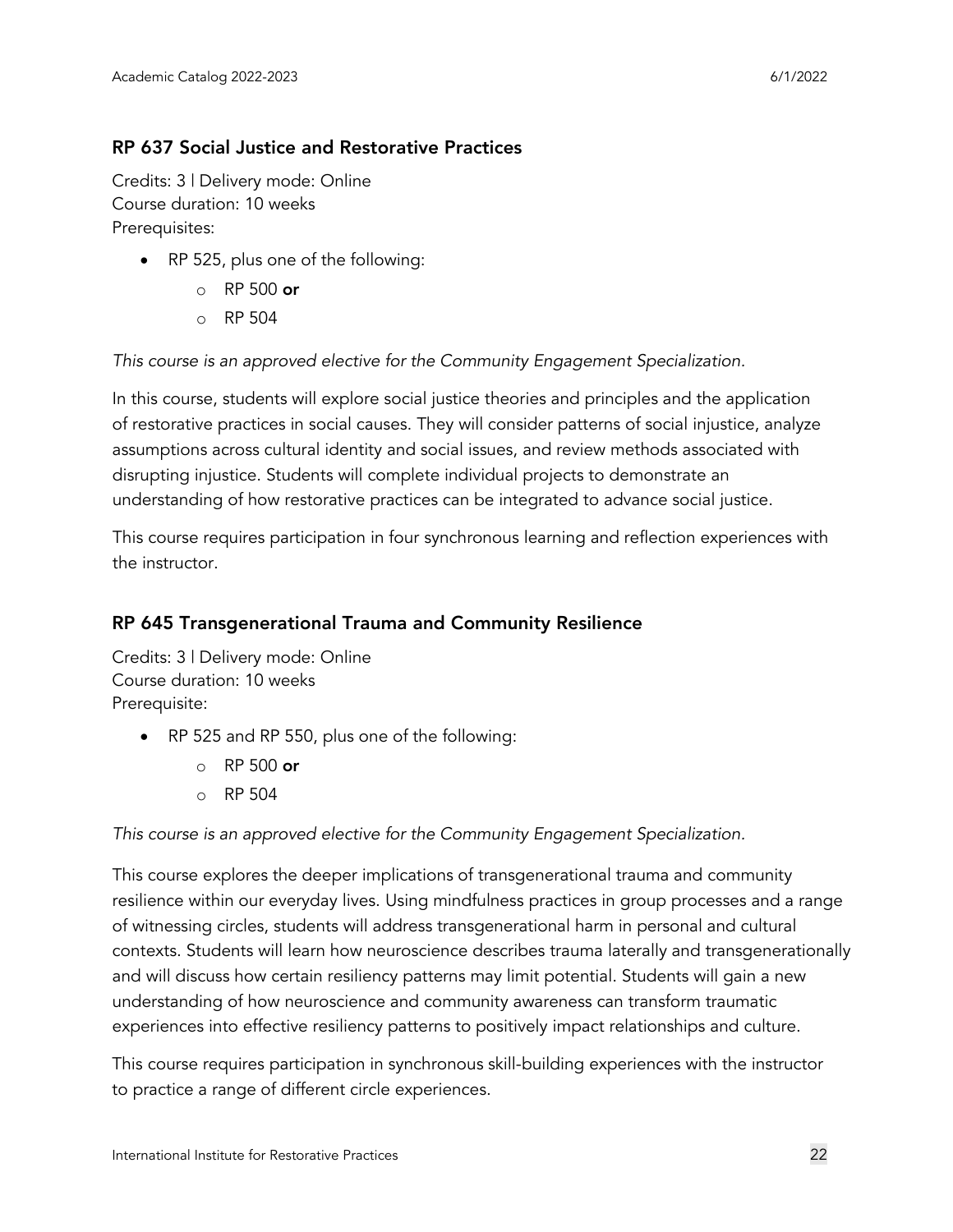#### RP 652 Social and Emotional Learning in the Restorative Classroom

Credits: 3 | Delivery mode: Online Course duration: 10 weeks Prerequisites:

- RP 525, plus one of the following:
	- $\circ$  RP 500 or
	- o RP 504

*This course is an approved elective for the Education Specialization.*

Students in this course will examine the theory and practice of Social and Emotional Learning (SEL) as it aligns with restorative practices. They will explore the potential to improve student, faculty, and staff performance through the purposeful implementation of restorative practices to increase social and emotional well-being in their settings. They will develop an understanding of SEL competencies that can provide a framework to establish equitable learning environments. Students will synthesize research in the fields of SEL and restorative practices to design an action plan integrating what they learn into their classroom or organization.

#### RP 662 A Restorative Approach to Educating the High-Risk and High-Need Student

Credits: 3 | Delivery mode: Online Course duration: 10 weeks Prerequisites:

- RP 525, plus one of the following:
	- $\circ$  RP 500 or
	- o RP 504

*This course is an approved elective for the Education Specialization.*

Every classroom, whether mainstream or specialized, contains students who experience poverty, trauma, persistent adversity, addiction/substance abuse, neglect, or other risk factors at some point in their lives. This course goes beyond "behavior management" to focus on a restorative framework and techniques for instruction that meet the unique cognitive and emotional needs of these learners.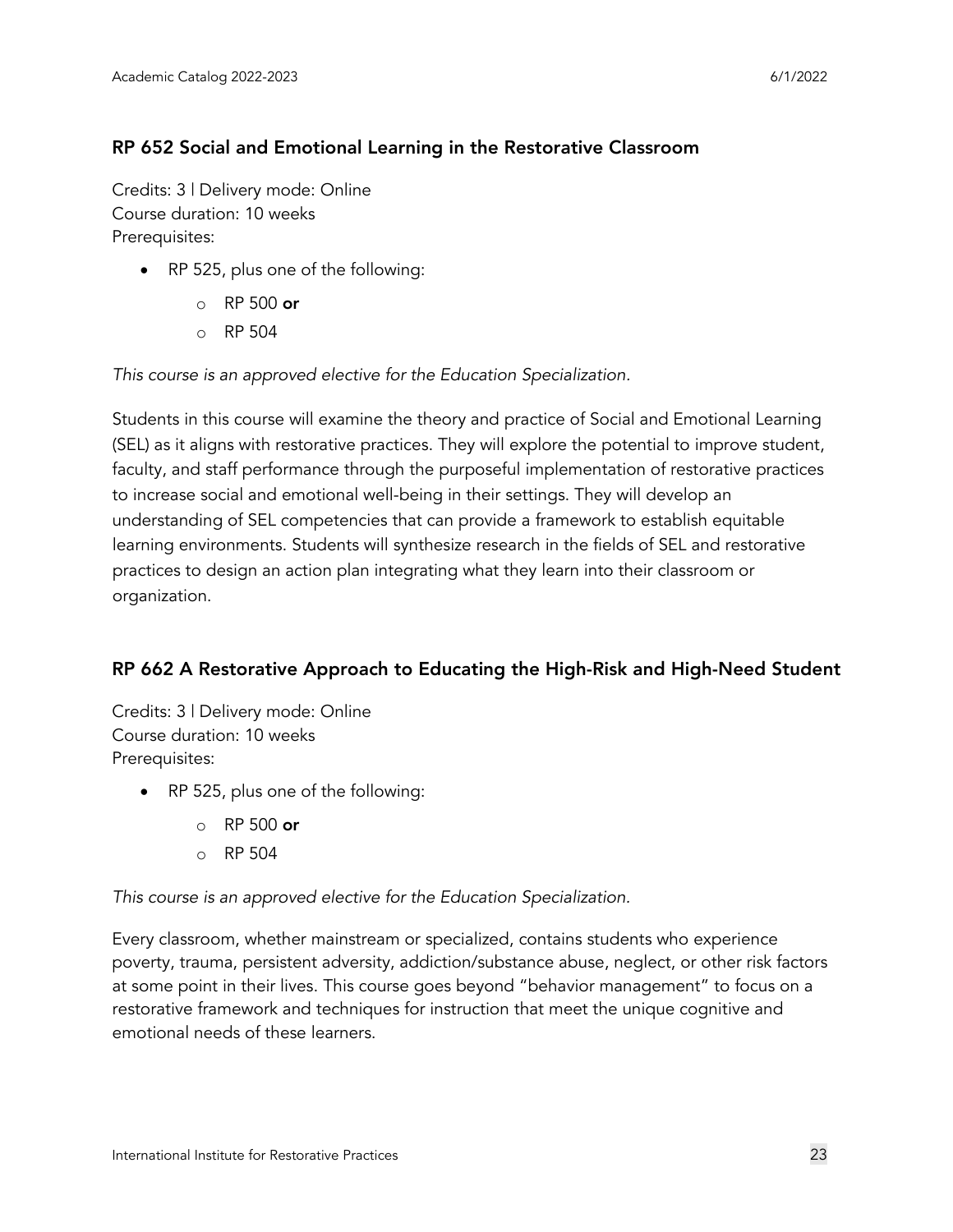#### RP 680 Designing Restorative Practices Research

Credits: 3 | Delivery mode: Online Course duration: 10 weeks Prerequisite: RP 525

Students in this course will develop skills and competencies to design scientific inquiry in restorative practices. Students will review research concepts and principles and explore research designs and methods appropriate for answering different types of restorative practices questions. Students will select a topic intended to advance the restorative practices field of study and conceptualize and design a research project. Students also will learn essentials of writing research proposals.

#### RP 685 Data Analysis for Restorative Practices Research

Credits: 3 | Delivery mode: Online Course duration: 10 weeks Prerequisite:

- RP 680 or
- Permission of the faculty

Students in this course will develop skills and competencies to work with data in restorative practices and social sciences research. Students will learn about qualitative and quantitative data analysis, data interpretation, and how to communicate data-driven results. There is an emphasis on qualitative data analysis techniques, however students also will be introduced to statistical software to perform descriptive and inferential statistical analyses. This course will prepare students to pursue an independent research project.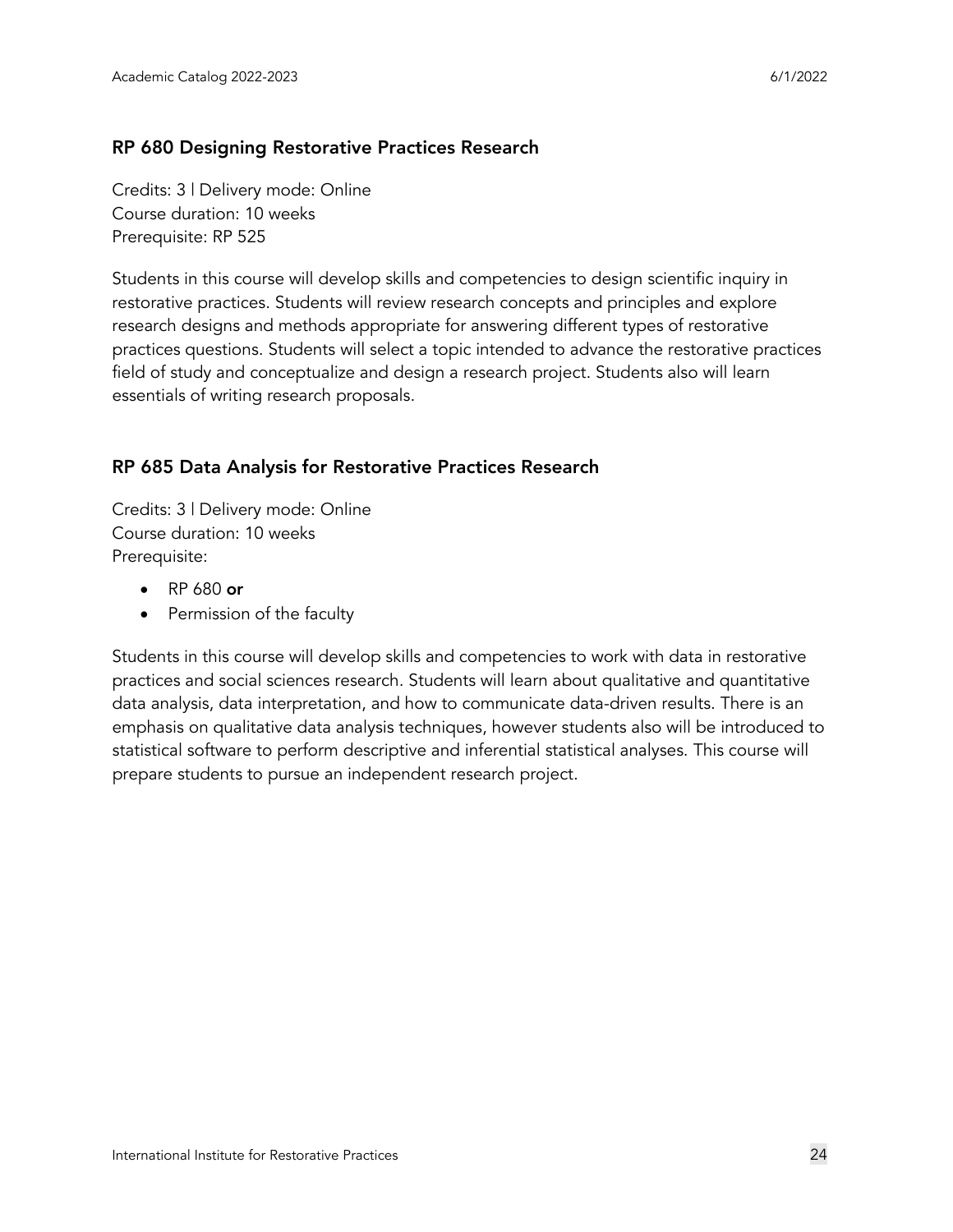#### RP 694 Directed/Independent Study

Credits: 3 | Delivery mode: Individualized Course duration: variable Prerequisites:

- RP 525, plus one of the following:
	- $\circ$  RP 500 or
	- o RP 504
- Permission of the faculty

This course provides an opportunity for a matriculated student to develop a learning contract that defines directed study or independent study on a special topic demonstrating a deeper understanding and application of restorative practices.

Note: This course requires the approval of the Provost after a learning contract has been designed between a faculty member and the student.

#### RP 699 Integrating Seminar

Credits: 3 | Delivery mode: Online Course duration: 10 weeks Prerequisite: All required master's degree program coursework

Students will create a culminating multimedia project that describes how restorative practices positively influences human behavior and strengthens civil society. Students will also identify potential gaps in this emerging social science. Projects are developed in a highly interactive group process where students support each other in writing and presenting their project. As a professional learning community, faculty and students engage in discussion about each presentation to help the group review the processes, philosophy, theory, and research in restorative practices.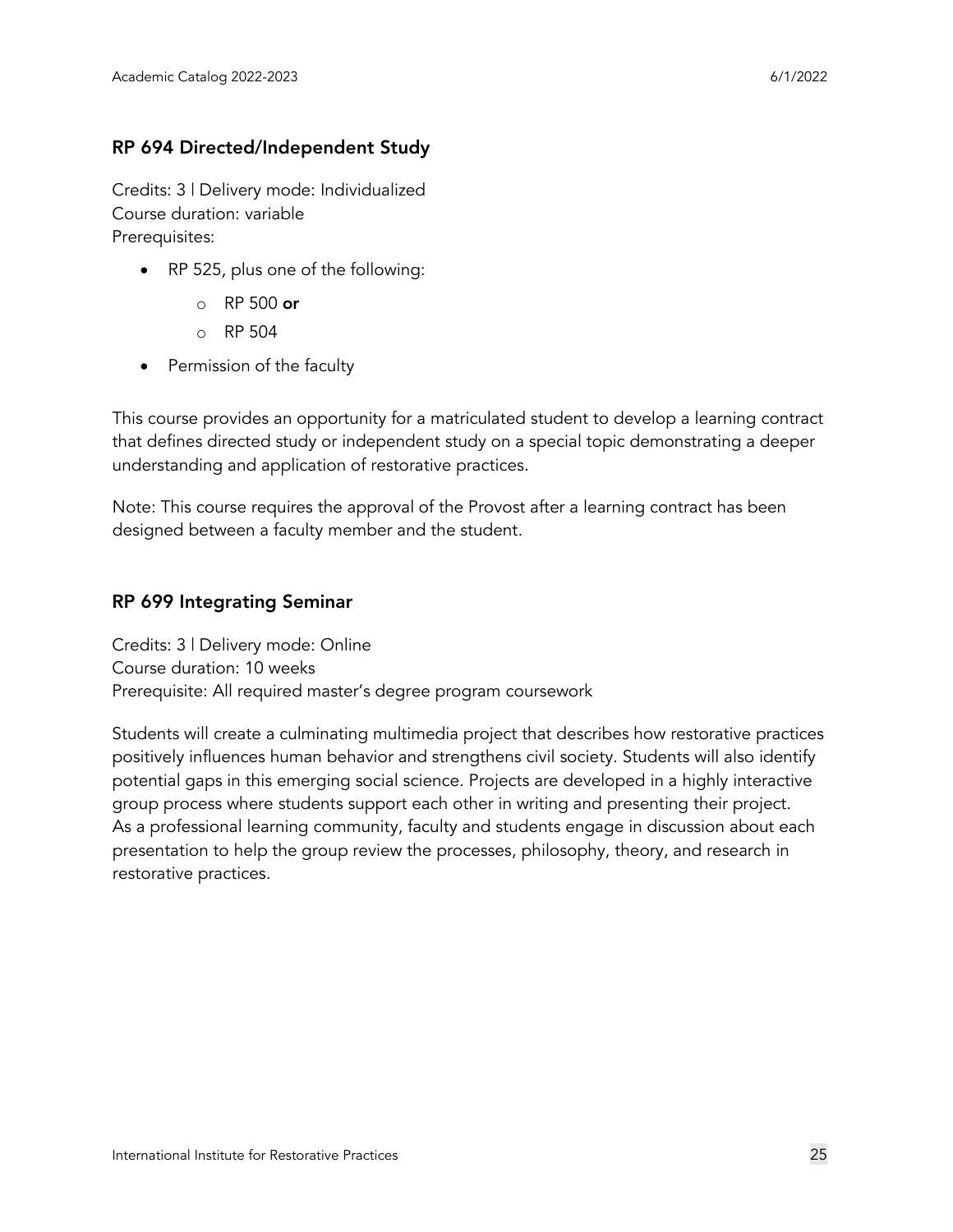#### RP 707 Thesis Research Seminar

Credits: 0 | Delivery mode: Individualized Course duration: variable Prerequisites:

- RP 680 and
- RP 685 and
- RP 699 and
- Prior approval to pursue the Master of Science Thesis Option

During this ongoing, noncredit Thesis Seminar, students who have been approved to complete a thesis will be supported by the faculty committee chair, their faculty advisor, and a committee member of the student's choosing. Students will work to develop an original research question and thesis proposal that includes a literature review. The project will need IIRP Institutional Review Board (IRB) approval prior to conducting any research. Students will complete their research, writing, and defense of their thesis within two years from their enrollment in this Seminar.

# <span id="page-25-0"></span>Master of Science in Restorative Practices

The IIRP Master of Science degree program is designed for working professionals. The minimum completion time for a master's degree is two years.

Students must complete their degree program within five years from the time they are admitted to the program.

A student's failure to complete their degree requirements in the prescribed five-year period will be cause for review by the Provost and subject to possible dismissal from the IIRP.

Accepted students may apply to be approved to pursue the Thesis Option. For students pursuing the Thesis Option, failure to complete the degree and Thesis Option requirements in the prescribed seven-year period will be cause for review by the Provost and subject to possible dismissal from the IIRP.

Students may apply at any time during the year.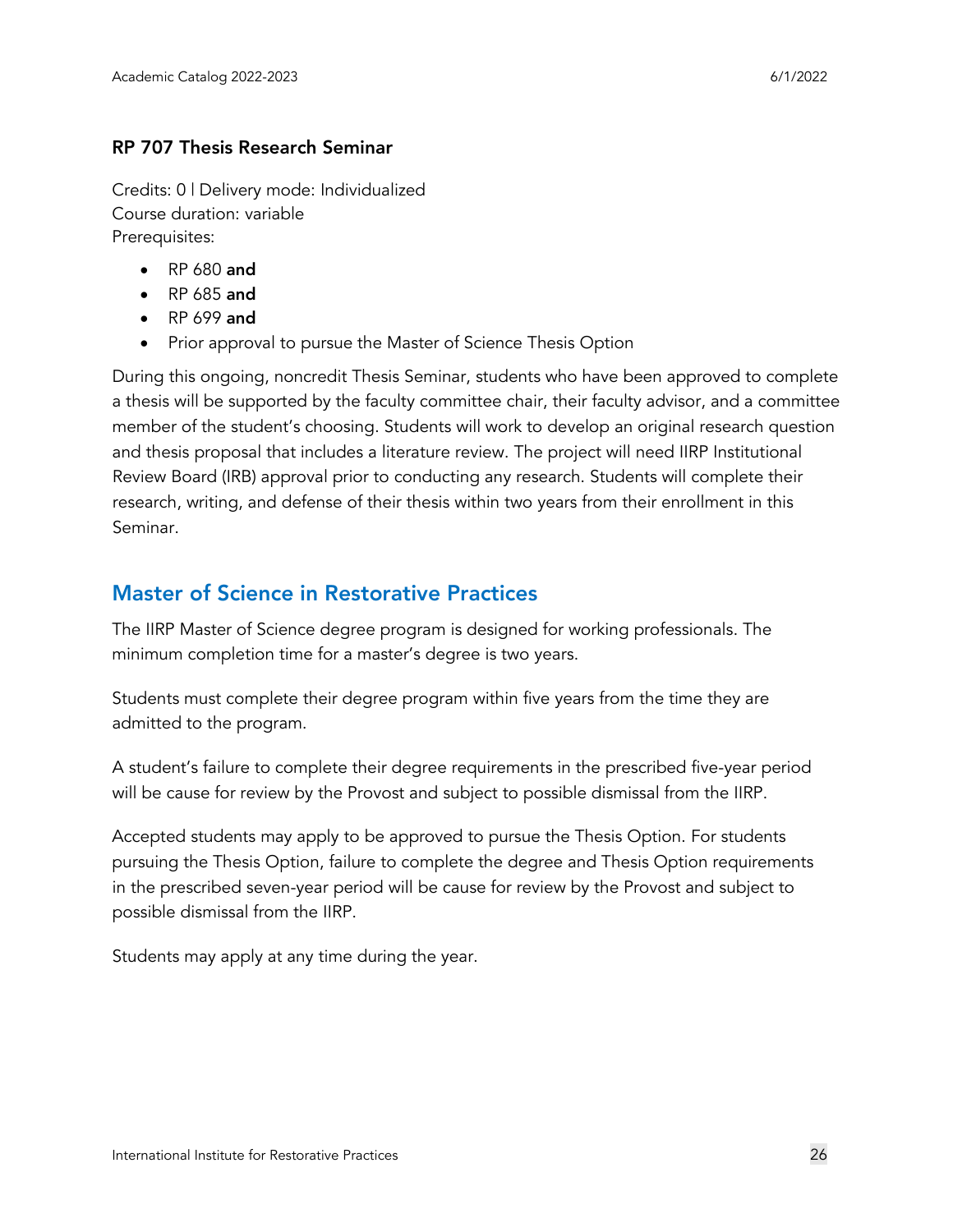#### Program Goals

Students will:

- 1. Explain foundational principles of restorative practices.
- 2. Apply conceptual and analytical skills in evaluating the links among practice, systems, and policy issues.
- 3. Demonstrate the ability to improve professional skills through self-reflection.
- 4. Develop knowledge and skills to work with culturally and socially diverse populations in local and global contexts through a restorative practices frame.
- 5. Apply critical thinking skills to an issue and determine a restorative approach.
- 6. Demonstrate proficiencies in information literacy.
- 7. Thesis Option only: Design a research study to advance the field of restorative practices.

# <span id="page-26-0"></span>Application for Admission to the Master of Science Degree Program

The IIRP Graduate School is dedicated to the graduate education of adult learners who are baccalaureate college graduates.

Prospective students should display an aptitude for completing graduate-level coursework, a capacity for making positive contributions in their professional life, and a willingness and capacity to engage in self-reflection to develop skills and competencies.

Students may take up to 12 credits before deciding to apply to the Graduate School. Transparent tuition is only available on the first course for students who have not been accepted to the Graduate School program.

To be considered by the Committee on Admission, applicants must:

- have graduated from an accredited college or university with a cumulative GPA of 3.0 (on a 4.0 scale) or better, and
- submit official academic transcripts to the IIRP from all undergraduate and graduate institutions attended. Official transcripts should be mailed to: IIRP, 531 Main Street, Bethlehem, PA 18018-5837 USA. Electronic transcripts should be emailed to [transcripts@iirp.edu,](mailto:transcripts@iirp.edu) and
- submit three letters of reference, along with the Graduate School [Recommendation](https://www.iirp.edu/images/pdf/Grad_School_Recommendation_IIRP.pdf) [Form.](https://www.iirp.edu/images/pdf/Grad_School_Recommendation_IIRP.pdf) These letters should be from persons who know both the character of the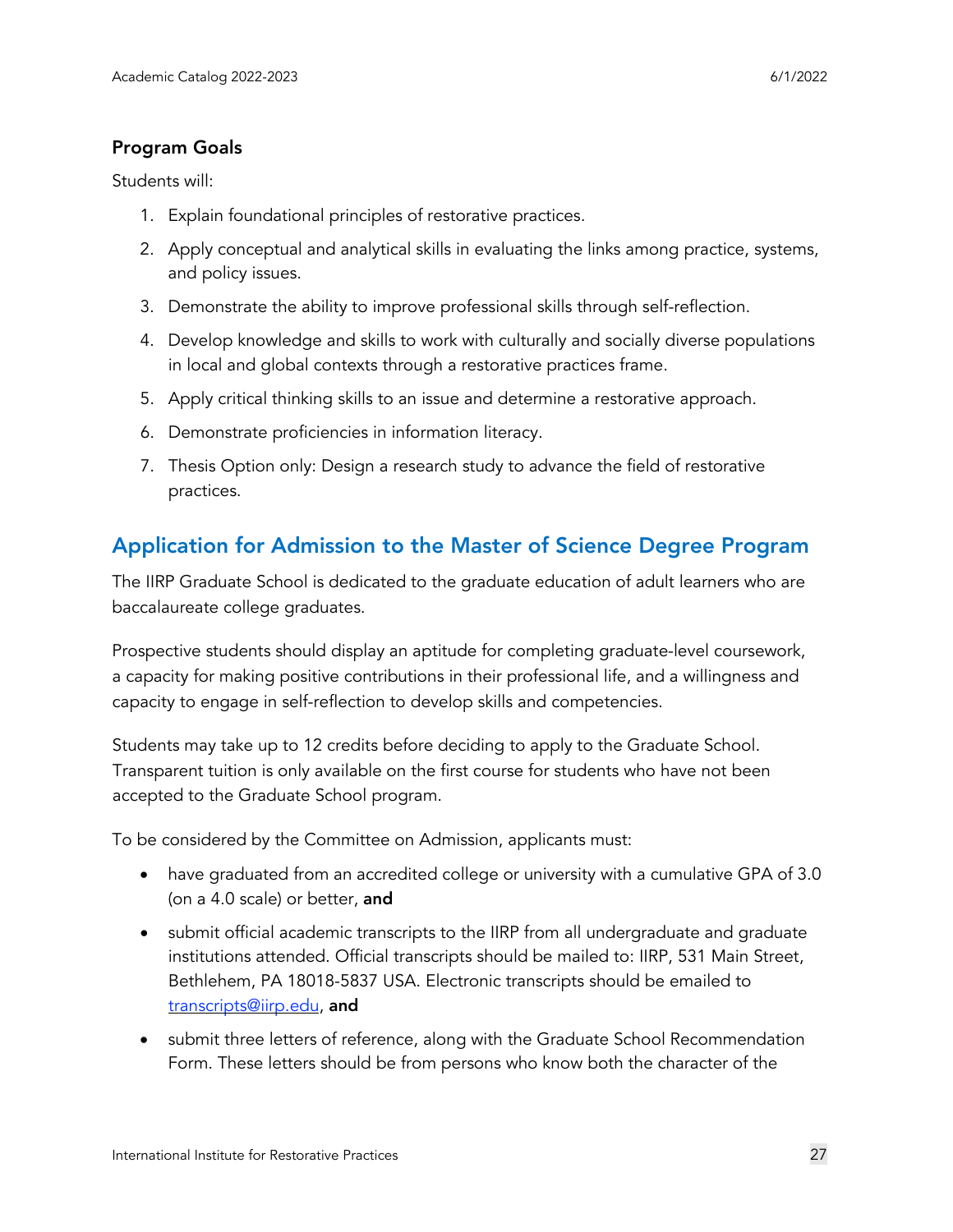applicant and the ability of the applicant to be successful in demanding graduate study in our professional discipline, and

- submit a 1-2 page letter or essay describing their reasons for seeking our specialized graduate education. This essay is a reflection of scholarship and should be reviewed for spelling and grammar prior to submission, and
- submit a résumé or curriculum vitae.
- Optional: A candidate for admission may also submit qualifying test scores, either recent GRE® (code 2589), Miller Analogies Test (code 4030), PRAXIS PPST (code 2323), or PRAXIS Core (code 5751) scores.

Each student applying to our Master of Science program is given personal consideration. Candidates for admission may be asked by the Committee for a personal interview or additional supporting documents. A prospective student may be admitted unconditionally, admitted with specific conditions, or not obtain admission. The committee shall be the agency to hear any requests for special consideration for admission.

To apply for admission to the master's program, complete the application by logging into your [Student](https://www.iirp.edu/student/student_login.php) Portal.

- If you are planning to begin your studies in the Spring term, please submit all application documents by November 1.
- If you are planning to begin your studies in the Summer term, please submit all application documents by April 1.
- If you are planning to begin your studies in the Fall term, please submit all application documents by July 1.

# <span id="page-27-0"></span>**Specializations**

#### Education

Restorative practices promotes a healthy teaching and learning environment through practical implementation of engaging processes that are both proactive and responsive. The education specialization provides students with a cluster of courses that focus on teaching and learning. Learning includes strategies to enhance student-teacher engagement; practical classroom activities; development of teacher pedagogy; understanding students' social, emotional, neurological, and academic needs; and building on restorative frameworks to develop anti-racist education and challenge current educational system and practice.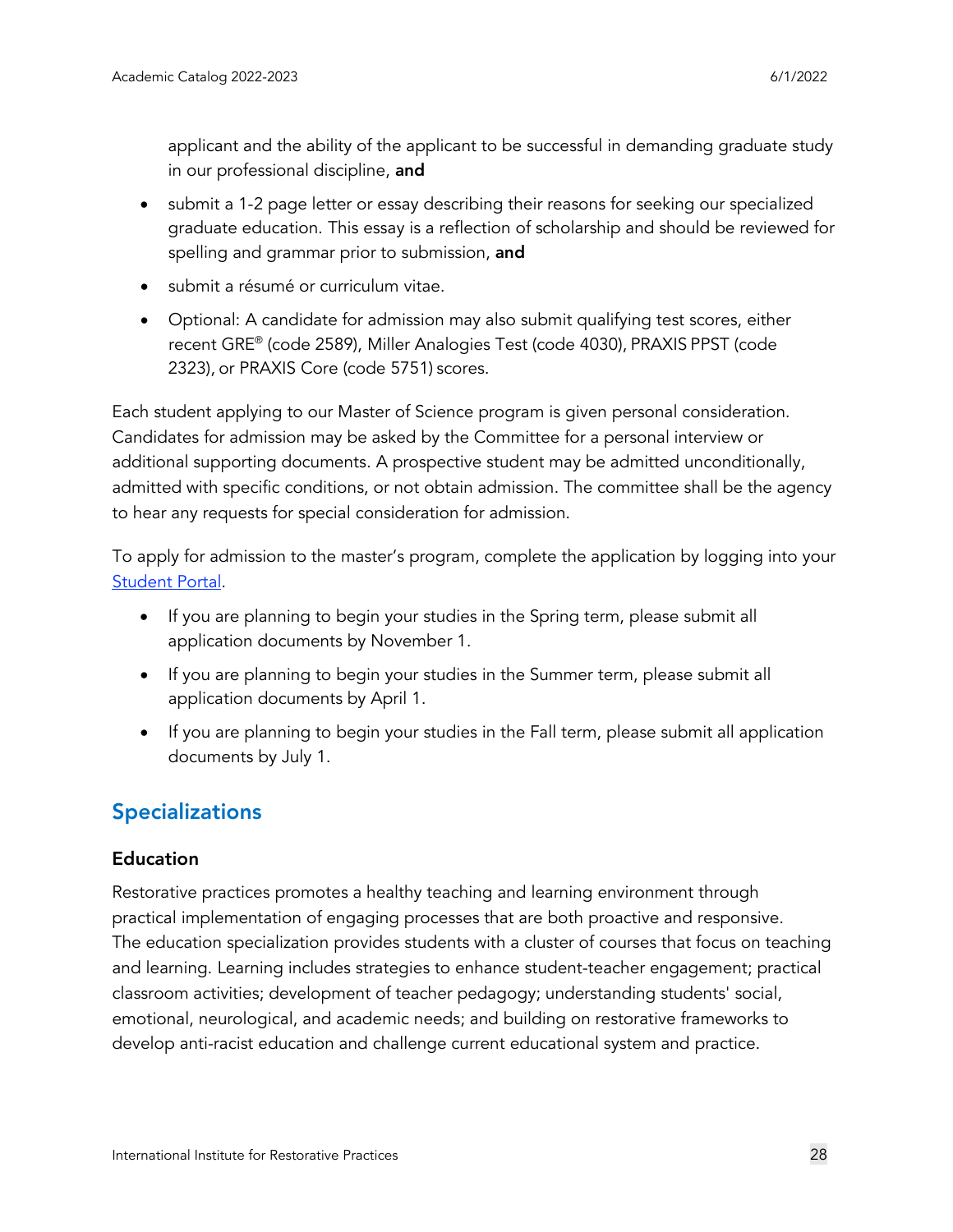#### Requirements

To earn recognition on a transcript, you must fulfill the following in addition to the required coursework for the Master of Science:

- Four of your electives, including two at the 600 level, must be related to the specialization. The options for these electives include RP 550 Transforming Relational Harm, RP 625 Restorative Practices in Life Space Crisis Intervention, RP 652 Social and Emotional Learning in the Restorative Classroom, and RP 662 A Restorative Approach to Educating the High Risk and High Need Student.
- Your project for your final course, RP 699 Integrating Seminar, must be rooted in your specialization.

#### Community Engagement

Restorative practices honors the existing strengths in a community and helps to increase people's personal and collective efficacy, creating social conditions for people to be healthier and have greater well-being. The community engagement specialization provides students with a cluster of courses that focus on relationships and social connections in the community through processes, programs, and policies.

#### Requirements

To earn recognition on a transcript, you must fulfill the following in addition to the required coursework for the Master of Science:

- Four of your electives, including two at the 600 level, must be related to the specialization. The options for these electives include RP 550 Transforming Relational Harm, RP 556 Restorative Practices for Community Health and Well-Being, RP 635 Narrative Inquiry for Empowering Facilitators, RP 637 Social Justice and Restorative Practices, and RP 645 Transgenerational and Community Resilience.
- Your project for your final course, RP 699 Integrating Seminar, must be rooted in your specialization.

# <span id="page-28-0"></span>Thesis Option

Students in our Master of Science degree program and alumni of the IIRP master's degree program who wish to expand knowledge of restorative practices by conducting original research may choose to pursue the Thesis Option. If you wish to gain research experience and develop advanced competencies in scholarly writing, are considering a research-intensive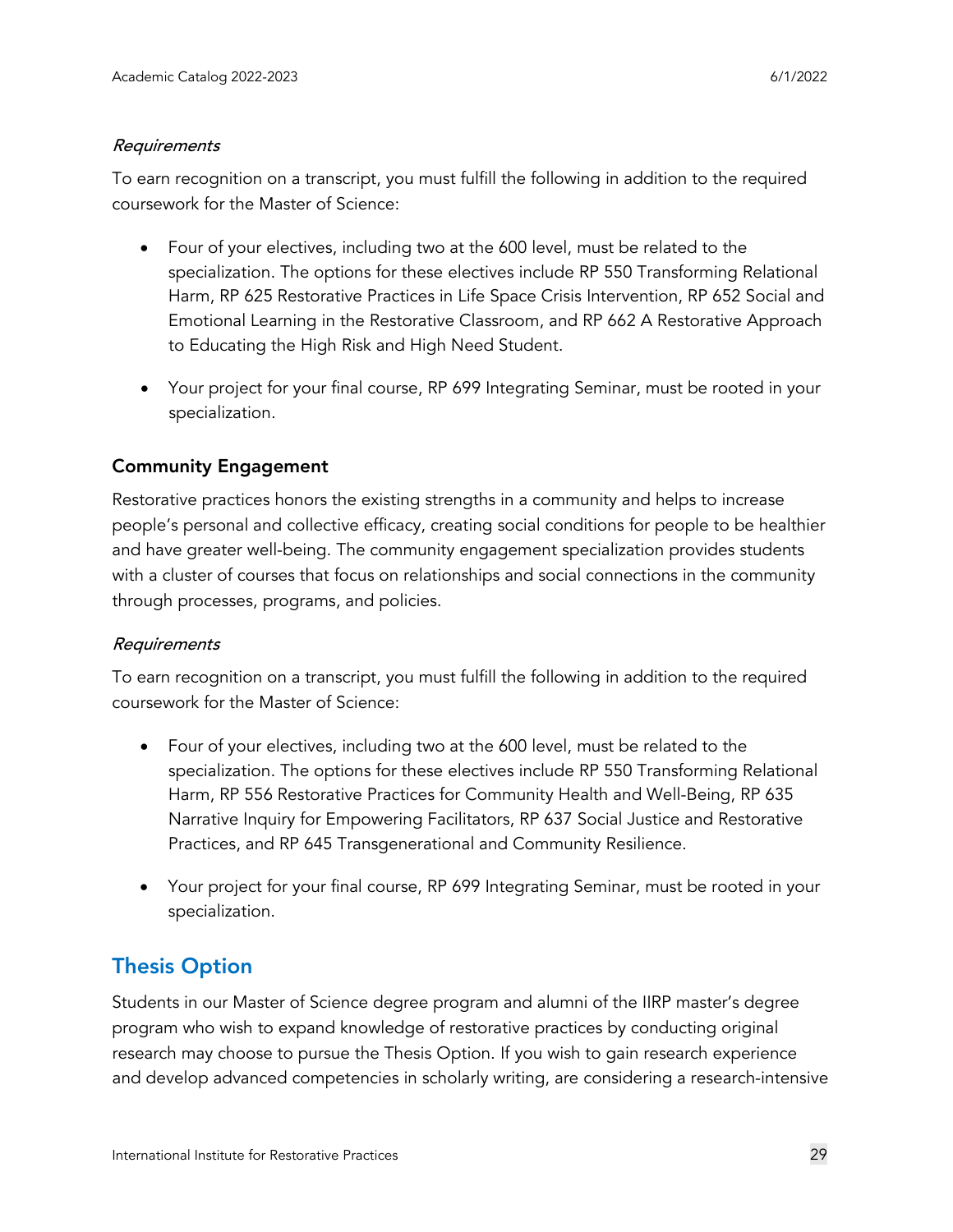career, or are interested in pursuing doctoral-level study, the Thesis Option may be a desirable choice for you. You will work with your faculty advisor to design a plan of study that fulfills your degree requirements and allows for you to still chose four electives. There are six required courses for the thesis option: RP 500 Basic Restorative Practices, RP 525 Restorative Practices in Action, RP 610 Evaluation of Research, 680 Designing Restorative Practices Research, RP 685 Data Analysis for Restorative Practices Research, and RP 699 Integrating Seminar.

Following the RP 699 Integrating Seminar, you will be prepared to initiate your research. You will register for RP 707 Thesis Seminar, an innovative seminar designed to be completed within one year, that integrates all steps of a traditional thesis experience. You will identify a faculty chair and, with the guidance of a committee, develop a research focus and conduct original research in restorative practices, culminating in a written thesis that is suitable for publication. You will earn the Master of Science in Restorative Practices degree with the thesis designation on your transcript after fulfilling these requirements.

While you are expected to complete the Thesis Seminar within one year, you may extend that experience over two years if necessary. You will have up to seven years to complete your program from the time you are admitted.

Alumni also have up to two years to complete the Thesis Seminar.

#### Approval to Pursue the Thesis Option

To apply for the Thesis Option, submit:

- Completed Thesis Option application found within your Student Portal.
- A 4-6 page paper, formatted in APA style, that describes your research background (academic preparation or professional experience) and your specific research area of interest accompanied by a brief narrow-scope literature review relevant to that potential research area.

Admission to the Master of Science in Restorative Practices degree program does not constitute approval to take the Thesis Option. If a student is not approved to pursue the Thesis Option, they may still pursue the Master of Science in Restorative Practices degree. Students admitted to the degree program and approved to pursue the Thesis Option are eligible for graduation after the successful completion of RP 707 Thesis Seminar.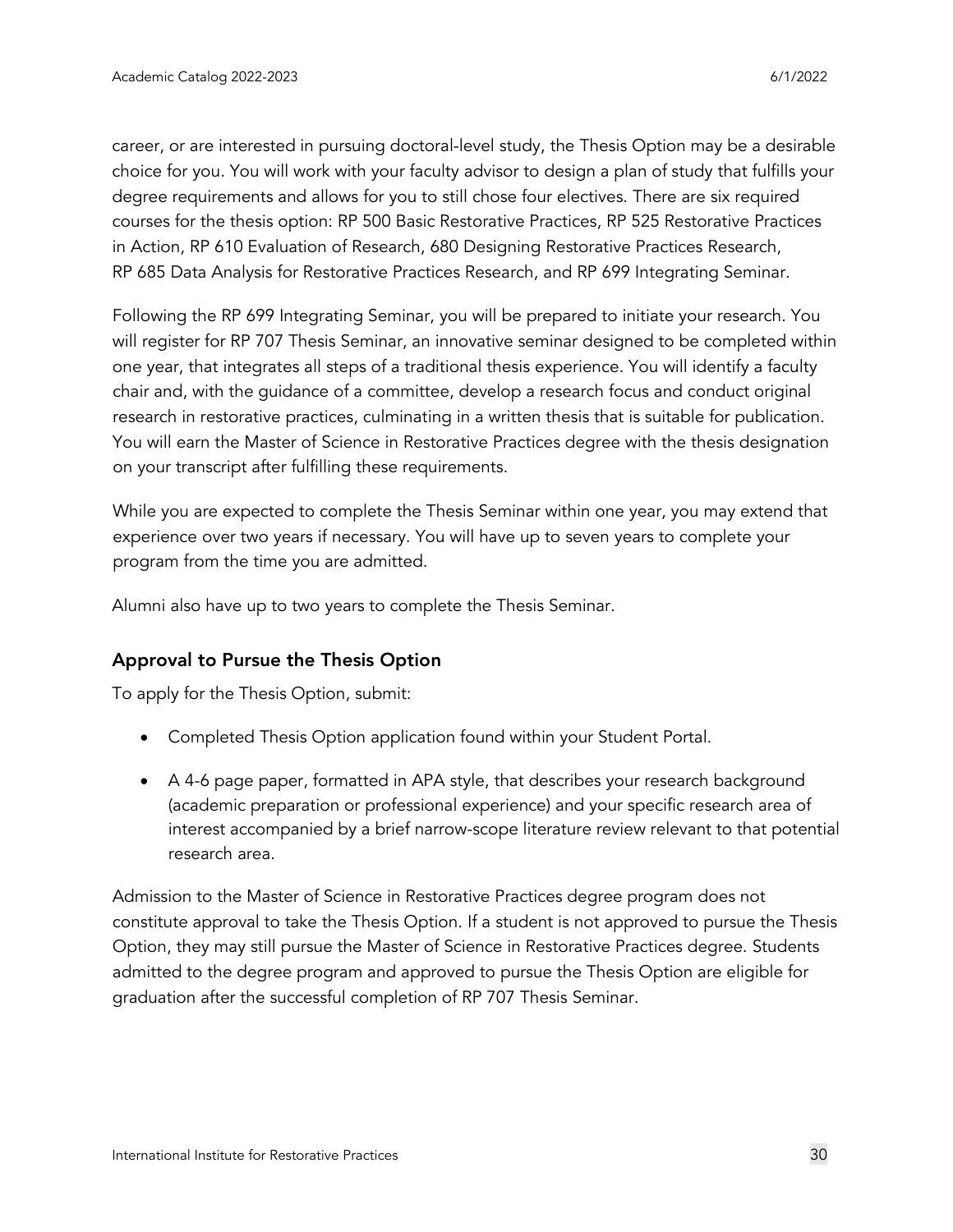# <span id="page-30-0"></span>Application Requirements for International Applicants

Our Committee on Admissions shall consider those potential international students who:

- have been awarded a degree equivalent to the four-year baccalaureate degree granted by U.S. colleges and universities with an equivalent cumulative Grade Point Average (GPA) of 3.0 (on a 4.0 scale) or better, and
- whose transcripts and academic credentials of all undergraduate and graduate institutions attended have been evaluated on a course-by-course basis by any organization approved by National [Association](http://www.naces.org/members.html) of Credential Evaluation Services [\(NACES\)](http://www.naces.org/members.html) and sent directly to the IIRP, 531 Main Street, Bethlehem, PA 18018-5837 by that organization, and
- submit three letters of reference, along with the Graduate School [Recommendation](https://www.iirp.edu/images/pdf/Grad_School_Recommendation_IIRP.pdf) [Form.](https://www.iirp.edu/images/pdf/Grad_School_Recommendation_IIRP.pdf) These letters should be from persons who know both the character of the applicant and the ability of the applicant to be successful in demanding graduate study in our professional discipline, and
- submit a 1-2 page letter or essay describing their reasons for seeking our specialized graduate education. This essay is a reflection of scholarship and should be reviewed for spelling and grammar prior to submission, and
- submit a résumé or curriculum vitae, and
- submit scores from either the Test of English as a Foreign Language [\(TOEFL®\)](http://www.ets.org/) code 2589 or the [Duolingo](https://englishtest.duolingo.com/applicants) English Test or the International English Language Testing System [\(IELTS\)](http://www.ielts.org/). The scores must not be more than two years old and must be sent directly from the testing agency to the IIRP.
- Optional: A candidate for admission may also submit qualifying test scores, either recent GRE® (code 2589), Miller Analogies Test (code 4030), PRAXIS PPST (code 2323), or PRAXIS Core (code 5751) scores.

International applicants are exempt from the English language test requirement if they have received a baccalaureate or a master's degree from a college/university/institution in any of the following: Australia, Belize, British Caribbean and British West Indies, Canada (except Quebec), England, Guyana, Republic of Ireland, Liberia, New Zealand, Northern Ireland, Scotland, the United States, and Wales.

The scores must not be more than two years old and must be sent directly from the testing agency to the IIRP. The TOEFL<sup>®</sup>, IELTS<sup>™</sup>, and Duolingo cannot be utilized as a substitute for the GRE® or Miller Analogy standardized examinations.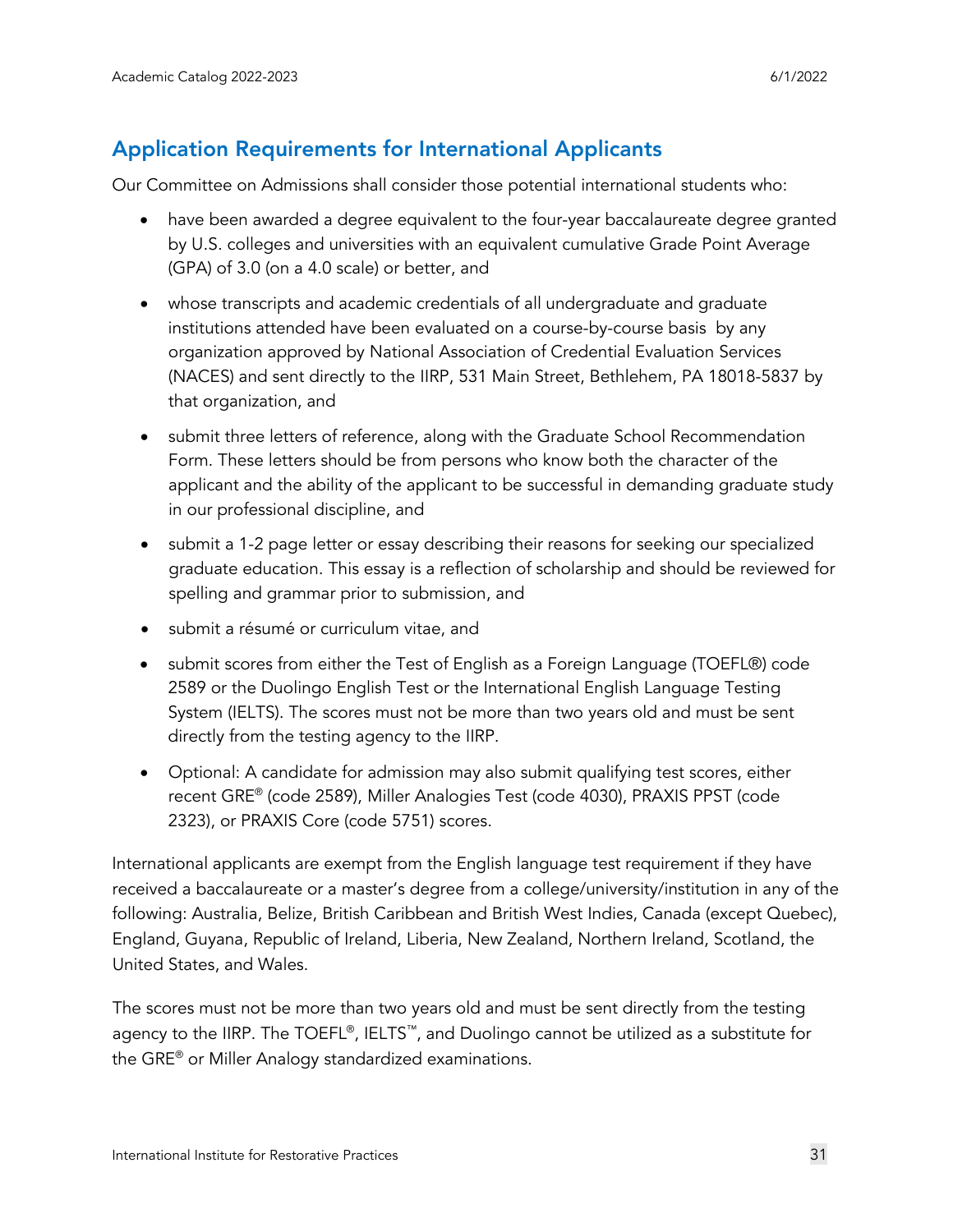The minimum acceptable score for the TOEFL® is 66 for the paper-based test or a composite score of 88 (see below) with a 24 on the speaking section for the Internet-based test (iBT).

| <b>Category</b> | <b>Minimum TOEFL (iBT) Score</b> |
|-----------------|----------------------------------|
| Reading         | 22                               |
| Listening       | 20                               |
| Speaking        | 22                               |
| Writing         | 24                               |
| Composite       | 88                               |

The minimum acceptable test score for the Duolingo test score is 120. The minimum IELTS score is 6.5, with no less than a 7.0 on the writing section. (General training not accepted.)

# <span id="page-31-0"></span>Notification of Admission

Applicants will be notified of their admission status by email.

Admitted students must enroll within the academic year for which they have been admitted.

# <span id="page-31-1"></span>Transfer Credits

Due to the specialized nature of the Institute's programs, transfer credits will not be accepted, with the exception of IIRP coursework offered as ORLA 5340 and taught by IIRP faculty at the Summer Principals Academy, Teachers College, Columbia University, New York, New York, which will be accepted until the conclusion of the academic year 2023-2024.

# <span id="page-31-2"></span>Master of Science

| <b>Required Courses (12 Credits)</b>                                                 |   |
|--------------------------------------------------------------------------------------|---|
| RP 500 Basic Restorative Practices<br>or RP 504 Foundations of Restorative Practices | 3 |
| RP 525 Restorative Practices in Action                                               | 3 |
| RP 610 Evaluation of Research                                                        | 3 |
| RP 699 Integrating Seminar                                                           |   |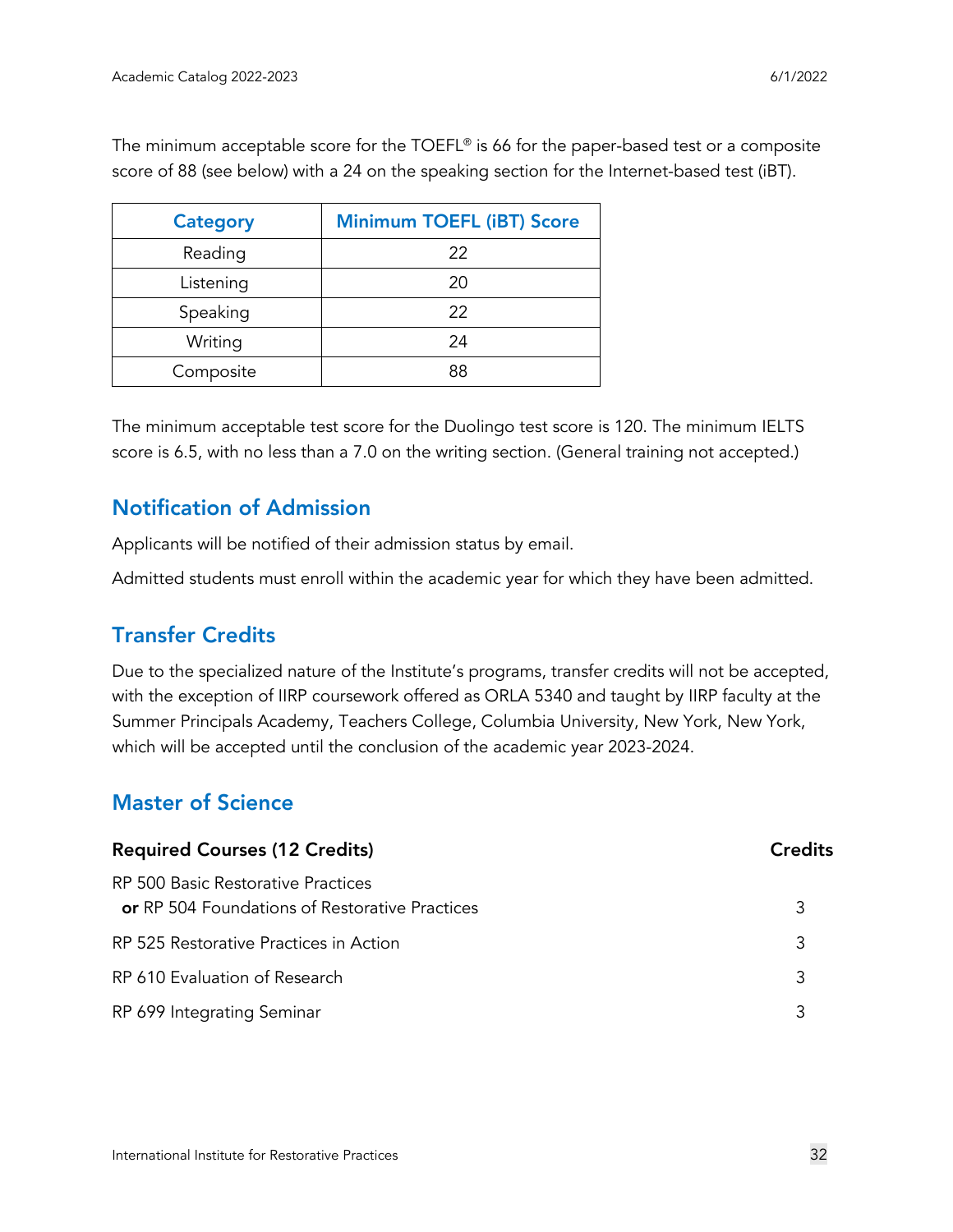#### Plus Elective Courses (18 credits)

| 18 elective course credits, approved in consultation with a graduate advisor | 18 |
|------------------------------------------------------------------------------|----|
| and upon approval by the faculty.                                            |    |

#### Total Credits: Master of Science in Restorative Practices 30

#### Thesis Option Required Courses (6 credits)

*The 6 credits required for the Thesis Option may be completed as part of the electives for the master's degree. Students who choose to add the Thesis Option after completing a portion of their degree program may find the need to add additional credits/courses to their degree, thereby completing their degree with more than 30 credits.*

| RP 680 Designing Restorative Practices Research         |  |
|---------------------------------------------------------|--|
| RP 685 Data Analysis for Restorative Practices Research |  |
| RP 707 Thesis Seminar                                   |  |

## <span id="page-32-0"></span>Graduation Requirements

Degrees are conferred at the end of the spring and fall terms.

There are three requirements in order to qualify for a diploma:

- 1. 30 Credits. A candidate for degree is required to successfully complete 30 academic credits. Degree requirements must be satisfied within a five-year period from the date of enrollment (unless the Provost has agreed to an alternative arrangement).
- 2. Completion of all required courses for the Master of Science degree program.
- 3. Payment of any outstanding debt.

Fall Degree Conferrals: A candidate will file an application to graduate and register for RP 699 Integrating Seminar in the projected graduation year by August 1. Any outstanding debt to the institution must be paid by October 31.

Spring Degree Conferrals: A candidate will file an application to graduate and register for RP 699 Integrating Seminar in the projected graduation year by March 1. Any outstanding debt to the institution must be paid by April 30.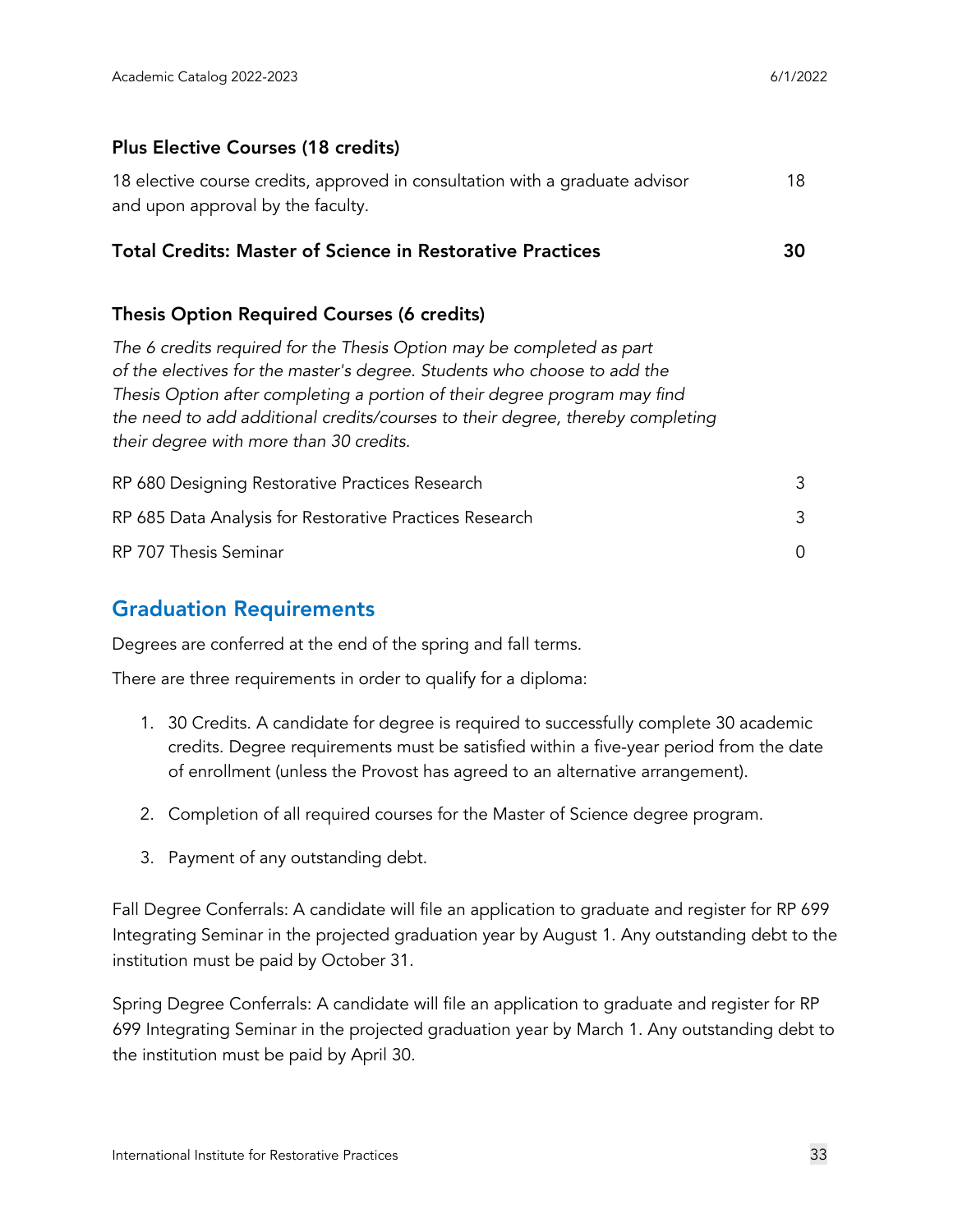# <span id="page-33-0"></span>Graduate Certificate in Restorative Practices

If a student wants to earn a graduate-level credential in restorative practices without pursuing a degree, the IIRP Graduate Certificate in Restorative Practices provides the core learning experiences of our master's degree program. Students gain extensive knowledge and skill in restorative practices and learn tools necessary for self-evaluation and professional growth.

Students can apply to the certificate program throughout the year.

Students must complete their requirements for a graduate certificate within two years from the time their application has been completed.

A student's failure to complete the requirements for a Graduate Certificate in the prescribed two-year period will be cause for review by the Provost.

A student may earn the Graduate Certificate by successfully completing four courses: two required courses and two electives. Certificates are awarded at the end of each term.

#### Program Goals

Students will:

- 1. Explain foundational principles of restorative practices.
- 2. Apply conceptual and analytical skills in evaluating the links among practice, systems, and policy issues.
- 3. Demonstrate the ability to improve professional skills through self-reflection.

#### Application for the Graduate Certificate

Students must:

- Complete the Application for the Graduate Certificate through the Student Portal.
- Have an official academic transcript sent directly from the accredited college or university that granted your baccalaureate degree.
- Electronic transcripts should be sent to [transcripts@iirp.edu.](mailto:transcripts@iirp.edu)
- Paper transcripts should be mailed by postal service to: Attn: Student Services, IIRP Graduate School, 531 Main Street, Bethlehem, PA 18018-5837.

Note: International credentials must be evaluated on a course-by-course basis by any organization approved by National [Association](http://www.naces.org/members) of Credential Evaluation Services (NACES) and sent directly by that organization to the IIRP.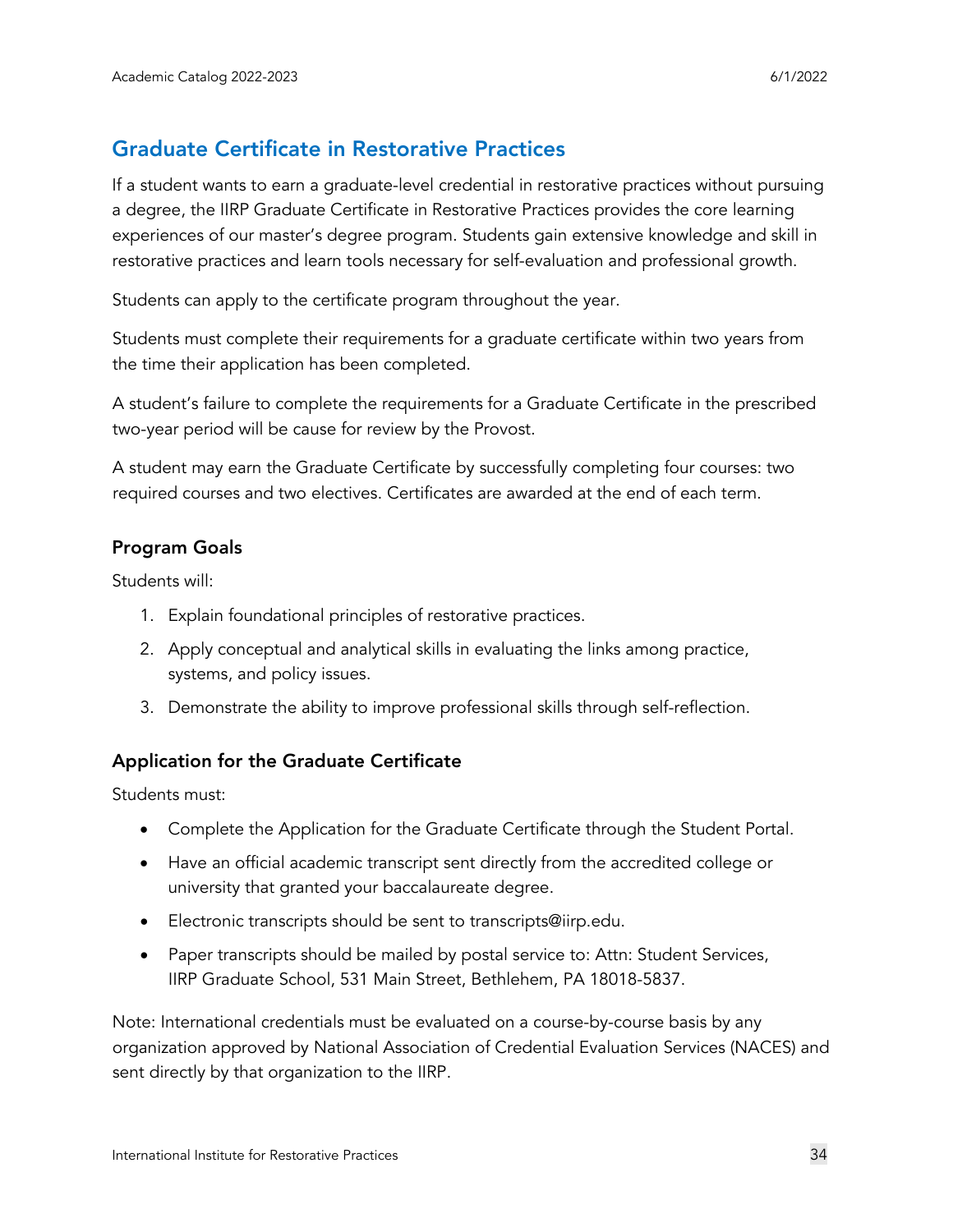## <span id="page-34-0"></span>Graduate Certificate in Restorative Practices Course Requirements

| <b>Required Courses (6 credits)</b>                          |                                                       | <b>Credits</b> |
|--------------------------------------------------------------|-------------------------------------------------------|----------------|
| RP 500                                                       | <b>Basic Restorative Practices</b>                    |                |
|                                                              | <b>or</b> RP 504 Foundations of Restorative Practices | 3              |
| RP 525                                                       | Restorative Practices in Action                       | 3              |
|                                                              | Plus 6 additional elective course credits             | 6              |
| Total Credits: Graduate Certificate in Restorative Practices |                                                       |                |

Any outstanding debts to the Institute must be paid in full thirty (30) days prior to the start date of the final class.

Certificates are awarded at the end of each term.

## <span id="page-34-1"></span>Credit Hour Assignment

All courses taken for credit at the International Institute for Restorative Practices (IIRP) that are applied toward completion of degree and certificate requirements conform to applicable state and federal regulations regarding assignment of credit hours.

The faculty of the Graduate School is responsible for developing, maintaining, and evaluating the curriculum. Assignment of credit hours for courses are determined based on the expertise of the faculty and course learning objectives. The Office of the Provost bears the responsibility for the execution of this policy.

#### Assignment of Credit Hours

The IIRP has adopted a variant of the traditional "Carnegie Unit" as a measure of academic credit. This unit is known by the familiar term, "credit hour," and is the primary academic measure by which progress toward a degree is gauged. It is recognized that such a unit measures only a part, albeit a major part, of a composite learning experience, based upon formally structured and informal interactions among faculty and students, as well as work done by students independently, outside of class.

Two hours of work outside of class (reading, writing, research, project work, etc.) are expected of students for each hour of direct classroom or online participation.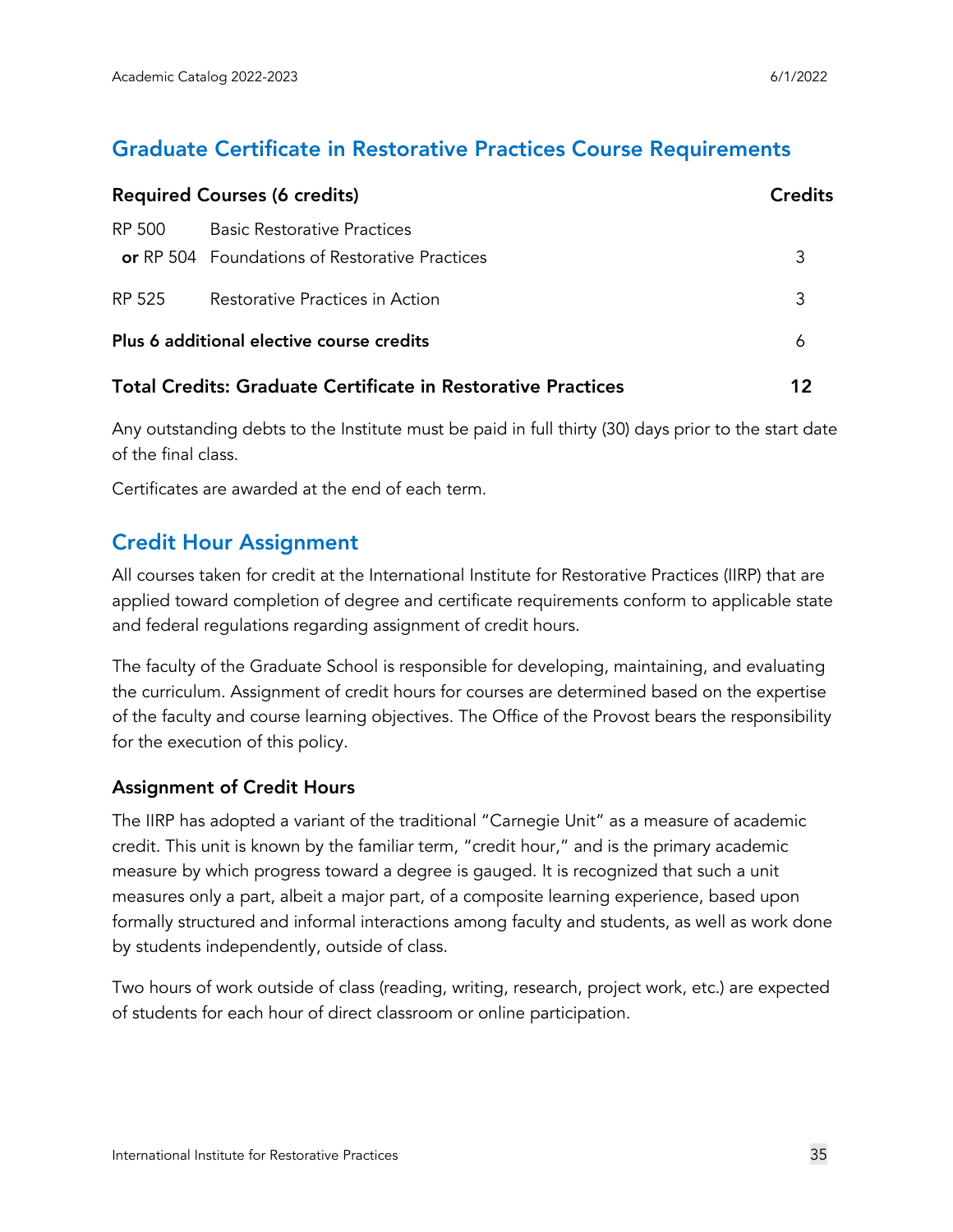#### Definition of a Credit Hour

The calculation of credit hours for graduate programs follows the Pennsylvania Department of Education guidelines, which are consistent with the U.S. Department of Education's definition of a credit hour.

22 Pa. Code § 31.21 (5)

"A master's degree must require the satisfactory completion of a minimum of 30 semester credit hours or 45 quarter credit hours beyond the baccalaureate level."

22 Pa. Code § 31.21 (6)(d)

"To assure academic integrity, an institution shall provide students in a distance education program access to academic and student services, including textbooks, study guides, library and other learning resources, personal interaction with faculty, tutors or other educational personnel by computer, telephone, mail or face-to-face meetings. The institution shall assure integrity of student work and provide opportunity for student assessment. These programs must comply with the regulations that apply to resident-based programs as prescribed in this chapter and Chapters 35, 36, 40 and 42 and conform to generally accepted academic practices for delivery of instruction through distance education."

At the IIRP a three-credit graduate course comprises:

- 42 hours of classroom ("in-class" or "in-seat") instruction, plus
- 3 hours for final examination (when applicable), plus
- 90 hours of additional work outside of class (reading, homework, research, fieldwork, project creation, and other activities)

Total: 132 hours (135 hours if final exam is administered)

#### Academic Periods

There are three academic terms – fall, spring, and summer – within which the IIRP offers courses of varying durations. The fall and spring academic periods are at least 15 weeks long each; the summer academic period is typically less than 15 weeks long but nevertheless adheres to the policy in terms of instruction time and the amount of work required.

#### Course Durations

The length of individual courses, whether blended or online, can vary within each academic period. Published descriptions of courses clearly state the duration of each course. Every course, regardless of its duration, adheres to the credit hour policy in terms of the required instruction time and volume of work involved to earn full credit.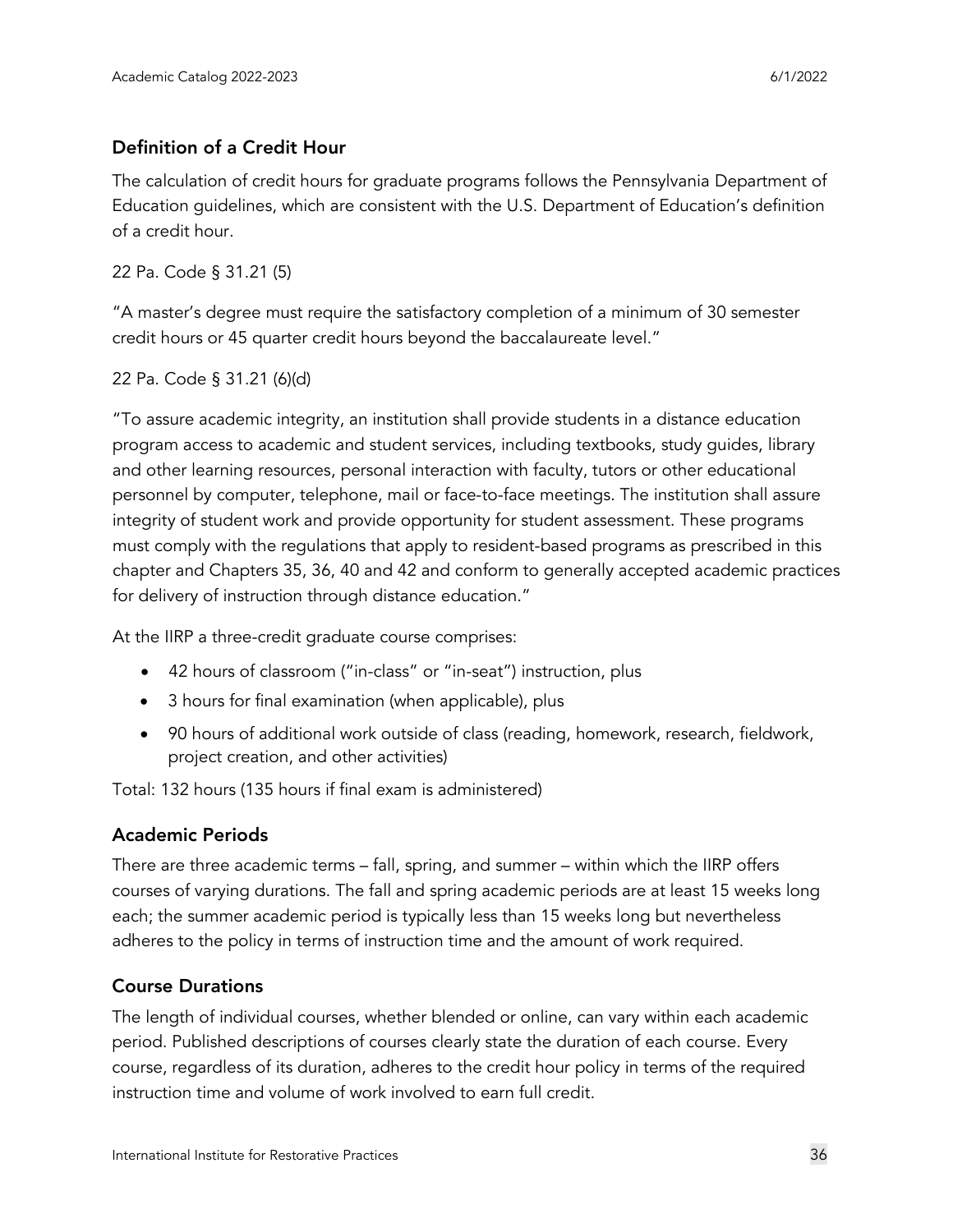#### Course Delivery Modalities

Blended Courses: Attendance at an IIRP professional development event, symposium, or conference can be followed by online coursework to complete a blended course. Direct instruction time for the online portion of each graduate course is calculated based on the amount of time spent attending the professional development event. In all instances, these courses must meet the total amount of instructional and student work time required to earn full credit, based on the definition of a credit hour as described above.

Online Courses: These courses are offered entirely online with no on-site, in-person meetings. They have the same learning outcomes and substantive components as other courses offered by the IIRP. Contact time is satisfied by several means including, but not limited to:

(a) Regular weekly instruction or interaction with an instructor for the duration of the course, and

(b) Academic engagement through interactive tutorials, group discussions moderated by faculty, virtual study/project groups, engaging with class peers, and online projects reviewed and graded by faculty. In all instances, these courses must meet the total amount of instructional and student work time as traditional classroom courses.

Directed and Independent Study Courses: Each course is individualized to allow the student to either complete the requirements of an existing course on an individual basis, or to explore a personal interest related to restorative practices not currently addressed in the curriculum. The time spent on in-person instruction, direct interaction between the instructor and student, and additional external study, research, writing, fieldwork, and other activities will conform to the standard minimum of 45 hours of direct instruction or credit hour equivalencies plus 90 hours of outside work for a three-credit course. The total time a student spends in an independent study course, including research, fieldwork, and other activities, is documented in a contract, developed by the student with a Ph.D. faculty member and approved by the faculty, which ensures that the student's educational objectives, work plan, assignments, activities, outcomes, and evaluation are equal to those of other IIRP courses.

Accelerated Courses: Courses offered outside of a standard academic period in which credit hours offered are the same as for courses offered in a standard academic period. The content and substantive learning outcomes for accelerated courses are the same as those in the standard academic period. These courses must meet the total amount of instructional time and student work as standard courses.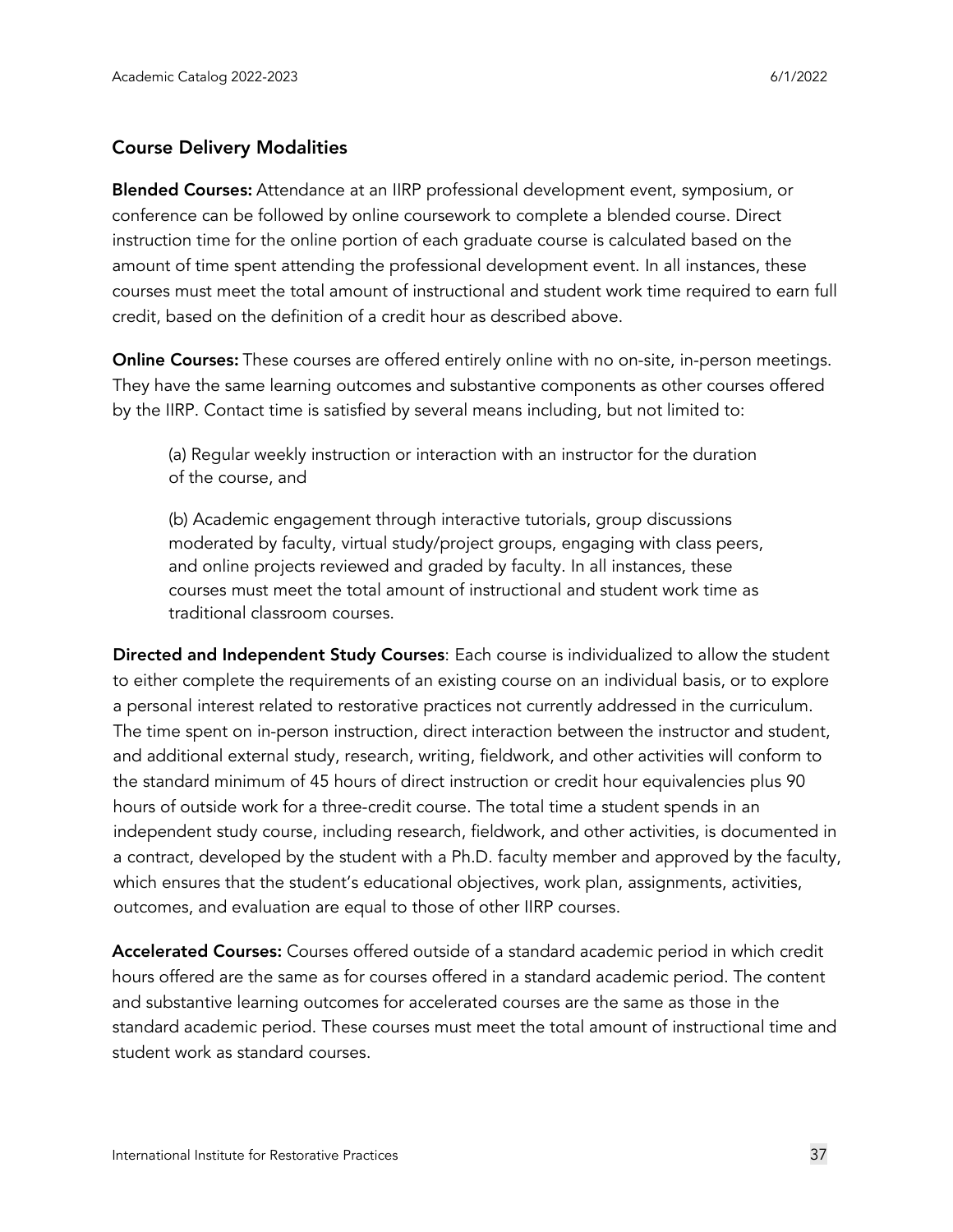#### Definitions of In-Class and Out-of-Class Time

In online and blended courses, time spent in direct learning and interaction with the instructor and classmates via our learning management system, Moodle, is considered in-class time. Time spent in work, preparation, and related activities away from Moodle is considered out-of-class time.

# <span id="page-37-0"></span>Tuition and Fees

With our Transparent Tuition provisions, students who are admitted to the degree or certificate program are guaranteed that their tuition will never increase throughout the completion of their program.

Students who are admitted to the Graduate Certificate program are entitled to a total tuition cost of \$6,844 (effective 2022-23), discounted 8.35% from the full tuition.

Students who are admitted to the Master of Science Degree program are entitled to a total tuition cost of \$17,110 (effective 2022-23), discounted 8.35% from the full tuition. Students who are also approved for the Thesis Option will pay \$3,507 for the Thesis Research seminar.

Students who are admitted to the master's degree program and choose mid-program to add a specialization may need to take additional courses in order to fulfill their requirements. In those instances, students will receive their existing Transparent Tuition rate for those courses. Similarly, master's degree students who are admitted to the Thesis Option mid-program may need to take additional courses at their existing Transparent Tuition rate, in addition to paying \$3,507 for the Thesis Research Seminar.

Alumni who have earned a master's degree from the IIRP and who wish to continue taking courses will receive the current discounted rate of \$1,711 per course. Alumni with an IIRP master's degree who are approved to pursue the Thesis Option will also pay \$3,507 for the thesis research seminar.

A student enrolling in their first course at the IIRP will be afforded the benefit of discounted tuition of \$1,711 for that three-credit course.

Individuals who are not seeking a degree or certificate will pay the non-discounted rate of \$1,867 per three-credit course.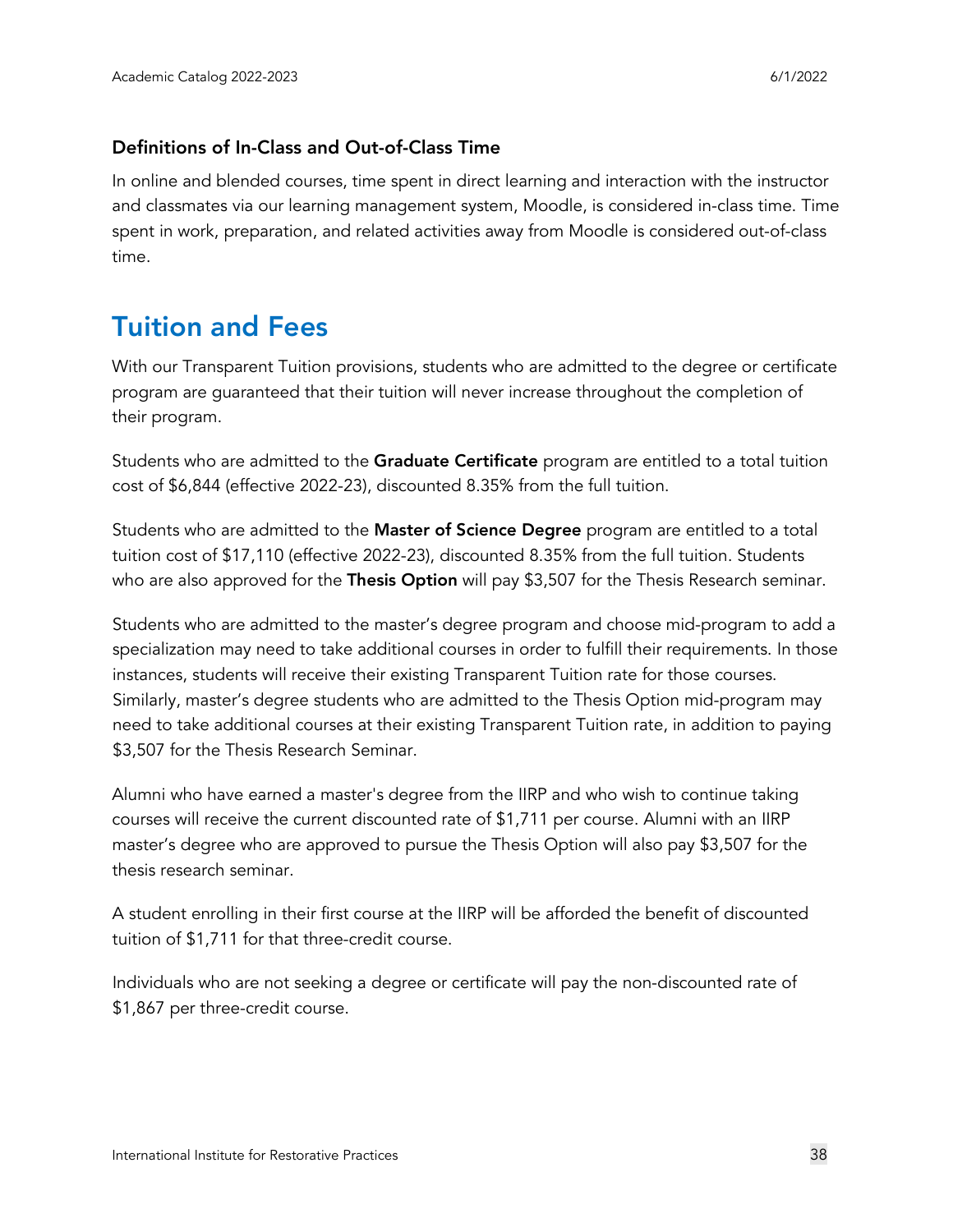# Tuition Costs Effective 2022-23

Current students admitted prior to 2022-23 pay the discounted rate in effect at the time of their admission and/or approval to pursue the Thesis Option.

| <b>Course/Program</b>                                                                                           | <b>Full Tuition</b> | <b>Admitted Students</b> |
|-----------------------------------------------------------------------------------------------------------------|---------------------|--------------------------|
| <b>Tuition</b> (per course)                                                                                     | \$1,867             | \$1,711                  |
| <b>Graduate Certificate</b><br>(4 courses)                                                                      | \$7,468             | \$6,844                  |
| <b>Master of Science</b><br>(10 courses)                                                                        | \$18,670            | \$17,110                 |
| <b>Master of Science</b><br>with Thesis Option<br>(10 courses, plus Thesis Seminar<br>at a flat fee of \$3,507) | \$22,177            | \$20,617                 |

#### Fees

- \$25.00 late registration fee
- \$50.00 course withdrawal fee
- \$75.00 Interest-Free Line of Credit start-up fee

We do not charge fees for course registration, materials, graduation, or transcripts.

Students are responsible for the cost of textbooks and materials in each course.

For more information, please refer to the IIRP's financial aid [webpage.](http://www.iirp.edu/registration-admissions/financial-aid)

# <span id="page-38-0"></span>Financial Aid

# <span id="page-38-1"></span>General Information

In accordance with Pennsylvania Act 121 (2018), the IIRP will annually provide students with a summary of their total estimated student loan liability as of March 1. The summary will include information about the total amount of Non-Federal Student Loans (Interest-Free Tuition Payment Plan) borrowed at the IIRP. However, this estimate does not reflect any Federal or Non-Federal Student Loan debt a student may have incurred at other institutions previously attended. It is important to also note that the student loan summary provided does not include information on any student loan funds borrowed in the upcoming academic year.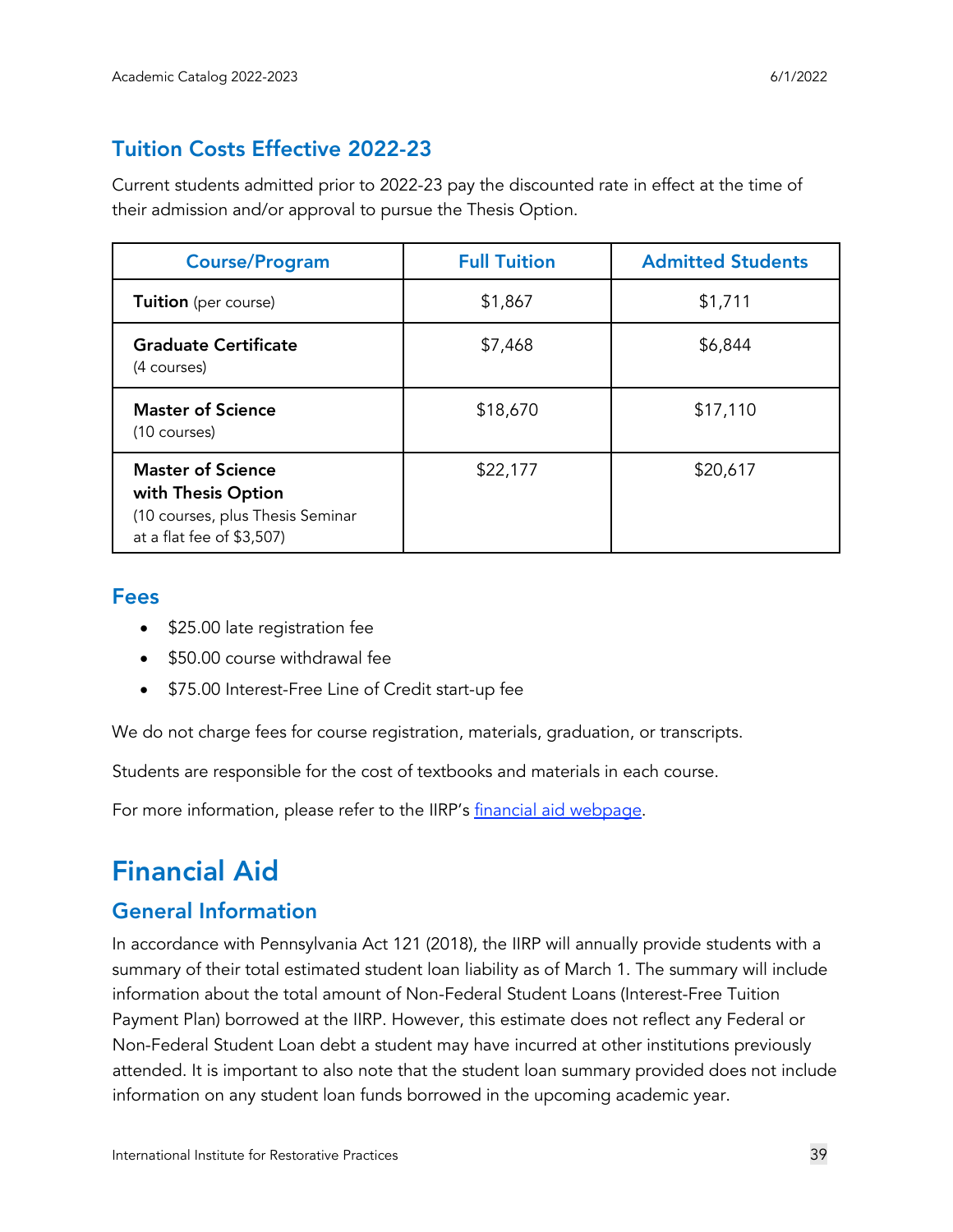## <span id="page-39-0"></span>Interest-Free Payment Plan

We offer financial aid to all students who are admitted to either the Master of Science degree or Graduate Certificate program in the form of an interest-free line of credit with low monthly payments and zero interest. This plan extends 39 months for Graduate Certificate students, 97 months for Master of Science degree students, and 118 months for students pursuing the Thesis Option.

While many graduate schools administer loan programs, we have simplified the process by offering the same affordable plan to all students. There is no prepayment penalty. There is a one-time payment plan setup charge of \$75.

# <span id="page-39-1"></span>Impact Scholarships

Impact Scholarships are awarded on April 1 and provide full tuition for graduate students who demonstrate promise for greatly impacting their communities. This is a competitive scholarship based on three criteria:

- 1. Ability to make an impact, based on your commitment to and influence within your community.
- 2. The community you seek to serve faces hardships, experiences high needs and/or has historical disadvantages.
- 3. Demonstrated and expressed financial need to pursue your studies at the IIRP.

The IIRP does not offer student visas to the U.S. Our program is designed to allow students to continue their studies from anywhere in the world without disruption.

Students must be accepted to the Master of Science program to apply for the Impact Scholarship. After you are accepted, an essay is required to complete the application.

You may begin your application by creating a **[Student](https://student.iirp.edu/) Portal**.

# <span id="page-39-2"></span>Shawn Suzch Scholarship

The Shawn Suzch Scholarship is awarded on April 1 to a student who is a candidate for master's degree who demonstrates outstanding spirit and drive worthy of Shawn's memory. \$1,000 in tuition assistance will be awarded in memory of Shawn, a young man who overcame adversity with courage and determination. The scholarship recipient will also be someone who expresses financial need to support their studies. The application and further details are available in your Student Portal.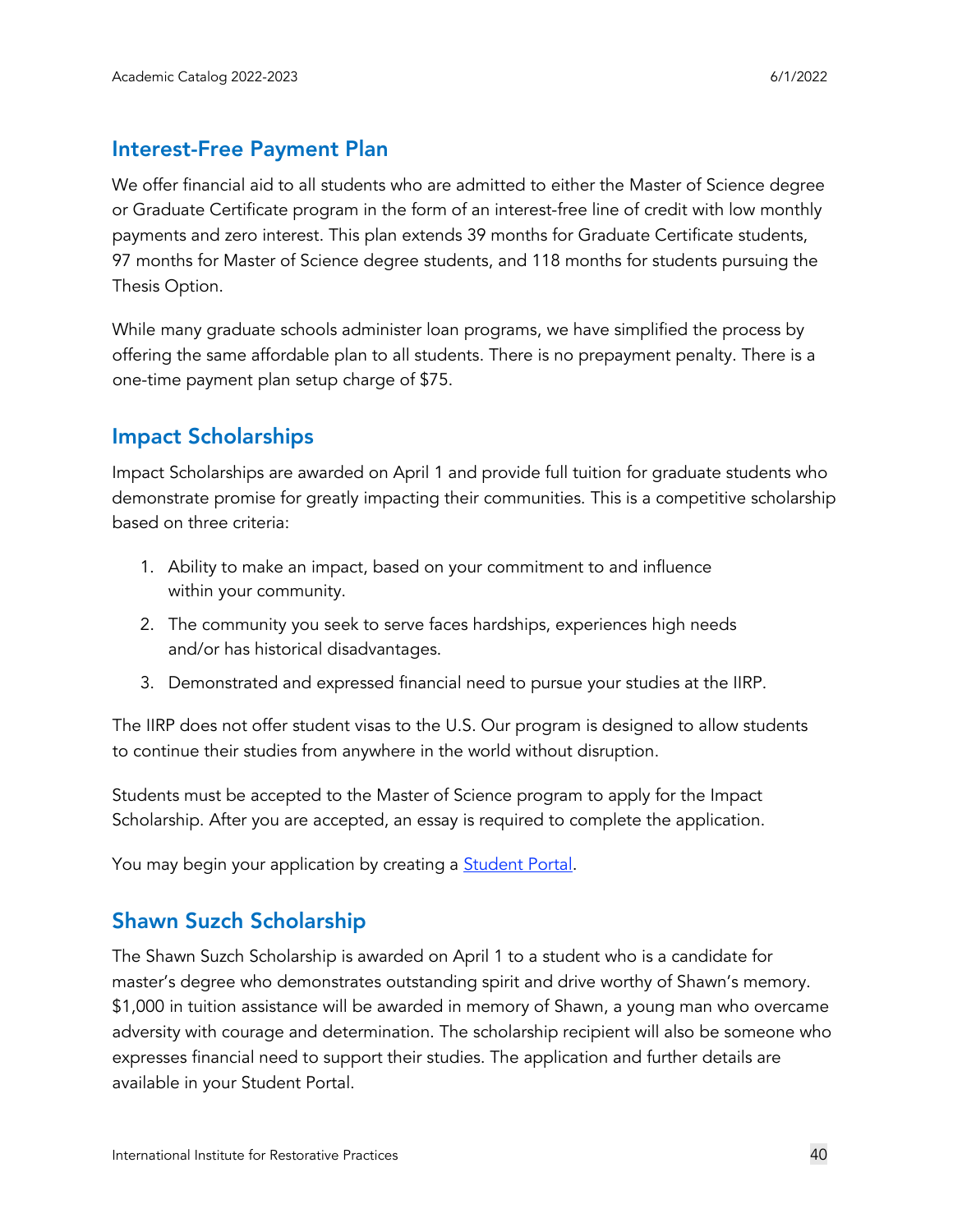# <span id="page-40-0"></span>Academic Calendar

Generally, the terms are as follows:

- Fall: September to December
- Spring: January to May
- Summer: June to August

## 2022

| July 1      | Registration for Fall 2022 Begins                                                 |
|-------------|-----------------------------------------------------------------------------------|
| July 1      | Applications for Fall 2022 Graduation Open                                        |
| July 24     | Commencement for Classes of 2020 through Spring 2022                              |
| August 1    | Deadline to Register for RP 699 for Fall 2022                                     |
| August 1    | Deadline to Apply for Graduation for Fall 2022                                    |
| August 10   | Late Fee for Fall Registration Begins                                             |
| August 31   | Deadline for Registration for Fall 2022 Fully Online Courses                      |
| September 7 | Fall 2022 Fully Online Courses Begin (including RP 699)                           |
| October 1   | Scholarship Applications Open for Master of Science Students                      |
| October 11  | Deadline to Drop Fall 2022 Fully Online Courses                                   |
| October 26  | Deadline to Register for RP 500 for Fall 2022                                     |
| November 1  | Registration for Spring 2023 Begins                                               |
| November 2  | RP 500 Begins                                                                     |
| November 15 | Fall 2022 Fully Online Courses End                                                |
| November 15 | Deadline to Drop RP 500                                                           |
| November 29 | RP 500 Ends                                                                       |
| December 7  | Late Fee for Spring Registration Begins                                           |
| December 21 | Deadline for Registration for Spring 2023 Fully Online Courses<br>(except RP 699) |
| December 30 | Fall 2022 Degree Conferral                                                        |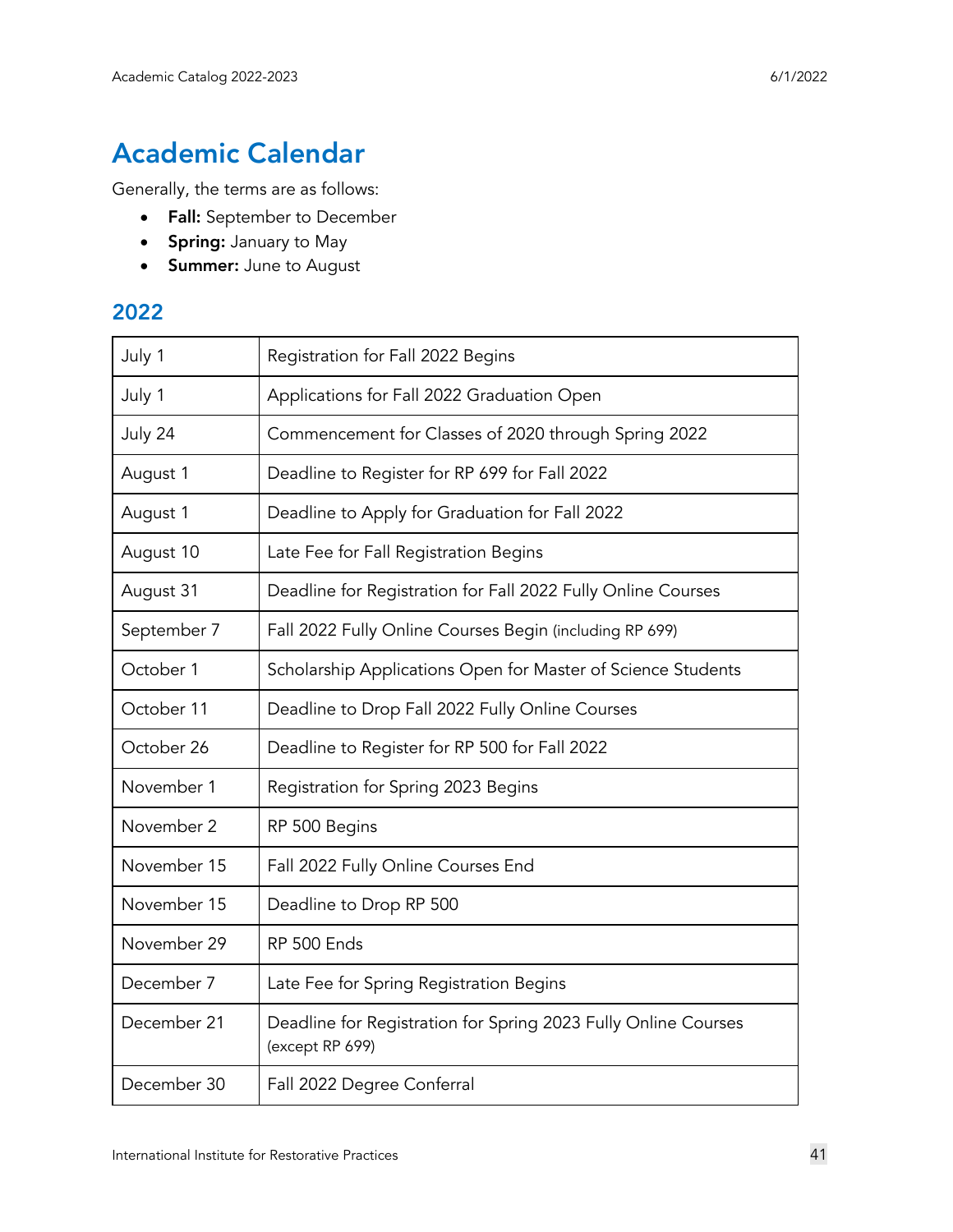# 2023

| January 4   | Spring 2023 Fully Online Courses Begin (except RP 699)            |
|-------------|-------------------------------------------------------------------|
| January 25  | Deadline to Register for RP 500.01 and RP 541 for Spring 2023     |
| February 1  | RP 500.01 and RP 541 Begin                                        |
| February 1  | Applications for Spring 2023 Graduation Open                      |
| February 7  | Deadline to Drop Spring 2023 Fully Online Courses (except RP 699) |
| February 14 | Deadline to Drop RP 500.01                                        |
| February 21 | Deadline to Drop RP 541                                           |
| February 28 | RP 500.01 Ends                                                    |
| March 1     | Deadline to Apply for Graduation for Spring 2023                  |
| March 1     | Deadline to Submit Shawn Suzch & Impact Scholarship Applications  |
| March 14    | Spring 2023 Fully Online Courses End (except RP 699)              |
| March 21    | RP 541 Ends                                                       |
| March 22    | Registration Deadline for RP 699 for Spring 2023                  |
| March 29    | RP 699 Begins                                                     |
| March 29    | Registration Deadline for RP 500.02 for Spring 2023               |
| April 1     | Registration for Summer 2023 Begins                               |
| April 1     | Shawn Suzch and Impact Scholarship Recipients Notified            |
| April 5     | <b>RP 500.02 Begins</b>                                           |
| April 18    | Deadline to Drop RP 500.02                                        |
| May 2       | RP 500.02 Ends                                                    |
| May 2       | Deadline to Drop RP 699                                           |
| May 3       | Late Fee for Summer 2023 Registration Begins                      |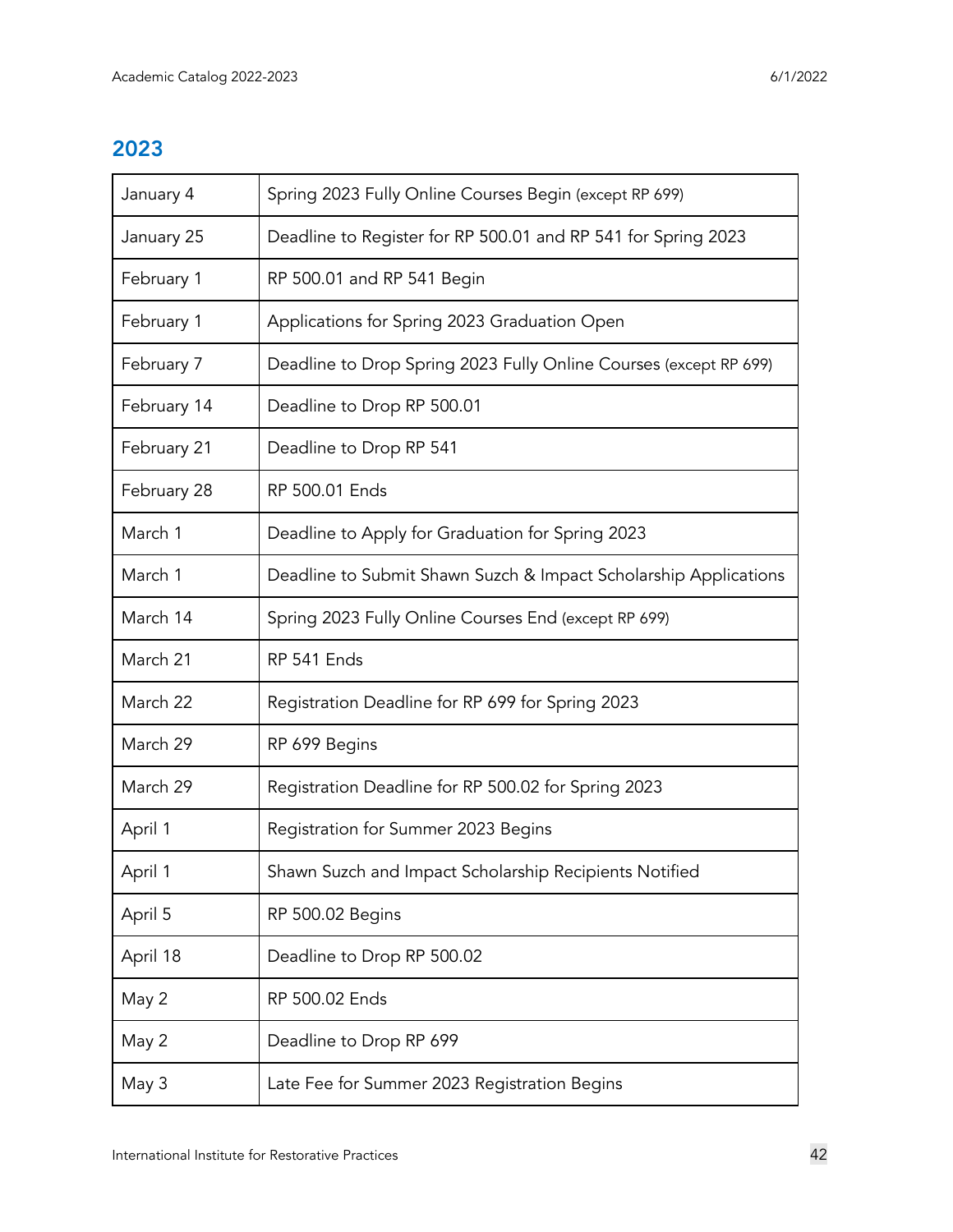| May 24      | Summer 2023 Registration Deadline                     |  |
|-------------|-------------------------------------------------------|--|
| May 31      | Summer 2023 Fully Online Courses Begin                |  |
| June 6      | RP 699 Ends                                           |  |
| June 28     | Registration Deadline for RP 500.01 for Summer 2023   |  |
| June 30     | Spring 2023 Degree Conferral                          |  |
| July 1      | Registration for Fall 2023 Begins                     |  |
| July 1      | Applications for Fall 2023 Graduation Open            |  |
| July 4      | Deadline to Drop Fully Online Courses for Summer 2023 |  |
| July 5      | RP 500.01 Begins                                      |  |
| July 12     | Deadline to Register for RP 532 for Summer 2023       |  |
| July 18     | Deadline to Drop RP 500.01                            |  |
| July 19     | RP 532 Begins                                         |  |
| July 23     | Commencement for Class of 2023                        |  |
| August 1    | RP 500.01 Ends                                        |  |
| August 8    | Summer 2023 Fully Online Courses End                  |  |
| August 8    | Deadline to Drop RP 532                               |  |
| September 5 | RP 532 Ends                                           |  |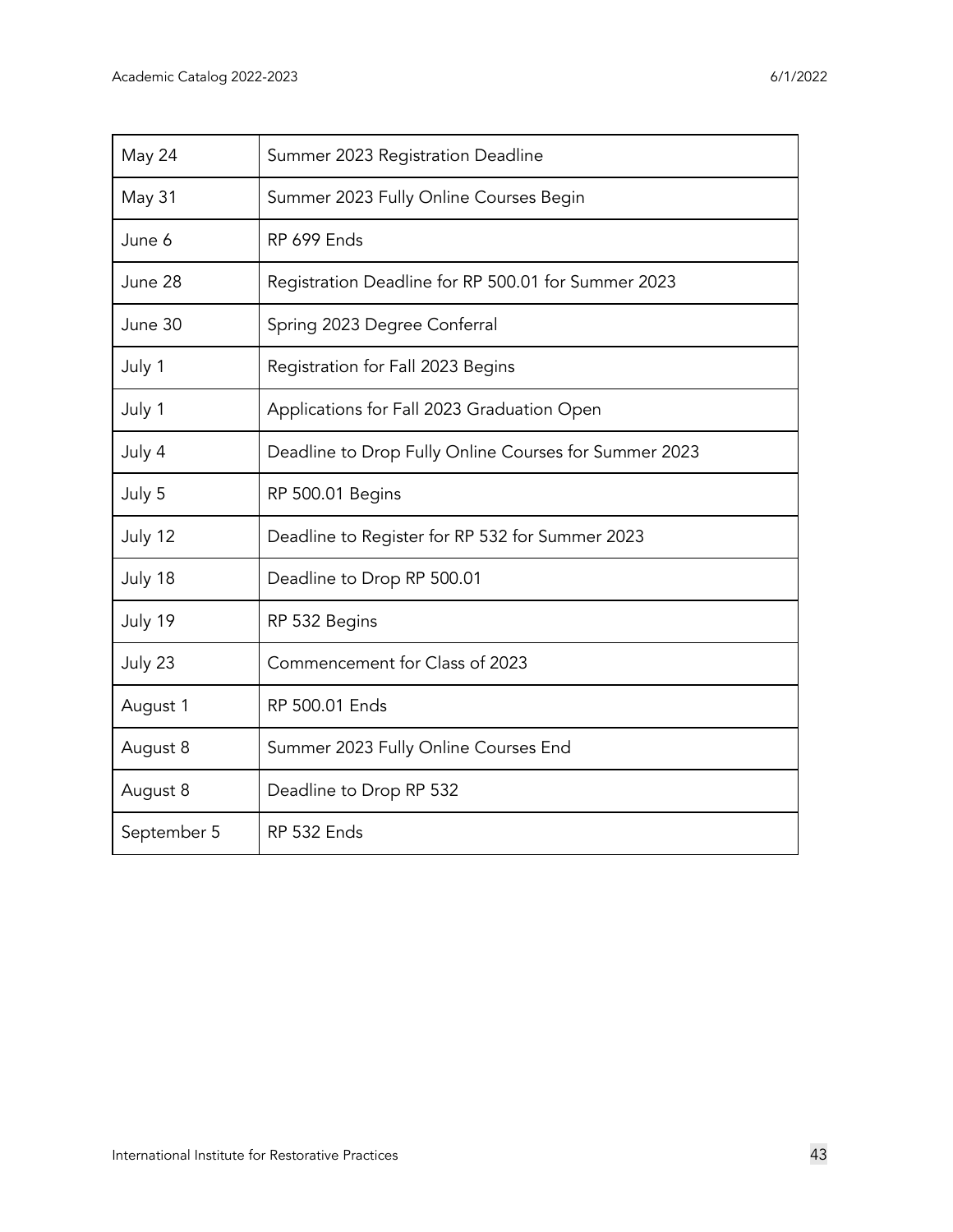# <span id="page-43-0"></span>Academic Policies and Procedures

# <span id="page-43-1"></span>Academic Advising

Every student is assigned an advisor at the time of admission into a program. Students should take the lead in sharing any questions or concerns with their advisor. Issues concerning course selection, withdrawing from a course, or withdrawing from the program should be discussed with their advisor. Advisors can be contacted in person, by phone, or by email.

The Dean of Student Services or Student Services Specialists shall serve as advisors to students who are not admitted.

# <span id="page-43-2"></span>Academic Freedom

Faculty and students must be free to form their own conclusions and to make their own decisions in light of the available information. The common good of both depends upon the free search for truth and the free exposition of the findings of that search.

The IIRP adheres to the statement on academic freedom endorsed by the American Association of University Professors.

- 1. Faculty are entitled to full freedom in research and in the publication of the results, subject to the adequate performance of their other academic duties; but research for pecuniary return should be based upon an understanding with the authorities of the institution.
- 2. Faculty are entitled to freedom in the classroom in discussing their subject, but they should be careful not to introduce into their teaching controversial matter which has no relation to their subject. Limitations of academic freedom because of religious or other aims of the institution should be clearly stated in writing at the time of the appointment.
- 3. College and university faculty are citizens, members of a learned profession, and officers of an educational institution. When they speak or write as citizens, they should be free from institutional censorship or discipline, but their special position in the community imposes special obligations. As scholars and educational officers, they should remember that the public may judge their profession and their institution by their utterances. Hence, they should at all times be accurate, should exercise appropriate restraint, should show respect for the opinions of others, and should make every effort to indicate that they are not speaking for the institution.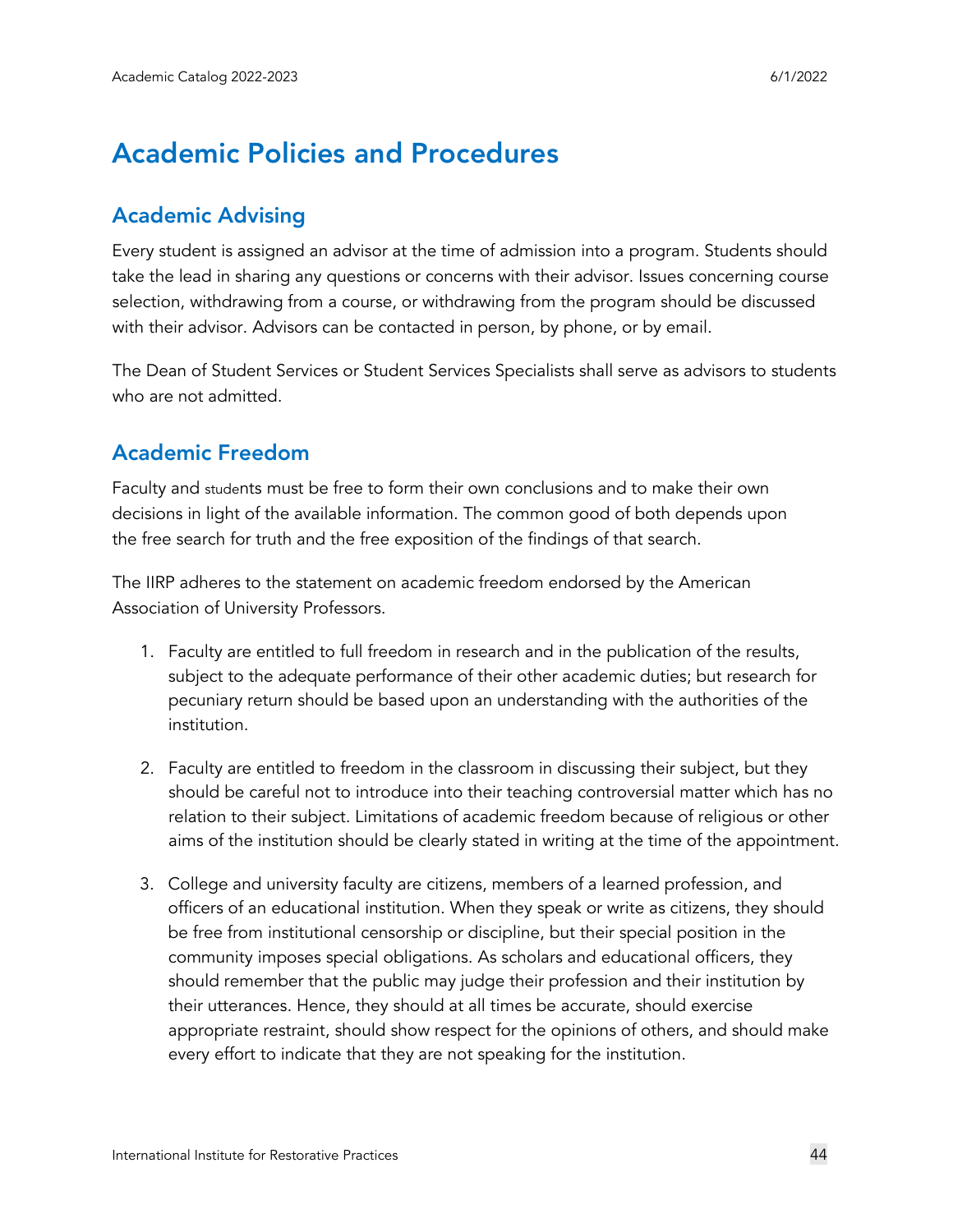#### Freedom in the Classroom

The IIRP and its faculty encourage free discussion, inquiry, and expression in the classroom in accordance with the orderly processes established for classroom instruction. Student academic performance will be evaluated solely on the basis of legitimate academic and professional concerns and not on unrelated opinions or beliefs held or expressed or conduct unrelated to legitimate Institute concerns.

#### Protection of Freedom of Expression

Students are free to take exception, by appropriate and orderly means, to data or views offered in any course of study and to reserve judgment about matters of opinion or belief but are responsible for learning the content of any course of study and successfully responding to tests, examinations, or other course requirements for courses in which they are enrolled.

#### Protection Against Improper Academic Evaluation

Students are responsible for maintaining standards of academic performance and integrity and complying with appropriate behavioral requirements, and they are provided with processes designed to protect them from improperly prejudiced or capricious academic evaluation. Such processes include consultations with the instructor or the Provost.

#### Protection Against Improper Disclosure

Information about student views, beliefs, and associations that faculty and staff have acquired in the course of their work with students is protected against improper disclosure by the policies, regulations, and procedures of the Institute as well as the professional standards of conduct of the staff.

# <span id="page-44-0"></span>Academic Integrity

The IIRP expects its students to perform their academic work honestly and fairly. In addition, a student should neither hinder nor unfairly assist the efforts of other students to complete their work successfully.

In an academic community, students are encouraged to help one another learn. Because no two students learn in exactly the same way or take exactly the same things away from course material, the IIRP encourages students to learn together. The boundaries on what is or is not acceptable work may not always be clear; thus, if at any point in academic work the student is uncertain about their responsibility as a scholar or about the propriety of a particular action, the instructor should be consulted. The following list is not to be considered complete but rather covers the most common areas of concern.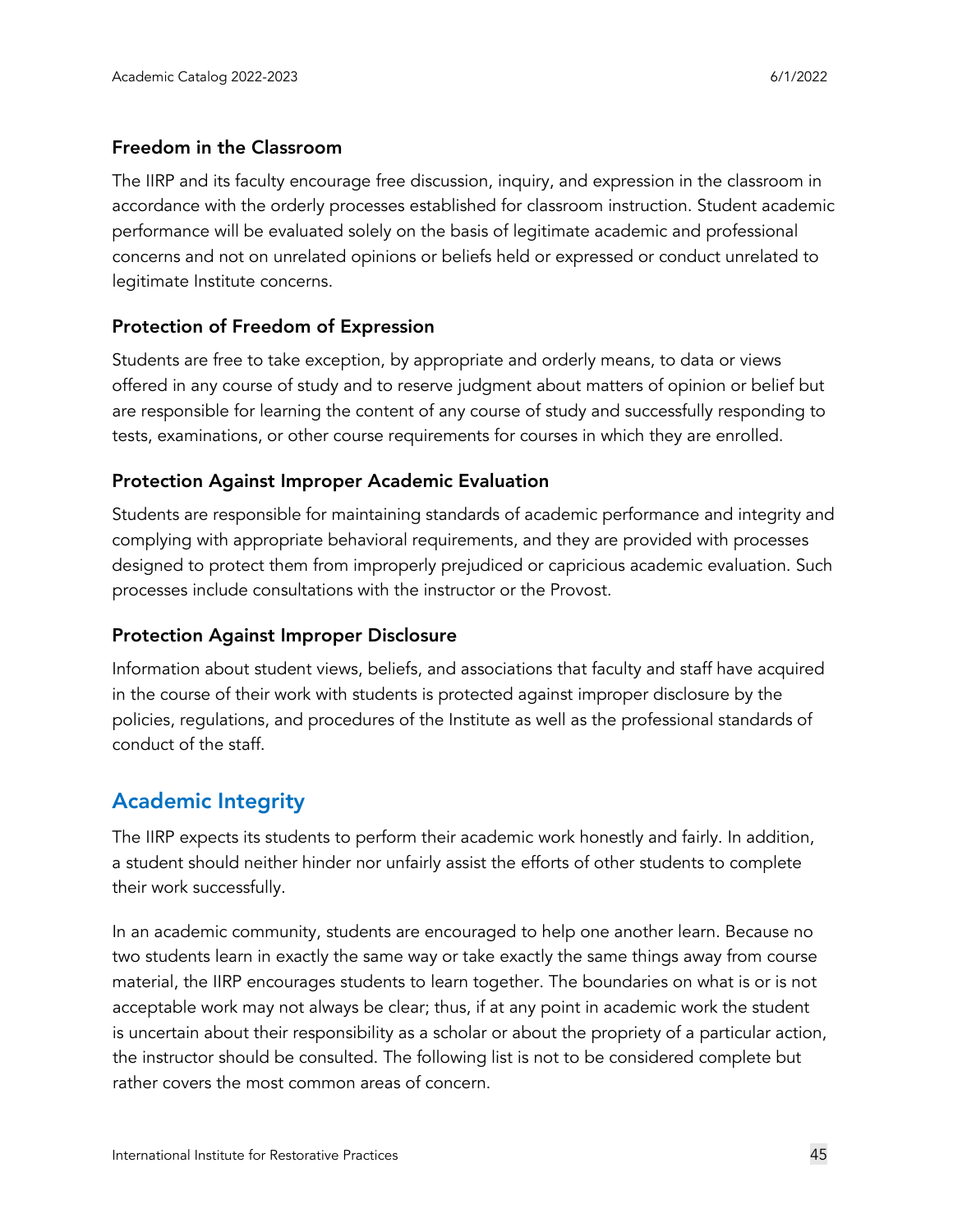#### Plagiarism

A major form of academic dishonesty is plagiarism, which the IIRP defines as the use, deliberate or not, of any outside source without proper acknowledgment. While the work of others often constitutes a necessary resource for academic research, such work must be properly used and credited to the original author. This principle applies to professional scholars as well as to students.

An "outside source" is any work (published or unpublished) composed, written, or created by any person other than the student who submitted the work. (This definition is adapted from Napolitano v. Princeton.)

All work that students submit or present as part of course assignments or requirements must be their original work unless otherwise expressly permitted by the instructor. This includes any work presented in written, oral, or electronic form or in any other technical or artistic medium. When students use the specific thoughts, ideas, writings, or expressions of others, they must accompany each instance of use with some form of attribution to the source. Direct quotes from any source (including the internet) must be placed in quotation marks (or otherwise marked appropriately) and accompanied by proper citation, following the preferred bibliographic conventions of the department or instructor. It is the instructor's responsibility to make clear to all students in the class the preferred or required APA citation style for student work. Ignorance on the student's part of bibliographic convention and citation procedures is not a valid excuse for having committed plagiarism.

A student may not present oral or written reports written by others as their own work. This includes incorporating work written or dictated by someone other than the student. Students may not use writing or research obtained from a term-paper service or purchased from any person or entity, unless they fully disclose such activity to the instructor and are given express permission. They may not use writings or research obtained from any other student previously or currently enrolled at IIRP.

Students may not normally submit any academic assignment, work, or endeavor in more than one course for academic credit of any sort. This will apply to submissions of the same or substantially the same work in the same semester or in different semesters.

Students may resubmit a prior academic endeavor if there is substantial new work, research, or other appropriate additional effort. The student shall disclose the use of the prior work to the instructor and receive the instructor's permission to use it PRIOR to the submission of the current endeavor.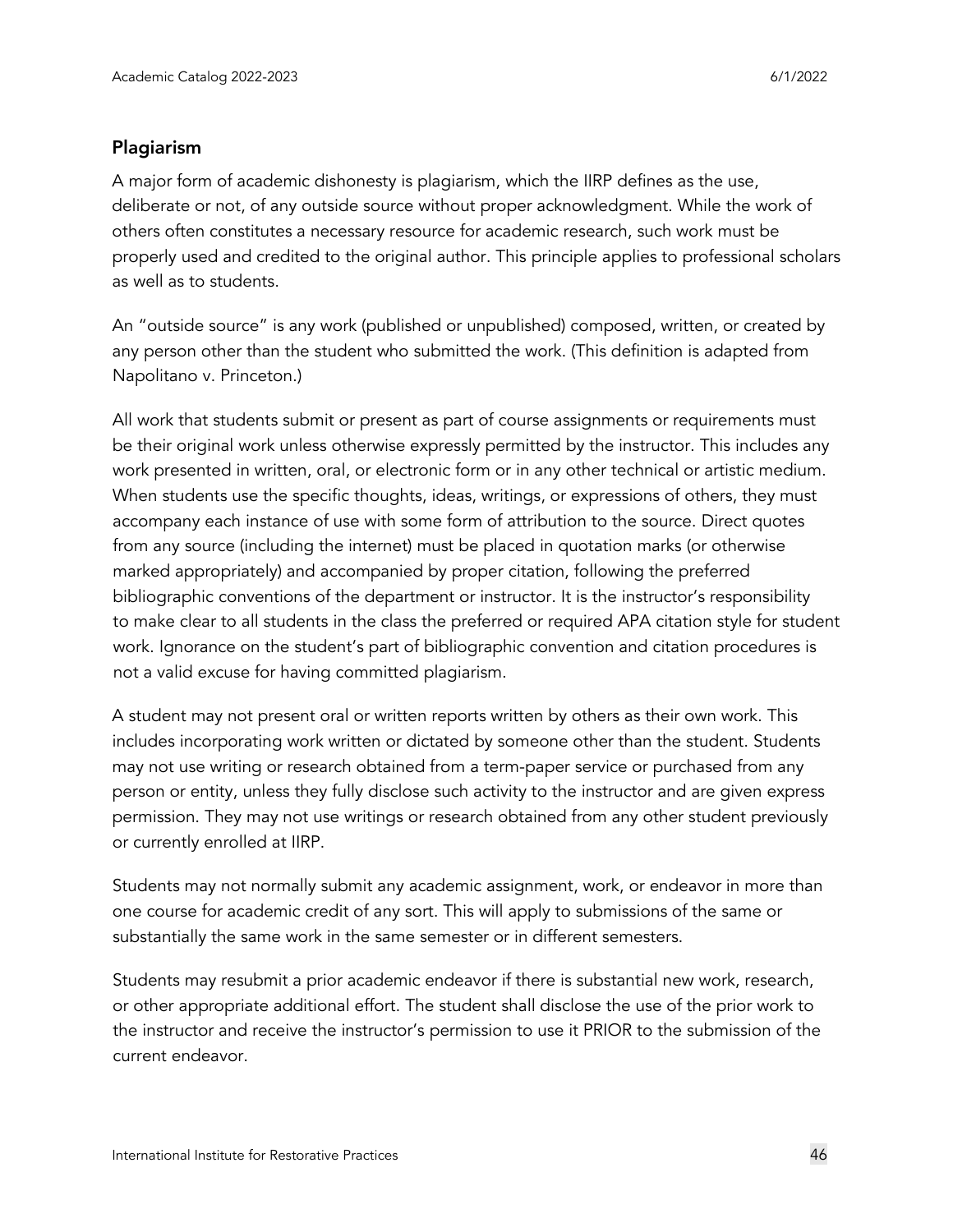Students may submit the same or substantially the same work in two or more courses with the prior written permission of all faculty involved. Instructors will specify the expected academic effort applicable to their courses, and the overall endeavor shall reflect the same or additional academic effort as if separate assignments were submitted in each course. Failure by the student to obtain the written permission of each instructor shall be considered a multiple submission.

Students must keep all notes, drafts, and materials used in preparing assignments until a final course grade is given. For work in electronic form, they may be asked to keep all intermediate drafts and notes electronically or in hard copy until final grades are given. **EXALL** such materials must be available for inspection by the instructor at any time.

#### Cheating

Students may not submit assignments or any other coursework prepared by, copied from, or dictated by others.

Students may not provide or receive unauthorized help in posting assignments or taking examinations, tests, or quizzes, or in preparing any other requirements for a course. Such restrictions are illustrated by but not limited to the following:

- Using unauthorized material in an examination, test, or quiz.
- Using email or text messaging during any exam without the permission of the instructor.
- Stealing or transmitting in writing, electronically, or verbally actual examinations, tests, quizzes, or portions thereof prior to or during an exam.
- Reading or observing another's work without their consent, whether it be on paper, electronically, or in any other form.
- Soliciting or using a proxy test-taker or acting in that capacity.

#### Helping or Hindering Others

Students may not tamper with, damage, or otherwise hinder the work of others to complete their assignments successfully.

#### False Testimony

Students may not submit or present a falsified excuse for an absence from course activities either directly or through another source.

Students may not falsify research data or results. They may not invent bibliographical entries for research papers, websites, or handouts. They may not falsify information about the date of submission for any coursework.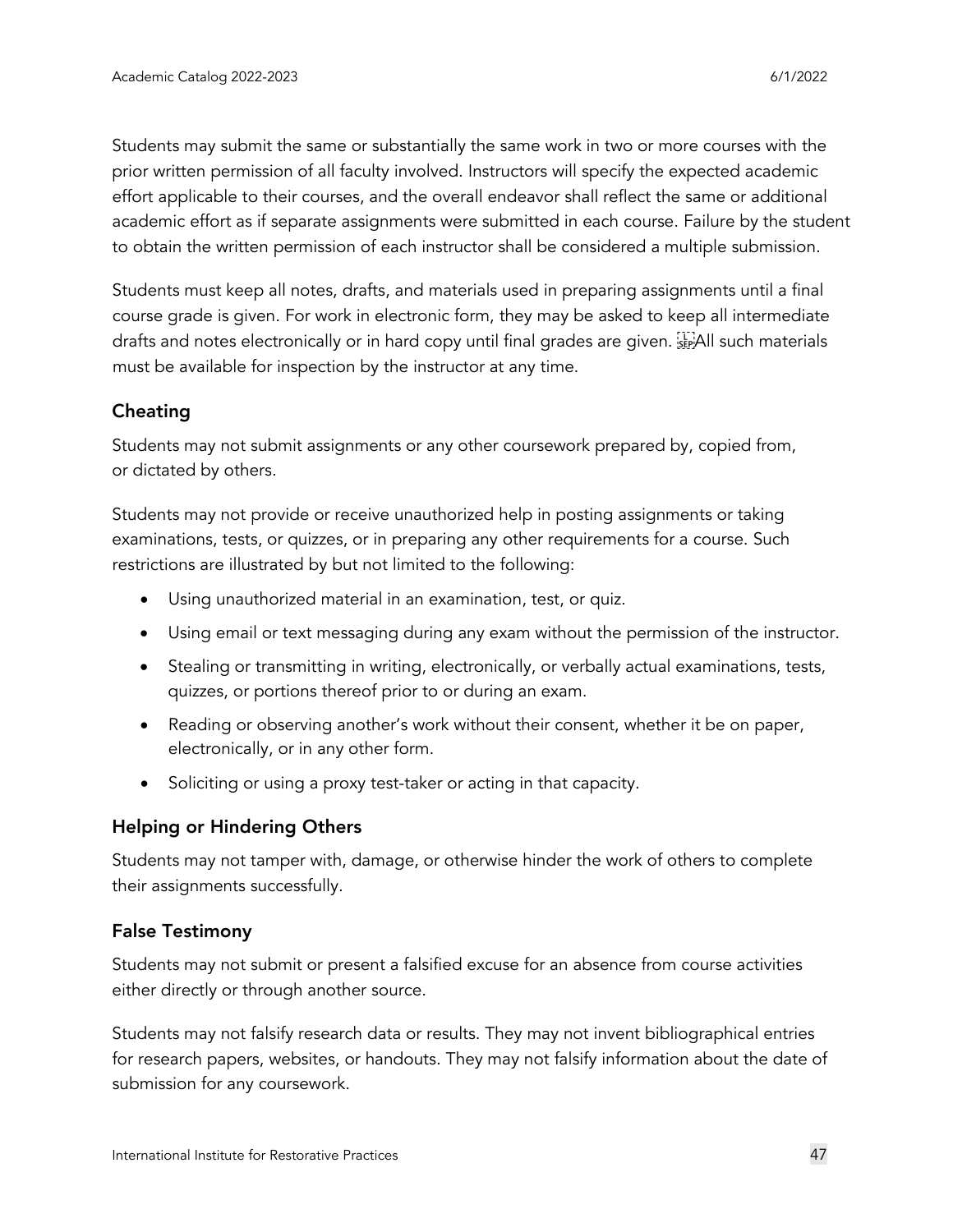## Copyright

In the preparation of course, program, or degree work, students are directed to comply with the copyright law of the United States (Title XVII, [United](https://www.copyright.gov/title17/) States Code). Violations of copyright law and violations of regulations regarding the use of copyrighted material for educational purposes are violations of this policy. General quidelines on copyright can be found on the Library website.

#### Library

Damage to or abuse of library, media, learning management systems, computing, or other academic resources is prohibited by the laws of the Commonwealth of Pennsylvania.

#### Internet

Students may not copy print or non-print media or download copyrighted files (including music) from the internet beyond accepted norms. Information on United States [copyright](https://www.iirp.edu/library/citing-sources-working-with-information#copyright) polices on fair use for [educational](https://www.iirp.edu/library/citing-sources-working-with-information#copyright) purposes, along with resources for public domain material, are available on the Library website.

#### Consequences of Violating the Academic Integrity Policy

All student violations of academic integrity policies and the student Code of Conduct may be handled through traditional procedures or, if the student agrees, through a restorative process. The option of a restorative process is most appropriate if the student admits the violation.

An instructor who suspects a student of violating the policy on academic integrity with regard to an assignment, requirement, examination, test, or quiz will promptly investigate the suspicion and discuss it with the student.

If the student does not admit to the violation, the instructor may consult with another instructor using a blind copy of the work in question to verify the violation.

If, in the opinion of instructor(s), the violation is clear, the student may receive no credit or an "F" for the work in question. In addition, the instructor(s) must inform the student in writing of the violation and penalty. A copy of this memo must be sent to the Provost and the Dean of Student Services.

A record of the violation will be kept by Student Services until the student completes their degree or certification program, at which point all references to the incident will be removed from the student's permanent record. Anonymous information may be maintained by the IIRP for statistical purposes only.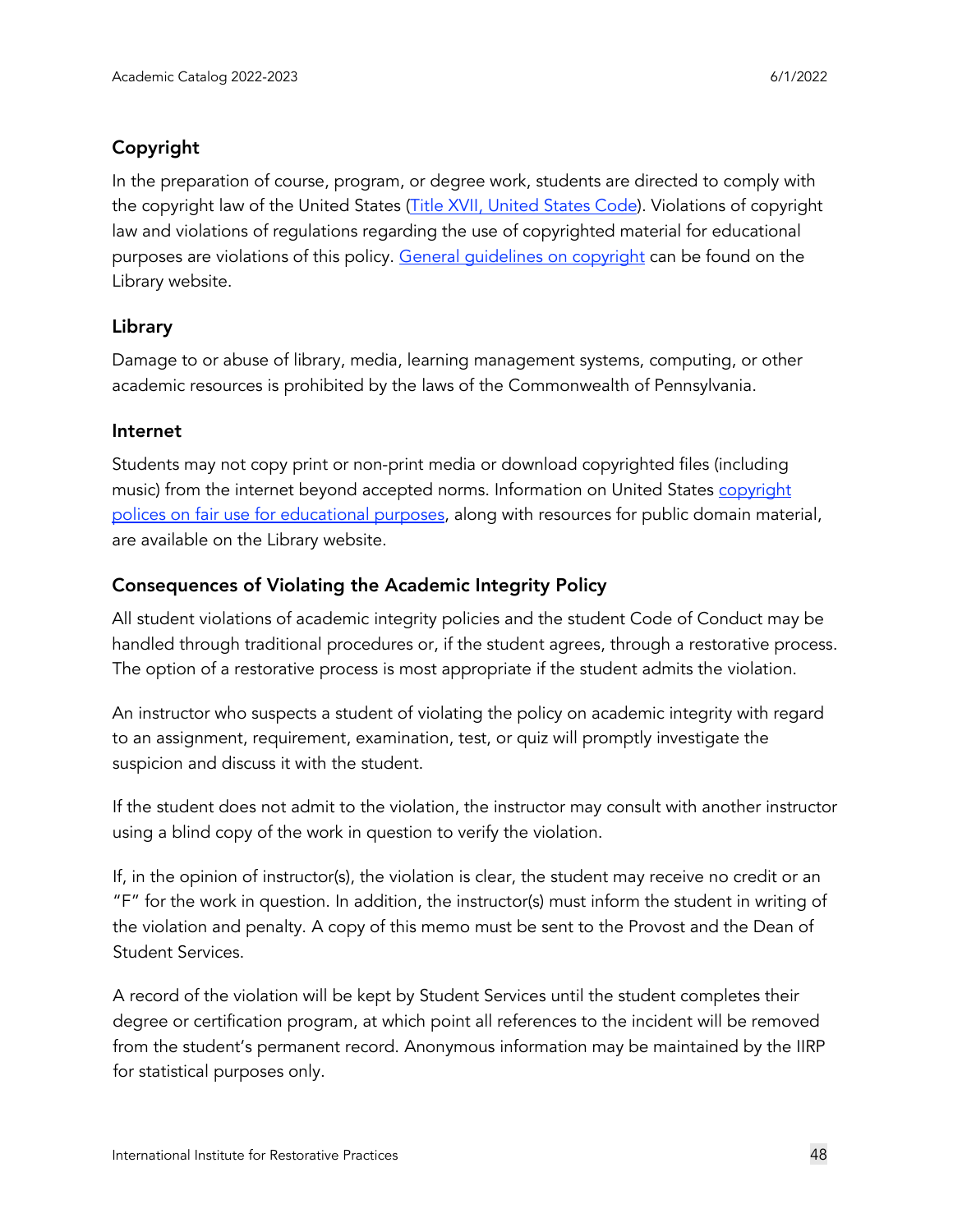If a student's first violation is substantial or if they have a second violation, sanctions may range from academic probation to expulsion from the Graduate School.

If a student wishes to appeal the violation, they should first consult with the instructor(s), then, if dissatisfied with the result of that consultation, should contact the Provost. If the student wishes to appeal further, they may contact the President in writing. The President will respond within ten working days. If the aggrieved party is still not satisfied, the issue may be appealed to the Board of Trustees. Student appeals must be filed within one month of the instructor's filing of the violation.

At any point in the process, the student, the instructor(s), or the administration may suggest a restorative process. Participation by the student in a restorative process is strictly voluntary.

# <span id="page-48-0"></span>Academic Records

The Family Educational Rights and Privacy Act (FERPA) of 1974 and its amendments are federal law that affords students certain rights with respect to their education records. The IIRP Graduate School will maintain the confidentiality of student education records in accordance with the provisions of the Act and will accord all rights under the Act to current and former students of the IIRP who are declared independent.

The Act also limits who outside the IIRP may have access to a student's academic records. Academic records may not be transmitted to individuals or agencies outside of the institution without the student's written consent, except as provided by law. Therefore, students must give written permission when requesting the institution to forward records to off-campus persons, agencies, or institutions. The law permits the IIRP to release without permission such information as a student's name, telephone number, email address, enrollment status, dates of attendance, major field, and degrees and awards received.

If you do not want the IIRP to disclose directory information from your education records, you must opt out in your Student Portal.

Upon receipt, your request will remain in effect until such time as you inform us in writing that you no longer wish to keep your information private. Prior to completing this form, please consider all the effects of this decision. For example, if you tell us not to disclose your directory information to third parties, we will not share your information with anyone (except persons who have a right to see your information under the law), including persons or agencies offering jobs and educational benefits (such as scholarships) or agencies regarding loan deferments. Also, note that if you have requested that we not disclose your directory information but you would like to have your name appear in the commencement program, you must provide your signed written consent no later than March 1 for that year's commencement.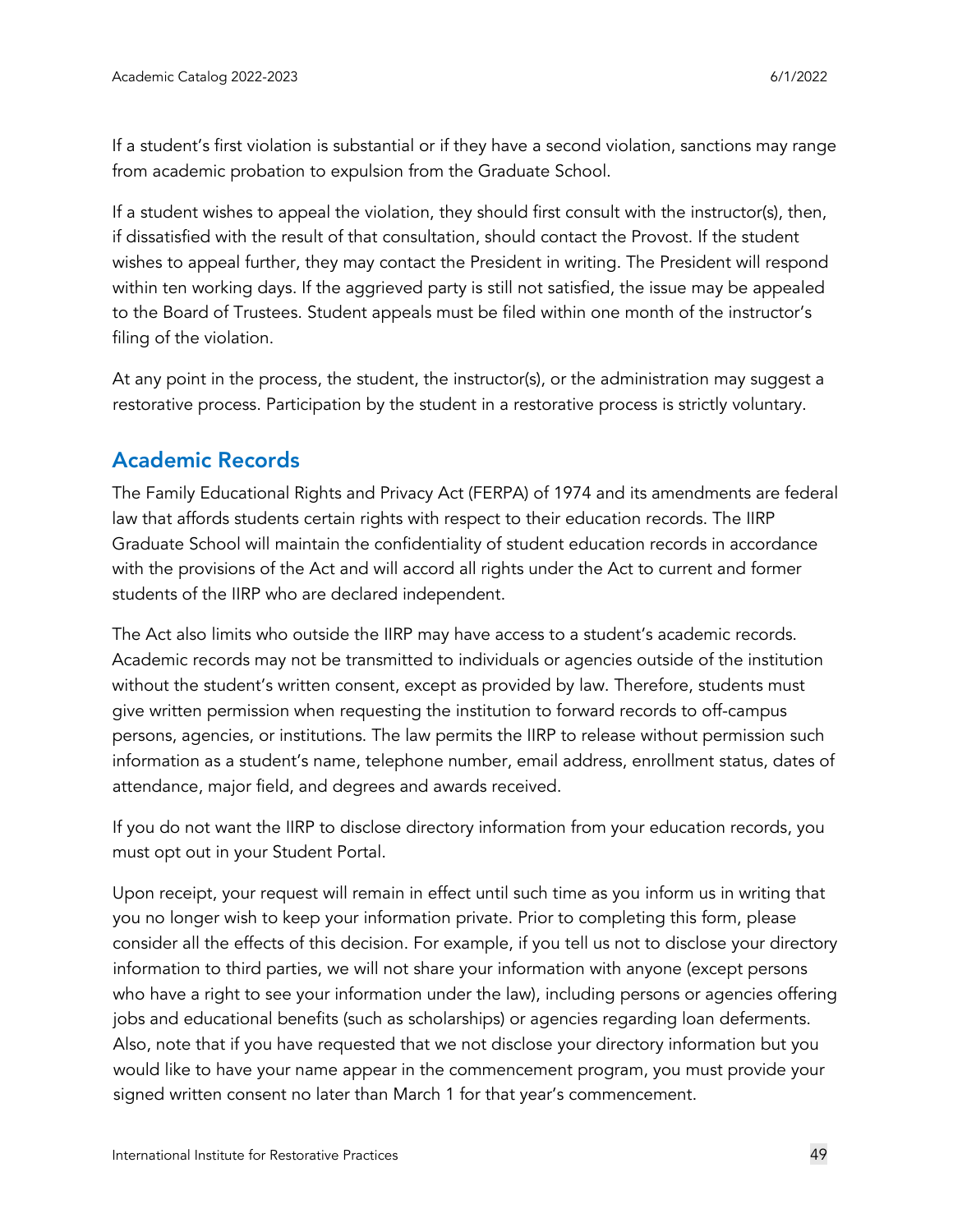#### Rights of Inspection

The Family Educational Rights and Privacy Act provides students with the right to inspect and review information contained in their educational records; to challenge the contents of those records that students consider to be inaccurate, misleading, or otherwise in violation of their privacy or other rights; to a hearing if the outcome of the challenge is unsatisfactory; and to submit explanatory statements for inclusion in their files if they deem the decisions of the hearing panels unacceptable. The Dean of Student Services has been assigned to coordinate the inspection and review procedures for student education records, which include admissions, personal, academic and financial files, and academic and placement records.

The full text of the Act is available at the Office of Student Services. (Much of the text in this section is direct quotation or a paraphrase of its language.) It also can be accessed at the U.S. [Department](https://www2.ed.gov/policy/gen/guid/fpco/ferpa/index.html) of Education's website.

#### Education Records: Definition

Education records are those directly related to a student that are maintained by the IIRP. Education records do not include the following:

- Records of instructional, supervisory, and administrative personnel, and ancillary educational personnel that are in the sole possession of the maker and are not accessible or revealed to any other individual except a substitute who may temporarily perform the duties of the maker.
- Records relating to individuals who are employed by the IIRP that are made and maintained in the normal course of business relate exclusively to individuals in their capacity as employees and are not used for another purpose. Note: Records of persons who are employed solely as a consequence of Institute attendance (e.g., tutors) are education records.
- Records, including student health records, created and maintained by a physician, psychiatrist, psychologist, or other recognized medical or counseling professional or paraprofessional, to be used solely in connection with the provision of treatment to the student and not disclosed to anyone other than for treatment purposes, provided that records may be disclosed to physicians or professionals of the student's choice. Note: Treatment in this context does not include remedial education activities or other activities that are part of the program of instruction at the IIRP.
- Records of the institution that contain only information relating to a person after that person is no longer a student at the institution, e.g., accomplishments of alumni.
- Records of the institution relating to violations of federal, state, or institutional regulations pertaining to alcohol or drugs.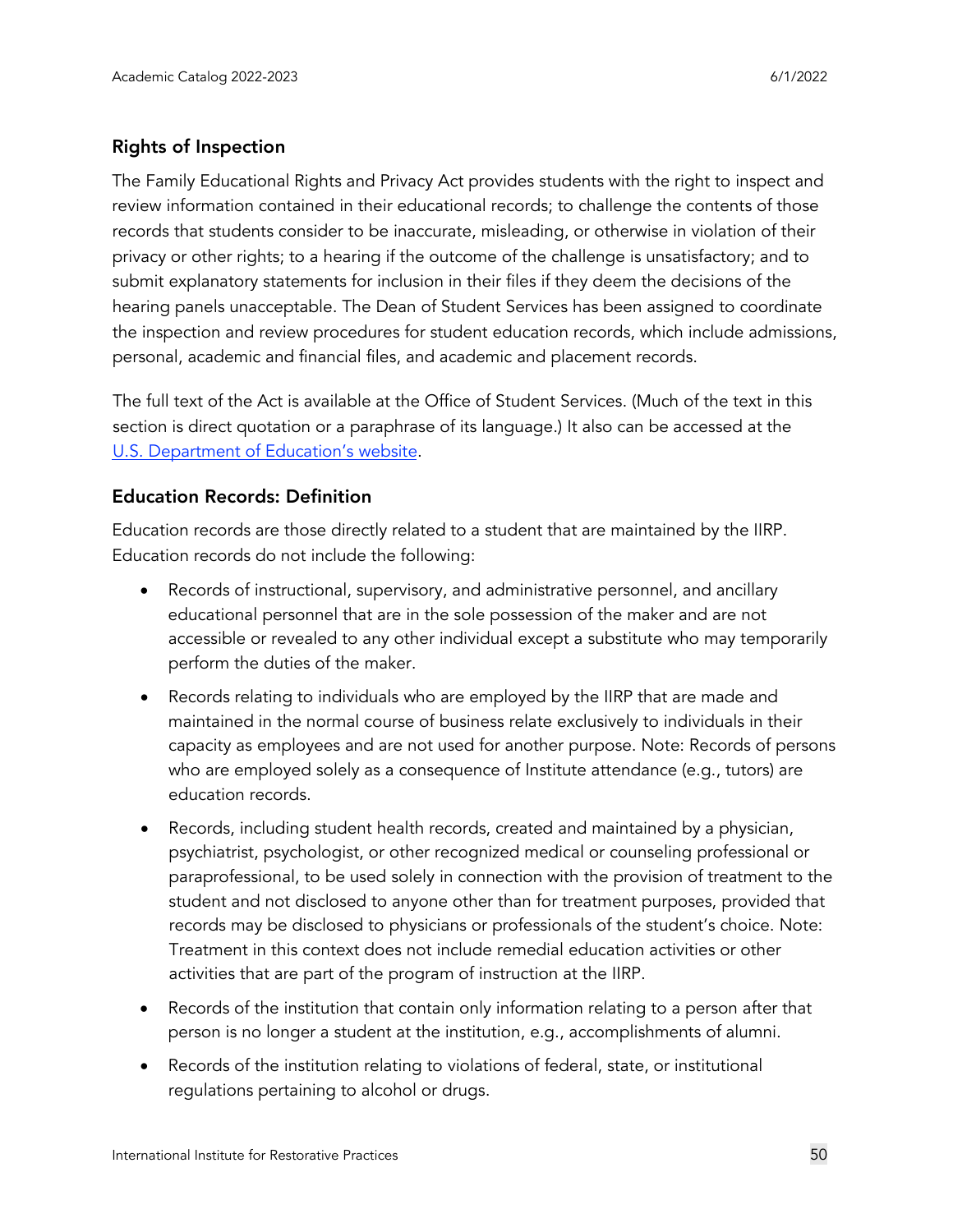#### Request for Review

Students wishing to review their education records must make a written request to the Dean of Student Services, who has the record in their custody, listing the item or items to be reviewed. Only those records covered by the Act will be available for review. The items requested shall be made available no later than 45 calendar days following receipt of the written request. A copy of the academic record may be refused if a hold for nonpayment of financial obligation exists. Copies may be made at the student's expense. The fee for making copies of the educational record is \$1 per page, to be remitted at the time the copy is requested. Students have the right to a copy of the education record when failure to provide a copy would prevent the student from inspecting and reviewing the record, e.g., when distance prevents the student from ready access to campus.

#### Limitations on Student Rights

There are some limitations on the rights of students to inspect records. Students have no right of inspection or review of the following items:

- Confidential letters and statements of recommendation placed in the records after January 1, 1975, to which the student has waived the right of inspection and review and that are related to the student's admission, application for employment or job placement, or receipt of honors.
- Education records containing information about more than one student; however, in such cases the institution will permit access to that part of the record that pertains only to the inquiring student.

#### Waiver of Student Rights

Students may waive any or all of their rights under the Act. The IIRP Graduate School does not require waivers, and no institutional service shall be denied students who fail to supply waivers.

All waivers must be in writing and signed by the student. Students may waive their right to inspect and review either individual documents (e.g., a letter of recommendation) or classes of documents (e.g., an admissions file). The items or documents to which students have waived the right of access shall be used only for the purpose(s) for which they were collected. If used for other purposes, the waivers shall be void, and the documents may be inspected by the student. The student may revoke the waiver in writing, but revocation does not establish the right to inspect and review documents collected while the waiver was in force.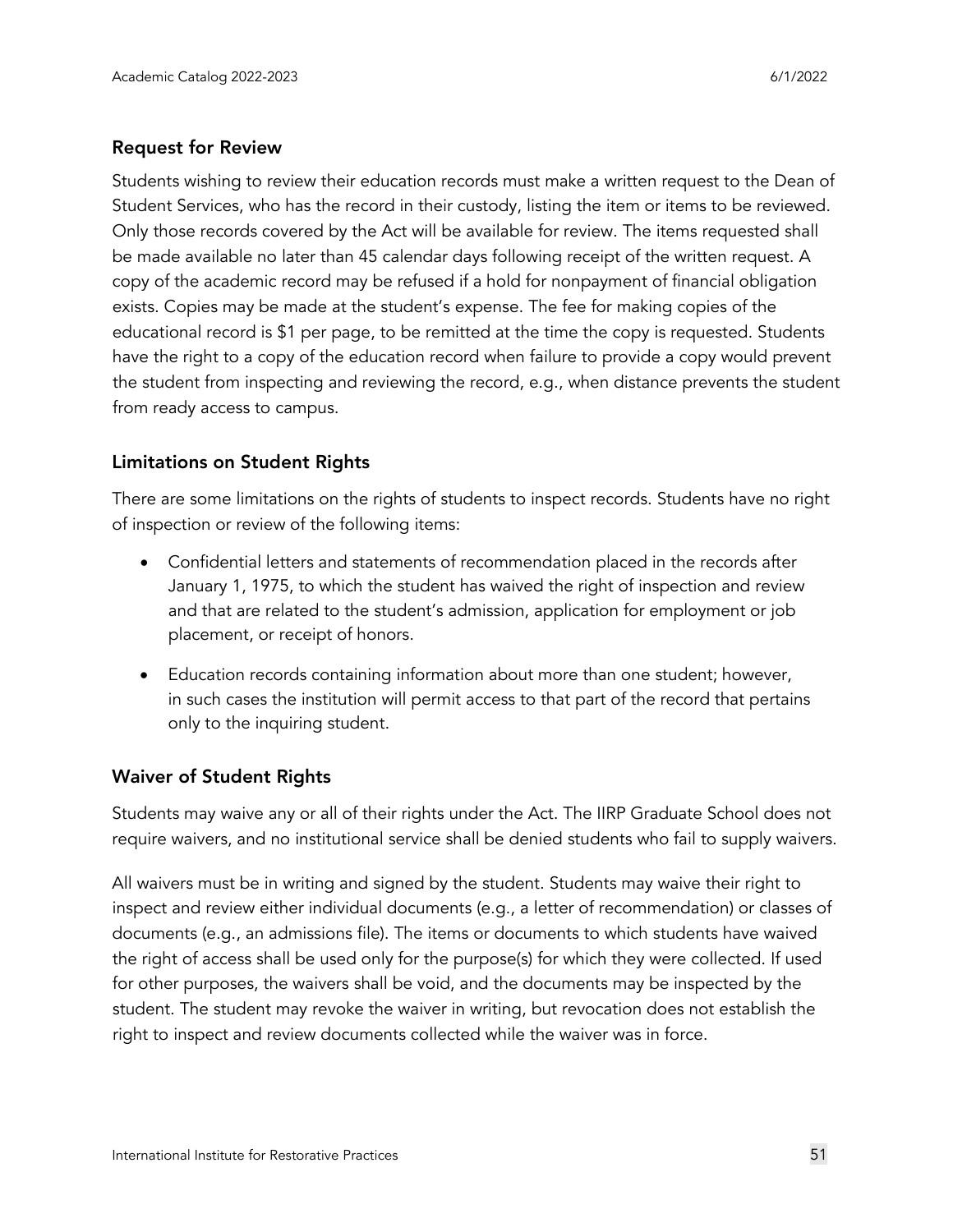#### Consent Provisions

No person outside of the IIRP shall have access to, nor shall the IIRP disclose any personally identifiable information from, students' education records without the written consent of the student. The consent must specify the records to be released, the purpose of the disclosure, and the party or class of parties to whom disclosure may be made. Consent must be signed and dated by the student.

#### Exceptions to Consent Policy

There are exceptions to the consent policy. The IIRP reserves the right, as allowed under the Act, to disclose education records or components thereof without written consent to:

- Personnel within the IIRP who demonstrate a need to know and who act in the student's educational interest, including faculty, administration, clerical and professional employees, and other persons who manage student records.
- Officials of other institutions in which the student seeks to enroll, on the condition that the IIRP make a reasonable attempt to inform the student of the disclosure at the student's last known address. In most instances, if the student initiated the request to transfer, a permission to transfer education records is explicit in the request.
- Officials of other schools in which the student is currently enrolled.
- Persons or organizations providing student financial aid in order to determine the amount, eligibility, or conditions of an award and to enforce the terms of an award.
- Accrediting organizations carrying out their functions.
- Authorized representatives of the comptroller-general of the United States, the secretary of the U.S. Department of Education, and state educational authorities, if the information is necessary for audit and evaluation of federal or state-sponsored programs.
- State and federal officials to whom disclosure is required by state statute adopted prior to November 19, 1974.
- Organizations conducting studies to develop, validate, and administer predictive tests, to administer student-aid programs, or to improve instruction, so long as there is no further external disclosure of personally identifiable information and the information is destroyed when no longer necessary for the project.
- Persons in compliance with a judicial order or a lawfully issued subpoena if reasonable effort is made to notify the student.
- Appropriate persons in a health or safety emergency, so long as there is a serious threat to the student or others, the knowledge of the information is necessary to meet the emergency, time is of the essence, and the persons to whom the information is disclosed are in a position to deal with the emergency.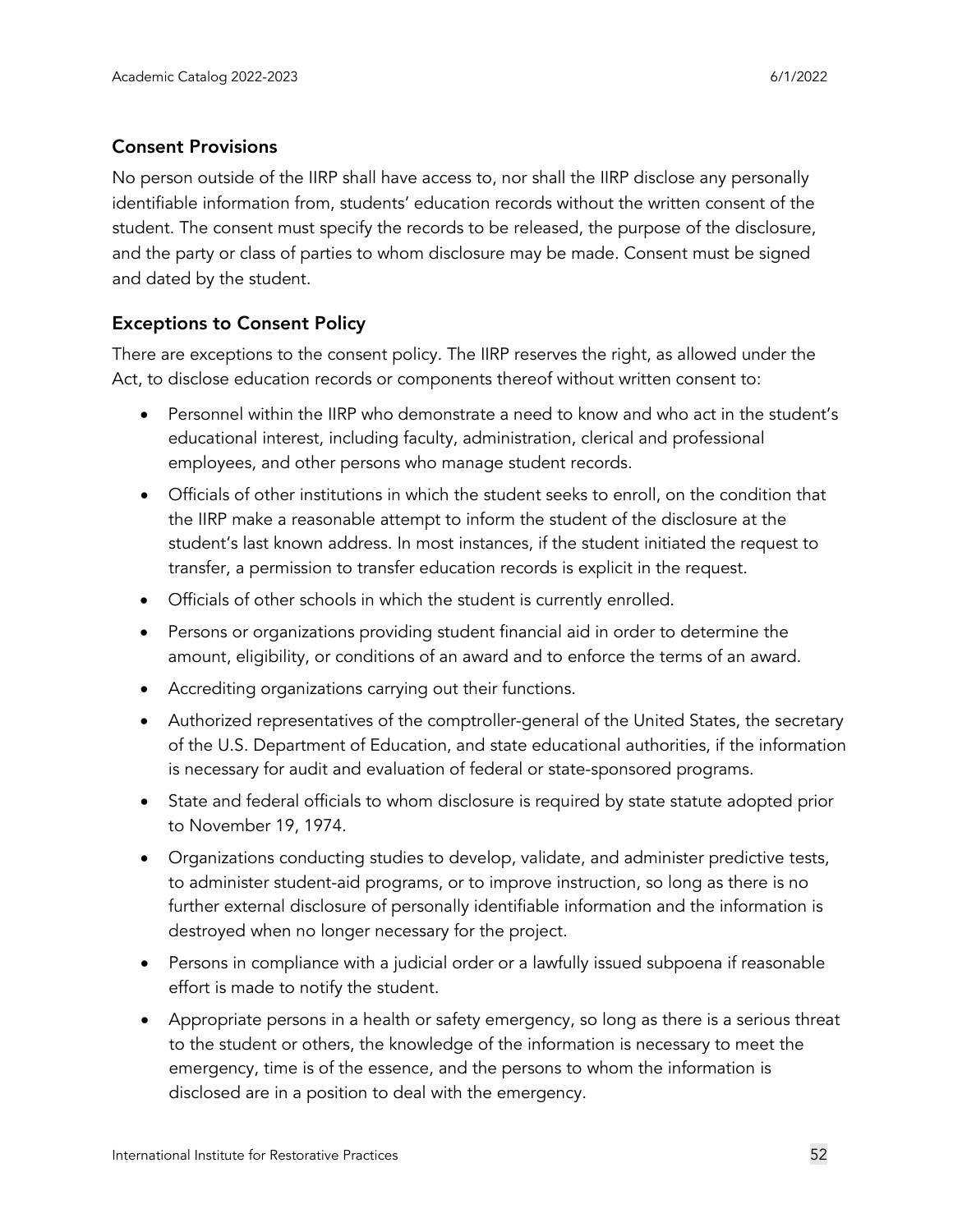#### Institutional Record of Disclosure

The IIRP will keep a written record of all such exceptional disclosures, and the student has the right to inspect such records, which will include the names of parties or agencies to whom disclosure was made, the legitimate reason for the disclosure, and the date of the disclosure. No record of disclosure shall be required for those requests made by students for their own use, those disclosures made with a student's written consent, those made to officials of the IIRP, or those specified as directory information.

#### Disclosure of Education Record Information

The IIRP will obtain written consent from students before disclosing any personally identifiable information from their education record (with exceptions as noted under Exceptions to Consent Policy). Such written consent for disclosure must: specify the records to be released, state the purpose of the disclosure, identify the party or class of parties to whom disclosure may be made, and be signed and dated by the student. All such consents shall be maintained in the education record of the student.

#### Challenge of Contents of Education Records

A student who believes that their education records contain information that is inaccurate or misleading or otherwise violates their privacy or other rights may discuss their concerns informally with the Provost. If the decision of the Provost concurs with the student's request, the appropriate records shall be amended and the student shall be notified in writing of the amendment(s). If they disagree, the student must be notified within 15 calendar days that the records will not be amended and of the student's right to a hearing on the matter.

Student requests for a formal hearing must be made in writing within 30 calendar days from the mailing of the notice from the Provost who, within 30 days after receipt of the written request, shall inform the student of the date, time, and place of the hearing. The student shall be afforded a full and fair opportunity to present evidence relevant to the issue(s) raised. If the student desires, they may be assisted or represented at the hearing by one or more persons of their choice, including an attorney, at the student's expense. The hearing may be conducted by any party, including an official of the IIRP, so long as the person does not have a direct interest in its outcome. The panel that adjudicates such challenges is made up of members of the Board of Trustees. The hearing panel shall base its decision solely on the evidence presented at the hearing. Its decision shall be final and in writing, summarizing the evidence and stating the reasons for the decision. The written report shall be mailed to the student and any other concerned party within 30 calendar days of the hearing.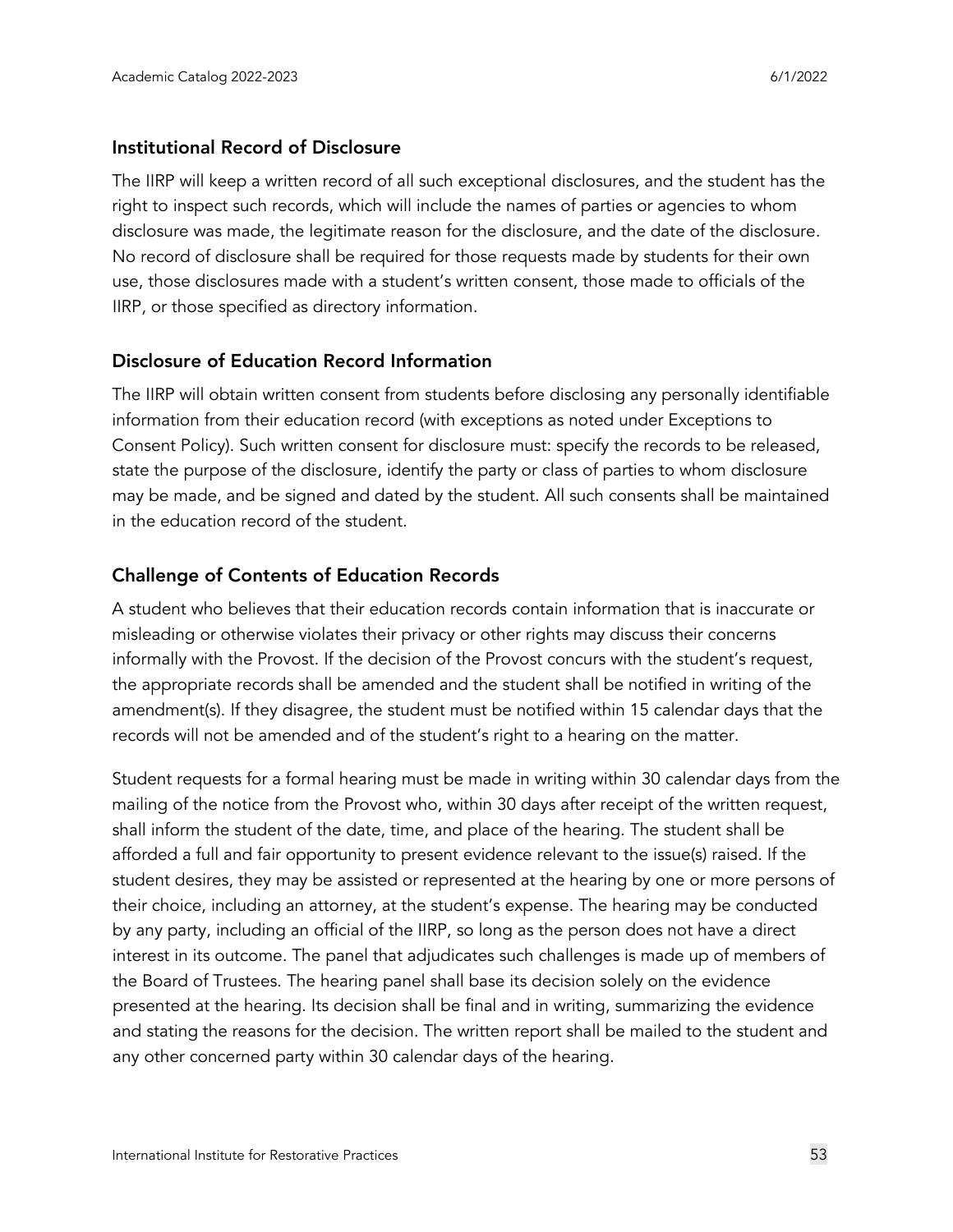If the hearing panel determines that the information at issue is inaccurate, misleading, or a violation of privacy or other rights, the student's record shall be amended in accordance with the decision and the student so informed in writing. If the hearing panel decision is unsatisfactory to the student, they may place with the education record a statement(s) commenting on the information in the record or setting forth any reason for disagreeing with the decision of the hearing panel. The statements shall be placed in the education record, maintained as part of the record, and released whenever the records in question are disclosed to an authorized party.

Note: Rights of challenge cannot be used to question substantive educational judgments that are correctly recorded (e.g., course grades with which the student disagrees).

Students who believe that the adjudication of their challenges was unfair or not in keeping with the provisions of the Act may request, in writing, assistance from the President of the IIRP to aid them in filing a complaint with the Family Policy and Regulations Office, Department of Education, Room 1087, 400 Maryland Avenue S.W., Washington, D.C. 20202.

#### Challenge of Institutional Compliance

Students may file complaints with the Department of Education concerning alleged failure of the institution to comply with FERPA. Written complaints should be directed to the Family Policy Compliance Office, U.S. Department of Education, 400 Maryland Avenue SW, Washington, DC 20202-8520.

#### Destruction of Records

Once a student has requested access to their records, the records shall not be destroyed until inspection and review have been provided. The following items shall not be destroyed or removed from the record: (1) explanatory statements placed in the record by the student (see the section on challenging educational records, above); and (2) records of disclosure and requests for disclosures. The IIRP reserves the right to destroy information contained in student records and files when the information on file is no longer valid or useful, e.g., letters of recommendation once they have been used for their original purpose.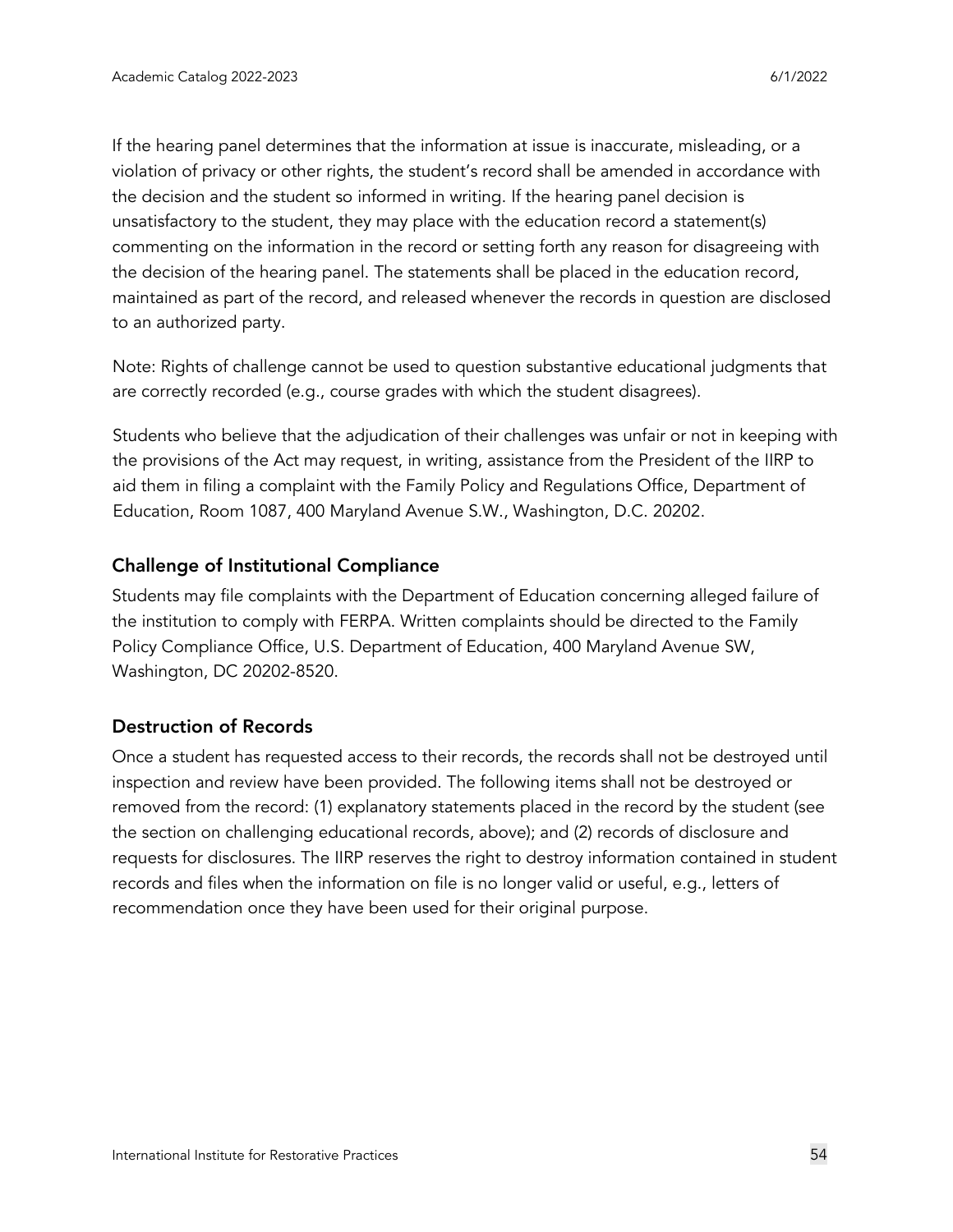# <span id="page-54-0"></span>Appeal of Instructor Evaluation of Student Work

Part of an IIRP faculty member's responsibility is to evaluate student work and award credit for each course fairly and consistently in accordance with the course expectations included in the syllabus that each student receives at the beginning of a course.

Students may challenge the instructor's evaluation of their work by first consulting with the instructor(s). If the issue is not resolved after consultation with the instructor, students may appeal their concern to the Provost. The IIRP will deal with such challenges in a manner consistent with restorative practices.

If a student wishes to appeal the final grade received in a course, the student must begin the process within 90 days from the date the grade is posted.

## <span id="page-54-1"></span>**Dismissal**

Students will be subject to disciplinary dismissal if they violate the IIRP's standards of conduct or if they fail to meet their financial obligations to the IIRP. Dismissal will be handled in a manner consistent with restorative practices. Students who have been dismissed from the IIRP are not likely to be readmitted; however, exceptions may be considered.

# <span id="page-54-2"></span>Final Examinations

If a student is unable to take a final examination, the instructor's permission must be secured in order for a make-up examination to be arranged. Appeals of the decision of the instructor should be directed to the Provost.

# <span id="page-54-3"></span>Grades

Minimum course expectations are as follows:

- 1. Students must log in and participate in online activities and/or attend all scheduled classes as defined by the instructor.
- 2. Assignments must be completed by the due date according to the standards specified by the course instructor.
- 3. Written and oral assessments must satisfy the standards specified by the course instructor.
- 4. The course instructor will decide on whether to allow exceptions or extensions.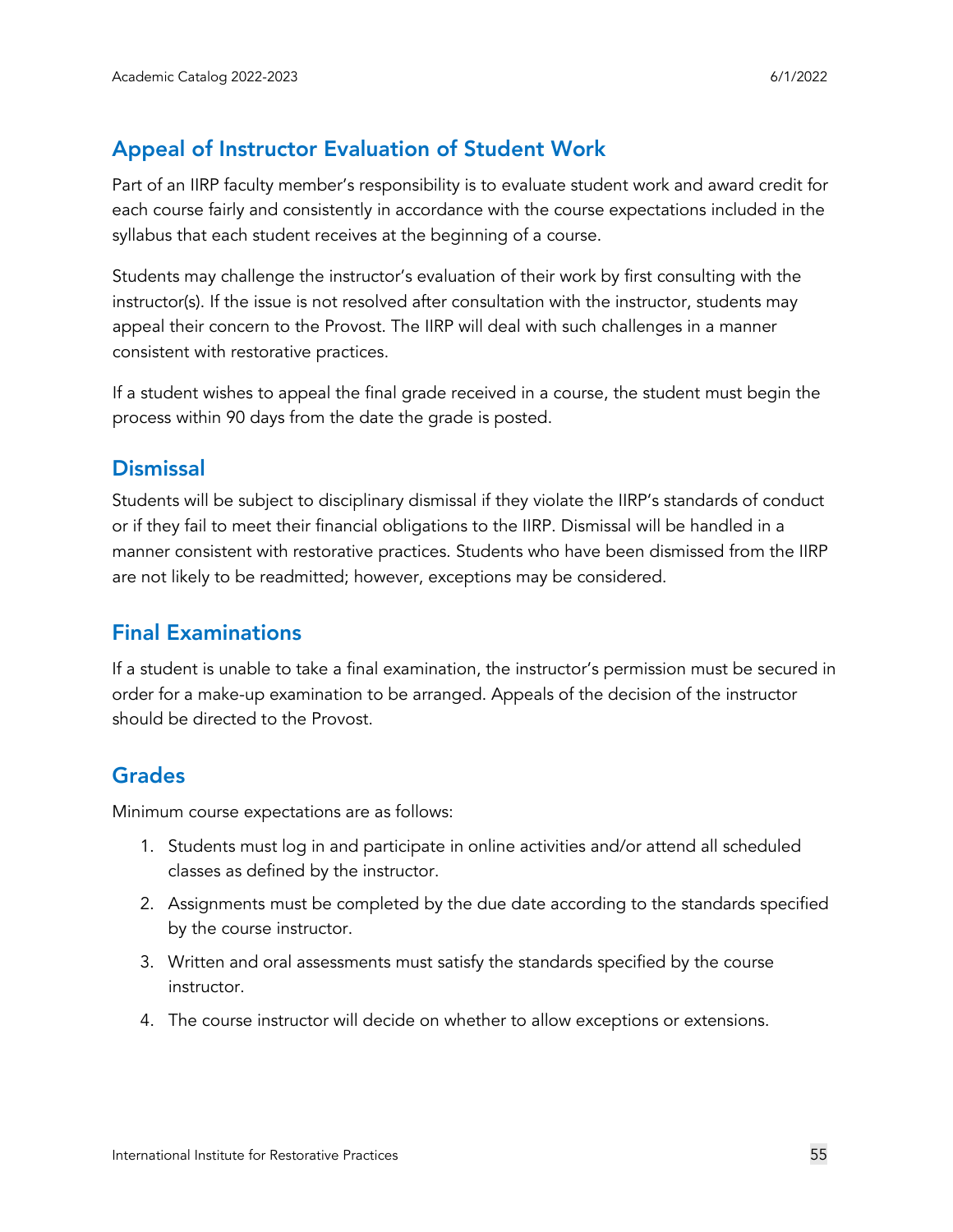| <b>Grade</b> | <b>Percent</b> | <b>Grade Point Value</b> | <b>Explanation</b>                      |
|--------------|----------------|--------------------------|-----------------------------------------|
| A            | 93-100         | 4.0                      | <b>Exceeding Expectations</b>           |
| $A -$        | $90 - 92$      | 3.7                      |                                         |
| $B+$         | 87-89          | 3.3                      |                                         |
| B            | 83-86          | 3.0                      | <b>Meeting Expectations</b>             |
| <b>B-</b>    | $80 - 82$      | 2.7                      |                                         |
| $C+$         | $77 - 79$      | 2.3                      |                                         |
| $\mathsf{C}$ | $70 - 76$      | 2.0                      | Minimally acceptable on a limited basis |
| F            | < 70           | 0.0                      | Failure to meet minimum standards       |
| P            |                | No Effect                | <b>Meeting Expectations</b>             |
|              |                | No Effect                | Incomplete                              |
| W            |                | No Effect                | Withdrawal                              |
| ∩            |                | No Effect                | Ongoing                                 |

Grades will be reported as follows:

- 1. An "F" in any graduate course will result in disqualification from the program. Students cannot continue in the graduate program or be issued a non-degree graduate certificate if they earn more than one grade of "C" in any graduate course. Students who earn a "C" may elect to retake the course to improve their grade, but if a "C" is earned again, they cannot continue in the program. Exceptions to such disqualifications may be made upon appeal to the Provost.
- 2. When all of the course expectations are met, the student's transcript will indicate the letter grade assigned by the instructor(s) in grade reports and transcripts. Where exceptions or extensions have been granted, students must resolve any outstanding requirements within the timeframe specified. If that timeframe extends beyond the end of the term, the course will be designated as "incomplete," abbreviated "I" in grade reports and transcripts.
- 3. A student who fails to complete a course within the prescribed period shall receive at the instructor's discretion either a grade of "I" (incomplete) or "F" (failure). The instructor may permit an extension of time up to one year for the completion of the course. In such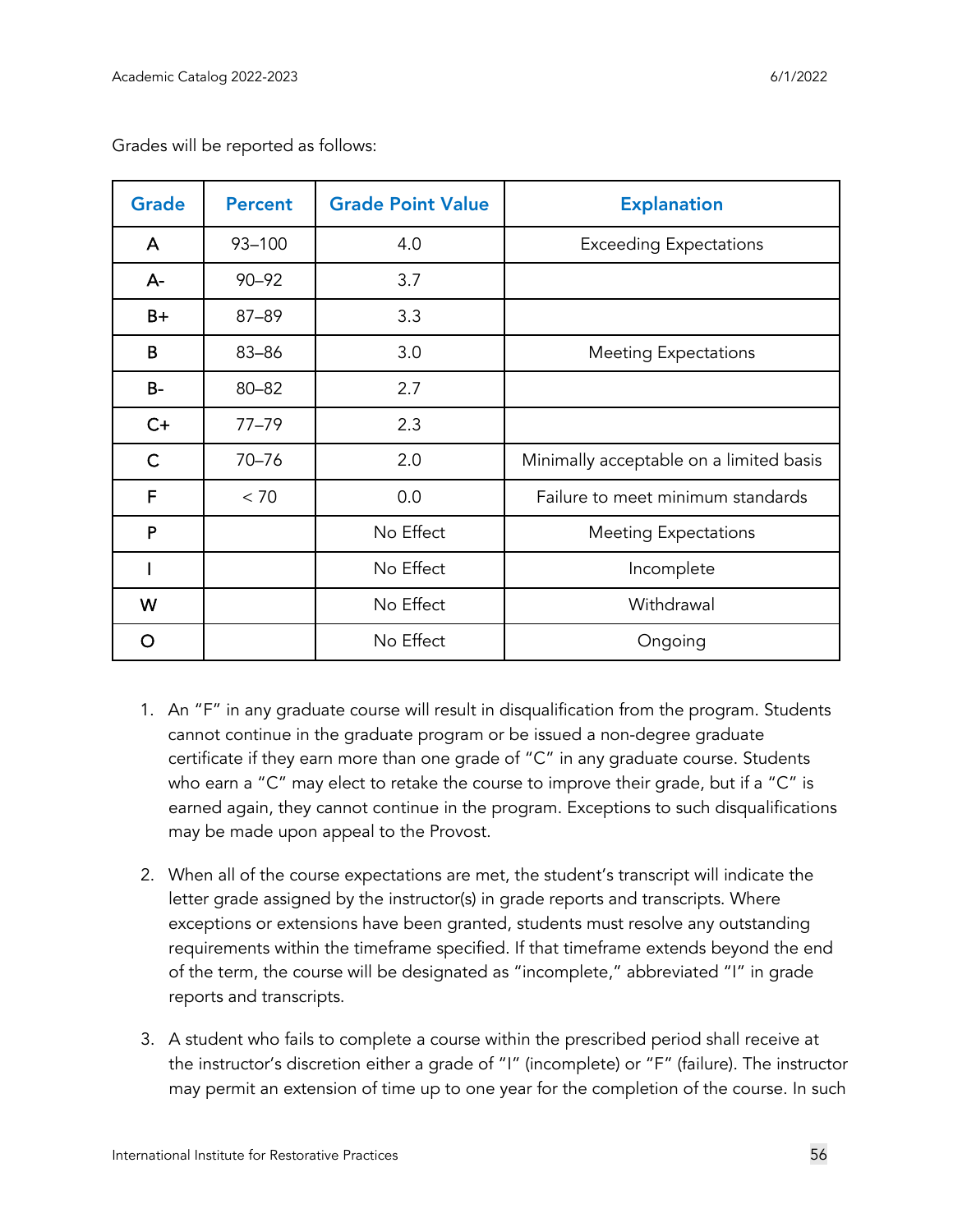cases, any course that is still incomplete after one calendar year from its official ending will convert to the grade of "F" (failure). Depending on the circumstances, the period allowed to complete a course may be extended upon appeal to the Provost.

- 4. If a student chooses to withdraw from a course within the time specified in IIRP policy, the course will be designated a "withdrawal," abbreviated "W" in grade reports and transcripts. Withdrawals do not impact the GPA, but the student will be required to retake the course in order to receive credit.
- 5. Students required to retake a course as a result of an incomplete or withdrawal or students who elect to retake a course to improve a "C" grade must pay full tuition on re-enrollment in that course.

# <span id="page-56-0"></span>Leave of Absence

All graduate students are expected to enroll continuously for all three terms from the time of admission until the completion of their degree requirements. Students who plan, from the outset, to attend less than three terms each calendar year should consult with Student Services to define an alternative enrollment plan. Students who wish to skip one or more terms during their studies must contact Student Services to apply for a leave of absence.

# <span id="page-56-1"></span>Registration

[Student](https://student.iirp.edu/)s register for courses utilizing the online registration process through their **Student** [Portal.](https://student.iirp.edu/)

Students may apply completed course credits to a Master of Science or Graduate Certificate program for up to 8 years after a course is successfully completed. Any exceptions must be approved by the Provost.

Registered students will receive an email notification when the course becomes available in Moodle, the Learning Management System.

Course requirements vary and include purchasing books prior to the start date of the course. Registration is to be completed no later than one week prior to the start of class to provide the student with sufficient time to prepare for the course. Due to the nature of the courses, registration for Restorative Practices Symposium and Conferences and RP 541 World Conference is permitted up to two days prior to the start of those courses.

Students who choose to register after the deadline will pay the late fee of \$25, which is non-refundable and non-transferable.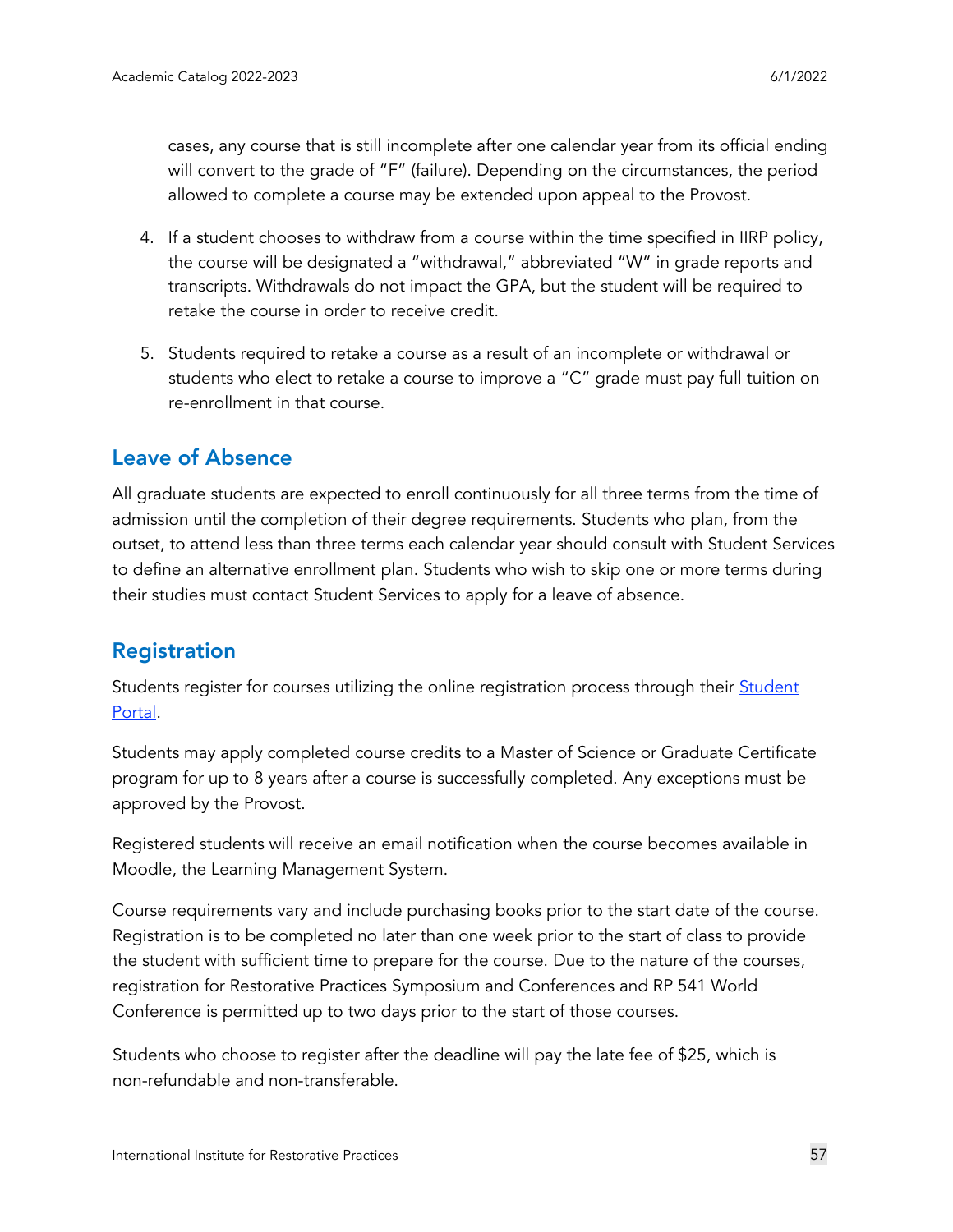# <span id="page-57-0"></span>Research Involving Human Subjects Policy

The IIRP Graduate School has established an Assurance of Compliance with the Department of Health and Human Services (HHS) regulations governing research involving human subjects. Since research comprises a vital part of graduate education and research may involve human subjects, graduate students must be aware of their responsibilities.

All research involving human subjects must be reviewed and approved by the Institutional Review Board (IRB) prior to the initiation of the research.

The human subjects regulations extend into the classroom and youth counseling settings so that graduate students with teaching and counseling assignments as well as those engaged in research should carefully observe these constraints and protections. Copies of the Assurance of Compliance and HHS regulations (45 CFR 46) may be obtained from the Vice President for Administration.

# <span id="page-57-1"></span>Technical Proficiency

The IIRP Graduate School expects that incoming students will have basic skills in using email, the internet, and word processing, or will acquire such skills and will exhibit a willingness to learn new technical skills as necessary to complete their course work. Much of the communication between the faculty and their students will rely on email.

IIRP students are eligible to make computer purchases at the Apple Education Store, which provides discounted pricing for students. For more information about Apple products and how to order through the Apple [Education](http://www.apple.com/education) Store, students should visit the Apple Education Store [website](http://www.apple.com/education) or call Apple customer support at 800-692-7753 (800-MY-APPLE).

Students have their own Student Portals with entry requiring a unique email address and password. Your Student Portal provides the mechanism to do many things, such as register for courses, apply for admission, track progress of application requirements, view schedules, view academic records, view student audits (progress toward completion of a program), withdraw from a course, and request a transcript.

# <span id="page-57-2"></span>Minimum Technology Requirements

Students need the following equipment and software:

- A computer or other device with video and audio capabilities
- A headset or speakers, webcam, and microphone
- The most recent versions of Microsoft Word and Adobe Reader
- The ability to connect to Zoom and Moodle Learning Management System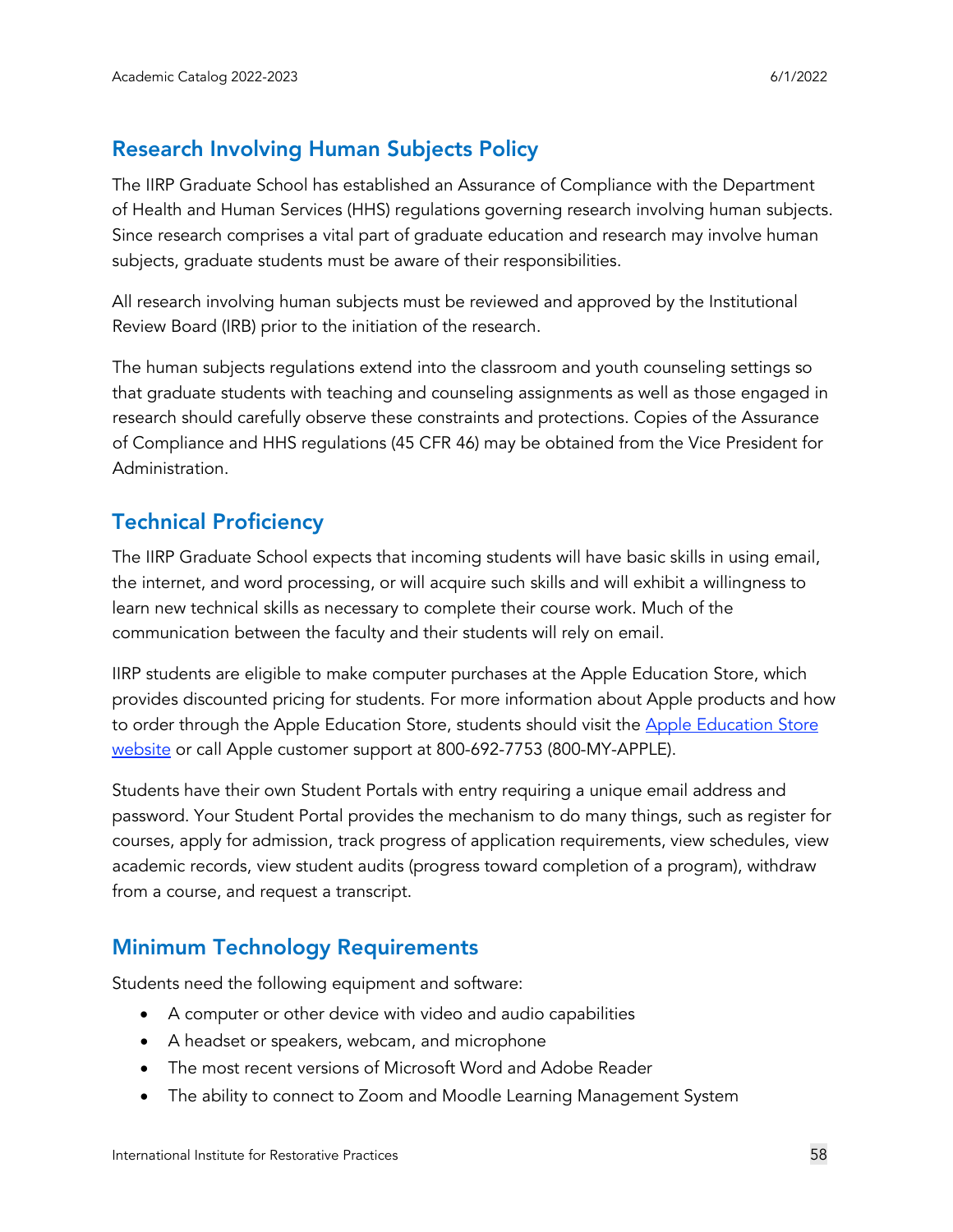# <span id="page-58-0"></span>**Technology**

The primary purpose of the IIRP's computing resources and other information technologies is to enhance and support the educational mission of the IIRP. These resources include workstations and multi-user computer systems, as well as local area networks and connections to other computer networks.

All students, faculty, and staff are responsible for using the IIRP's computing resources in a safe, effective, ethical, and lawful manner.

Note: Logging onto or otherwise connecting to the campus network implies acceptance of this policy.

The intent of this statement is to give an overview of acceptable and unacceptable uses of computing resources without exhaustively enumerating all such uses and misuses. This statement is intended as an addition to existing policies concerning academic honesty and the use of facilities. The predominant goal of this policy is to promote honesty, respect for individuals, and respect for both physical and intellectual property. All expectations regarding academic honesty and professional ethics extend to assignments completed in electronic form. It is never permitted to use another person's computer authorization for any purpose or to provide your own authorization to another.

You may not access someone else's work without explicit permission. You are not permitted to engage in any activity that would harass others or impede their work. All members of the campus community are required to adhere to all copyright laws. As part of the internet community, students connecting their computers to the IIRP's networks must take reasonable precautions against viruses.

While the IIRP makes every effort to maintain the security of its systems, no guarantee of privacy can be made for electronically stored information or email. Users of institutional computing resources also should be aware that the IIRP reserves the right to inspect information stored on its systems when there is reasonable cause to suggest a violation of the institution's policies.

Standards of ethics and behavior while using computing resources should follow such standards as outlined in IIRP handbooks and policy documents. Disciplinary procedures for violations will follow standard institutional procedures and may result in curtailment of network privileges.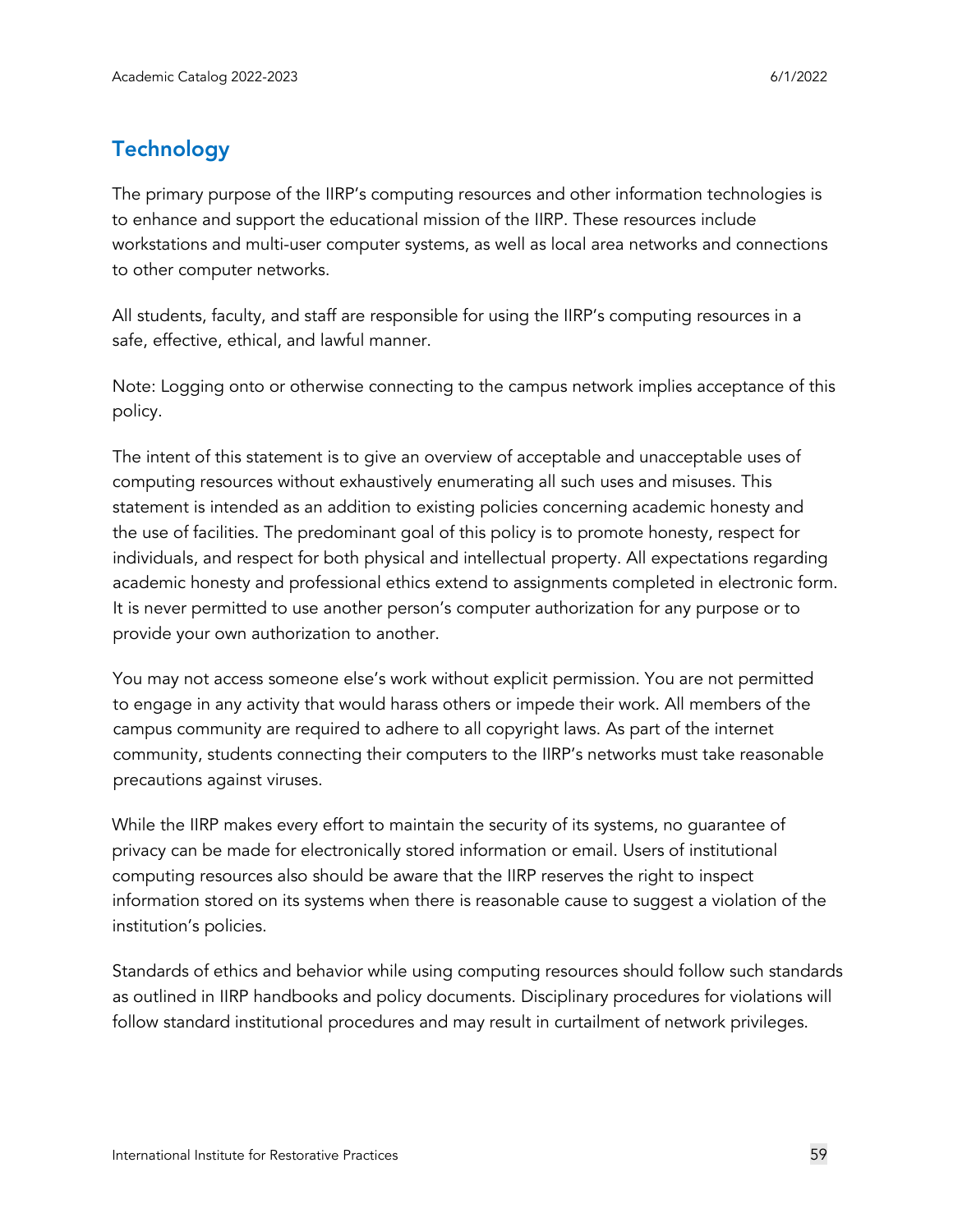The following items constitute examples of acceptable and unacceptable use.

#### Acceptable Use

- Use consistent with the mission of the IIRP.
- Use for purposes of, or in support of, education and research.
- Use related to administrative and other support activities.
- Personal communications, as long as these do not interfere with the mission of the institution, infringe on the time of staff or students, or overload system or network resources.

#### Unacceptable Use

- Use of computers or networks that violates federal, state, or local laws or statutes.
- Providing, assisting in, or gaining unauthorized or inappropriate access to the IIRP's computing resources.
- Use of the IIRP's computers or networks for unauthorized or inappropriate access to systems, software, or data at other sites.
- Installing on the network unauthorized network devices and network services such as wireless access points, internet address resolution servers, hubs, routers, and switches.
- Use of the IIRP's systems or networks to copy, store, display, or distribute copyrighted material in any medium, or to prepare derivative works of such material, without the express permission of the copyright owner, except as otherwise allowed under copyright law.
- Installation of software on IIRP owned computers that is not either in the public domain or for which legal licensing has not been acquired by the individual user or the institution via the IIRP.
- Activities that interfere with the ability of others to use computing resources or other network-connected services effectively.
- Activities that result in unauthorized access to or the loss of another's work.
- Connecting one's personal computer to the network without taking reasonable precautions against viruses.
- Distribution of obscene, abusive, or threatening messages via electronic media, such as email or instant messaging.
- Distribution of chain letters or broadcasting to lists of individuals in a manner that might cause congestion of the network.
- Use of the IIRP's computers or networks for commercial use or profit-making enterprises except as specifically agreed to with the institution.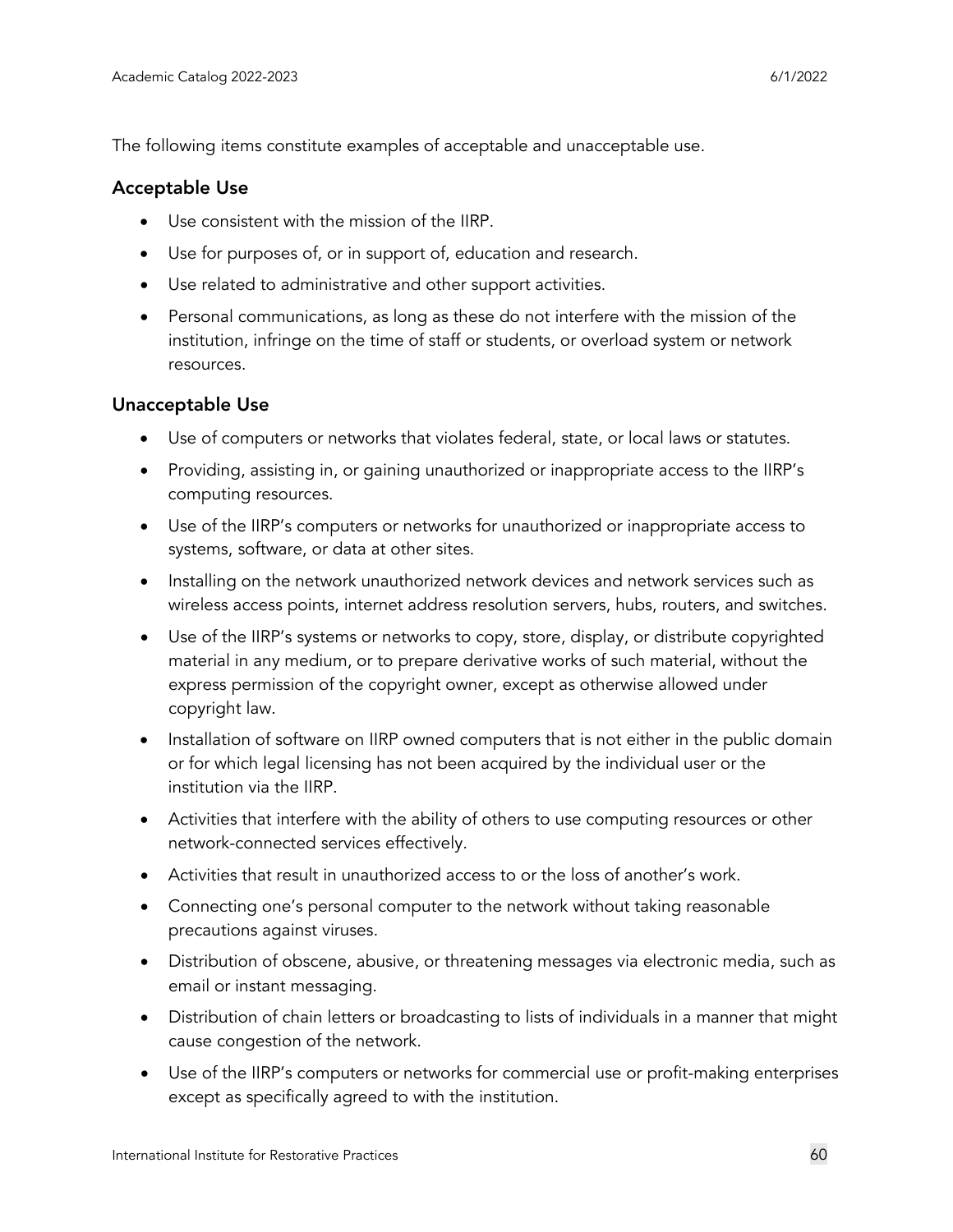#### Internet Peer-to-Peer File-Sharing Policy

Internet peer-to-peer file-sharing programs have made it easy to download and share music, movies, and software files. This is a problem for the IIRP and other institutions because it encourages behavior that violates copyright law and because it creates internet traffic congestion. In accordance with the Higher Education Opportunity Act, the IIRP will by policy and procedure:

- Ensure for all users adequate and equitable access to the internet for academic purposes and personal communications.
- Respect our community's rights to privacy and confidentiality, freedom of speech, and academic freedom while using the network.
- Educate the network-user community on the technical, legal, and ethical aspects of copyright and intellectual property.
- Uphold copyright law as spelled out in the 1998 Digital Millennium Copyright Act and elsewhere. The Act defines copyright and fair use in the digital age.

The IIRP prohibits the use of its systems or networks to copy, store, display, or distribute copyrighted material in any medium, or to prepare derivative works of such material, without the express permission of the copyright owner, except as otherwise allowed under copyright law. In addition to sanctions by the institution, copyright violators could be subject to felony charges under state and federal law and may be sued by the copyright holder.

Under copyright law, unless you have express permission from the copyright holder to engage in the copying, downloading, and sharing of files, you are in violation of the law.

Peer-to-peer programs have no provision to acquire permission. In practice, therefore, their use for downloading music and movies may put you in violation of the IIRP's policy and the law.

Peer-to-peer file-sharing programs have legitimate uses for sharing information over the internet. In addition, the internet has allowed the democratization of the music industry, allowing musicians to distribute their works and gain audiences not possible before the internet. However compelling these arguments may be, they in no way absolve file-sharing users from the need to follow copyright law and respect intellectual property ownership.

The IIRP does not intend to block peer-to-peer file-sharing programs, nor does it monitor the content of network traffic. However, the IIRP does monitor traffic patterns in order to guarantee acceptable network performance for all users. If the technology department becomes aware of policy violations or illegal activities in the course of investigating network congestion or determining problems, it will investigate by inspecting content stored or shared on its network.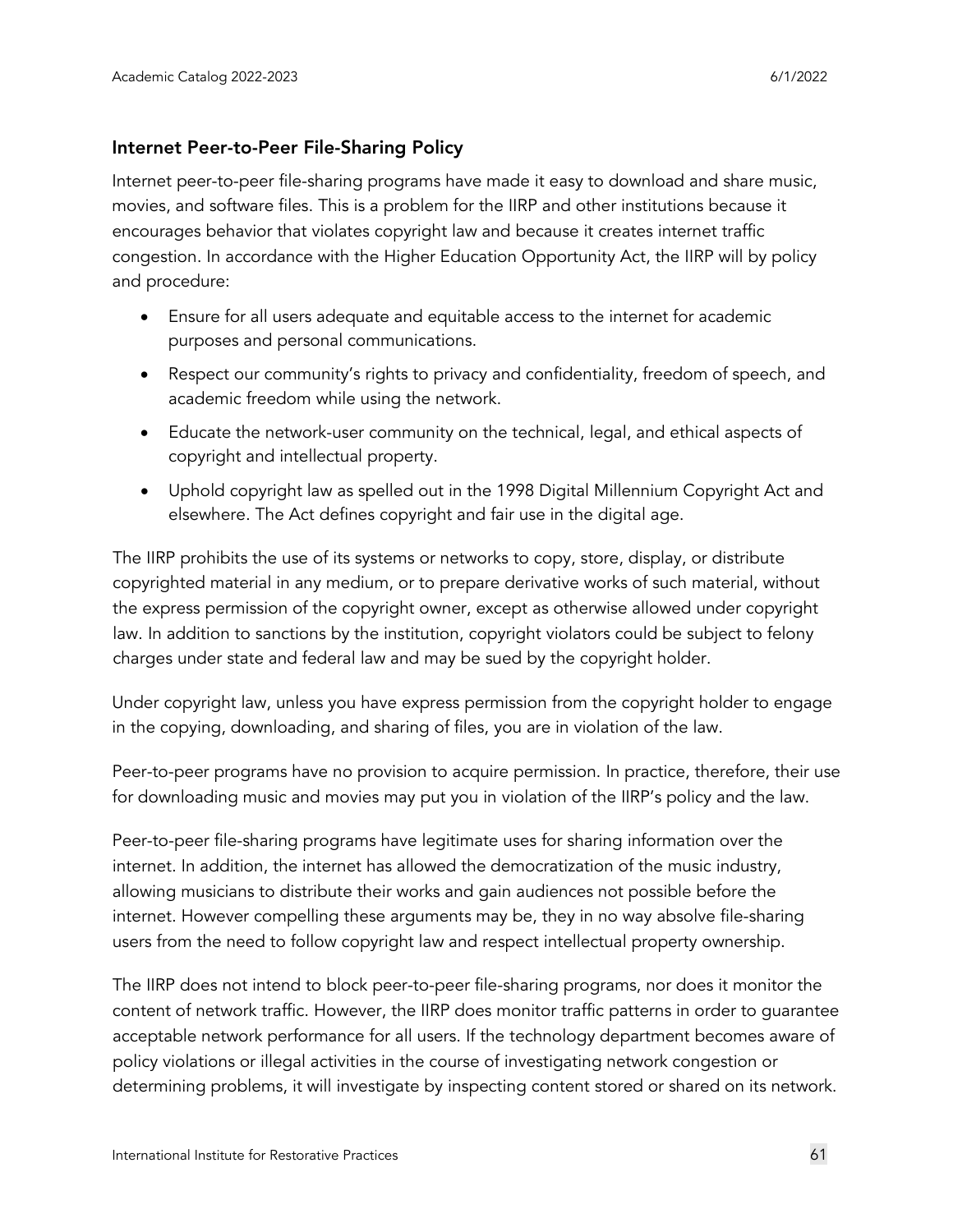The IIRP's acceptable use policy also prohibits activities that interfere with the ability of others to use the IIRP's computing resources or other network-connected services effectively. This may apply to peer-to-peer file-sharing programs irrespective of copyright violations, as these programs consume huge amounts of network resources.

## <span id="page-61-0"></span>Transcript Requests

If you need to obtain a copy of your official IIRP Graduate School transcript, you may request paper and electronic copies from the National Student Clearinghouse at no charge for normal processing. Any fees incurred for expedited delivery service will be at your expense.

The link below will direct you to a form at the National Student Clearinghouse website. Please complete the request form in its entirety to avoid processing delays. We are unable to honor transcript requests over the phone or via email, as your electronic signature is required on the request form.

#### Request a Transcript

- Go to the National Student [Clearinghouse](https://tsorder.studentclearinghouse.org/school/select) (NSC) ordering service.
- Log in using your existing National Student Clearinghouse account or create a new National Student Clearinghouse account.
- Complete each step of the order form.
- Note: You will be given the option to delay the processing of your transcript order until final grades are posted, or until certificates or degrees are conferred for the current term.
- If you have a form or document that must accompany your transcript, you must upload that document during the ordering process. It may be in one of the following formats: jpg, jpeg, gif, png, eps, cdr, ai, pdf, tif, tiff, bmp, zip, doc, docx, xls, xlsx, txt, xml. If you need the document to be filled out along with the transcript, you must request a paper transcript.

All transcript requests will be fulfilled within three-to-five business days. If there are any complications, Student Services staff will contact you directly by email.

[Student](https://student.iirp.edu/)s may view and print unofficial IIRP Graduate School transcripts through their **Student [Portal](https://student.iirp.edu/) under My Courses, then View Academic Record.** 

#### Electronic Transcripts

You will receive an email notification when your transcript is processed. You must retrieve your electronic transcript from the emailed link from NSC within 20 days.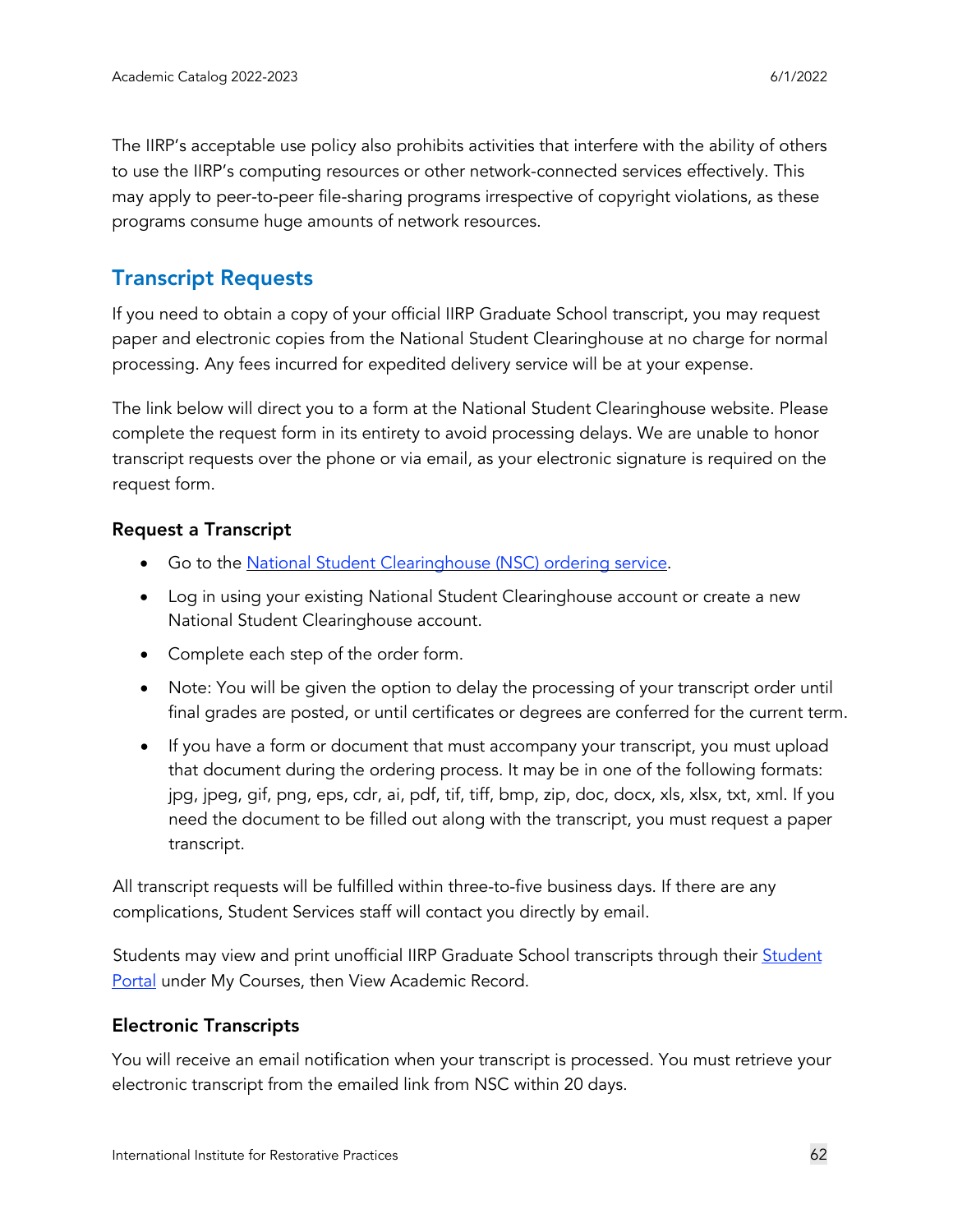Prior to submitting an order, please verify that the recipient can accept electronic PDF transcripts from studentclearinghouse.org. If a paper transcript is also needed, you must place a separate order.

#### To Ensure Your Request Will Be Processed

In order to fulfill a transcript request, Student Services must have an official undergraduate transcript on file for you. You may have a transcript sent directly from the undergraduate institution to:

- [transcripts@iirp.edu,](mailto:transcripts@iirp.edu) or
- IIRP, 531 Main Street, Bethlehem, PA 18018-5837

#### Circumstances That Will Cause a Delay in Receipt of Transcripts Include

- A financial hold.
- Incomplete information on the request form.
- An official undergraduate transcript is not on file at the IIRP.

## <span id="page-62-0"></span>Verification of Student Identity

All credit-bearing courses and programs offered through distance learning methods must verify that the student who registers for a distance education course is the same student who participates in and completes the course or program and receives academic credit for doing so.

Students seeking enrollment in distance education courses will provide appropriate information to establish their identity. All methods of verifying student identity in distance learning must protect the privacy of student information in compliance with FERPA (Family Educational Rights and Privacy Act). Personally identifiable information collected, such as a photo ID, may be used at the discretion of the institution as the basis for identity verification.

Each student establishes a unique username and password when creating a Student Portal to manage their student account online. The secure username and password are required to access both the Student Portal and the Learning Management System (LMS).

Should a student forget their unique information and not be able to reset access through the online password reset procedures, Student Services is responsible to verify student identity and reset access. Security questions using non-directory information are asked by Student Services to verify student identity when resetting student passwords or accessing student records for other purposes. There are no additional charges associated with verification of student identity.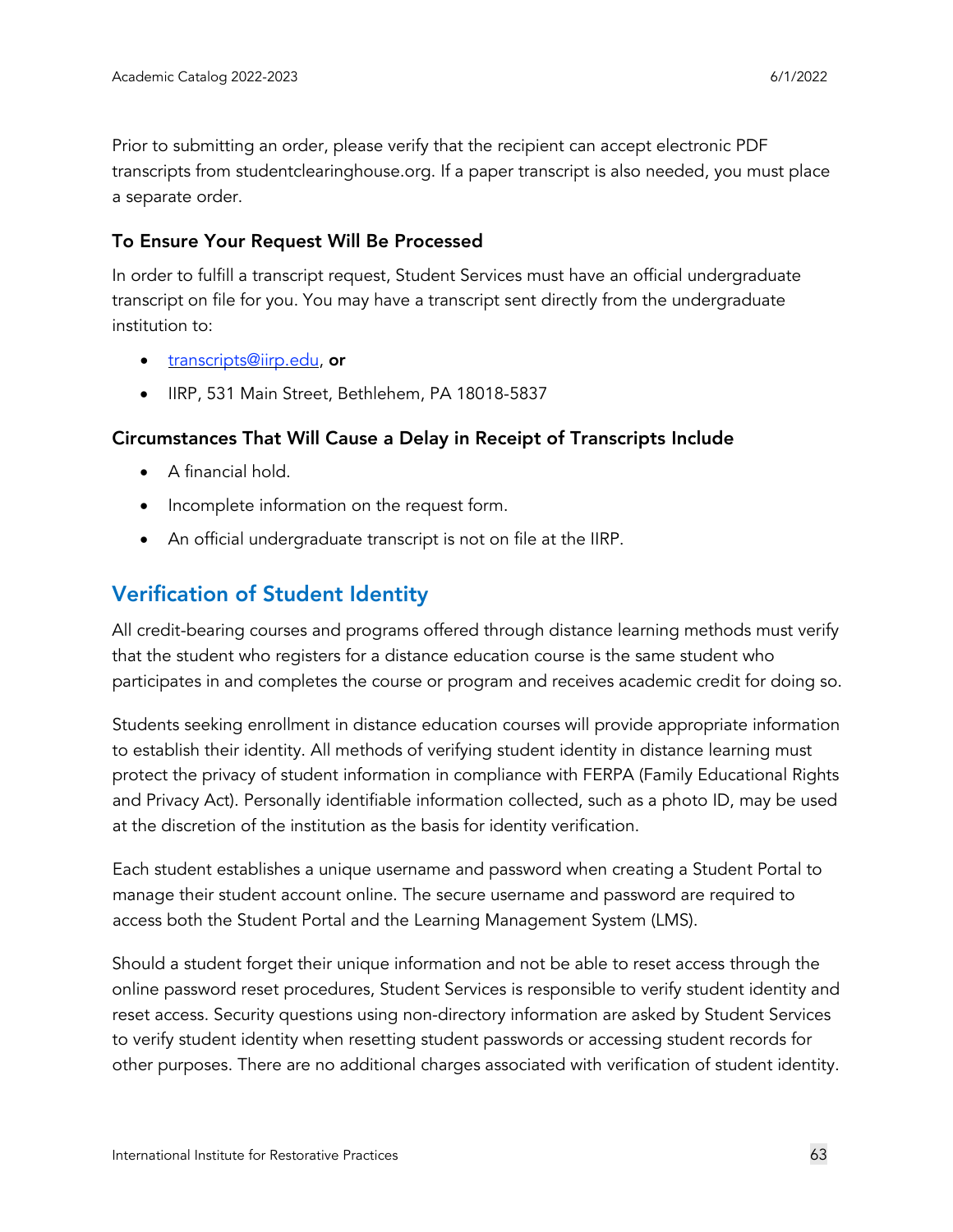Having a secure online learning environment is critical to verification of student identity.

All users of the IIRP's Student Portal and Learning Management System are responsible for maintaining the security of usernames, passwords, and other access credentials. An account is assigned to an individual for exclusive use by that individual. Attempting to discover another student's password or gain unauthorized access to someone else's Student Portal is prohibited. It is against the IIRP's Academic Integrity policy for a student to give someone else their password or allow others to use their account, and doing so could lead to disciplinary action. Users are responsible for any and all activity on their account.

Faculty teaching courses through distance education methods have a role in identity verification insofar as they can be alert to changes in student behavior, such as sudden shifts in academic performance or changes in writing style or language used in discussion groups or email, which may indicate academic integrity issues. Faculty will routinely use a variety of assessment instruments whenever possible.

# <span id="page-63-0"></span>Dropping a Course

Once courses begin, the following policies regarding your grade will apply:

For all courses, if you wish to withdraw from a course, you must submit a course withdrawal form through your Student Portal.

By enrolling in a course, students commit to attend and complete the course for which you have paid. Only course withdrawal requests submitted through your **[Student](https://student.iirp.edu/) Portal will** be honored.

Failure to submit a course withdrawal form through your Student Portal by the deadlines listed below will result in a grade of "F."

Fully online courses: Submit the course withdrawal form through your Student Portal before the start of the 6th week in order to receive an official grade of "W."

Blended courses: Submit the course withdrawal form through your Student Portal by these deadlines in order to receive an official grade of "W."

- Before the start of the  $3<sup>rd</sup>$  week of a 4-week course
- Before the start of the  $4<sup>th</sup>$  week of a 7-week course

In-person courses: Submit the course withdrawal form through your Student Portal before the start of the 3rd week in order to receive an official grade of "W."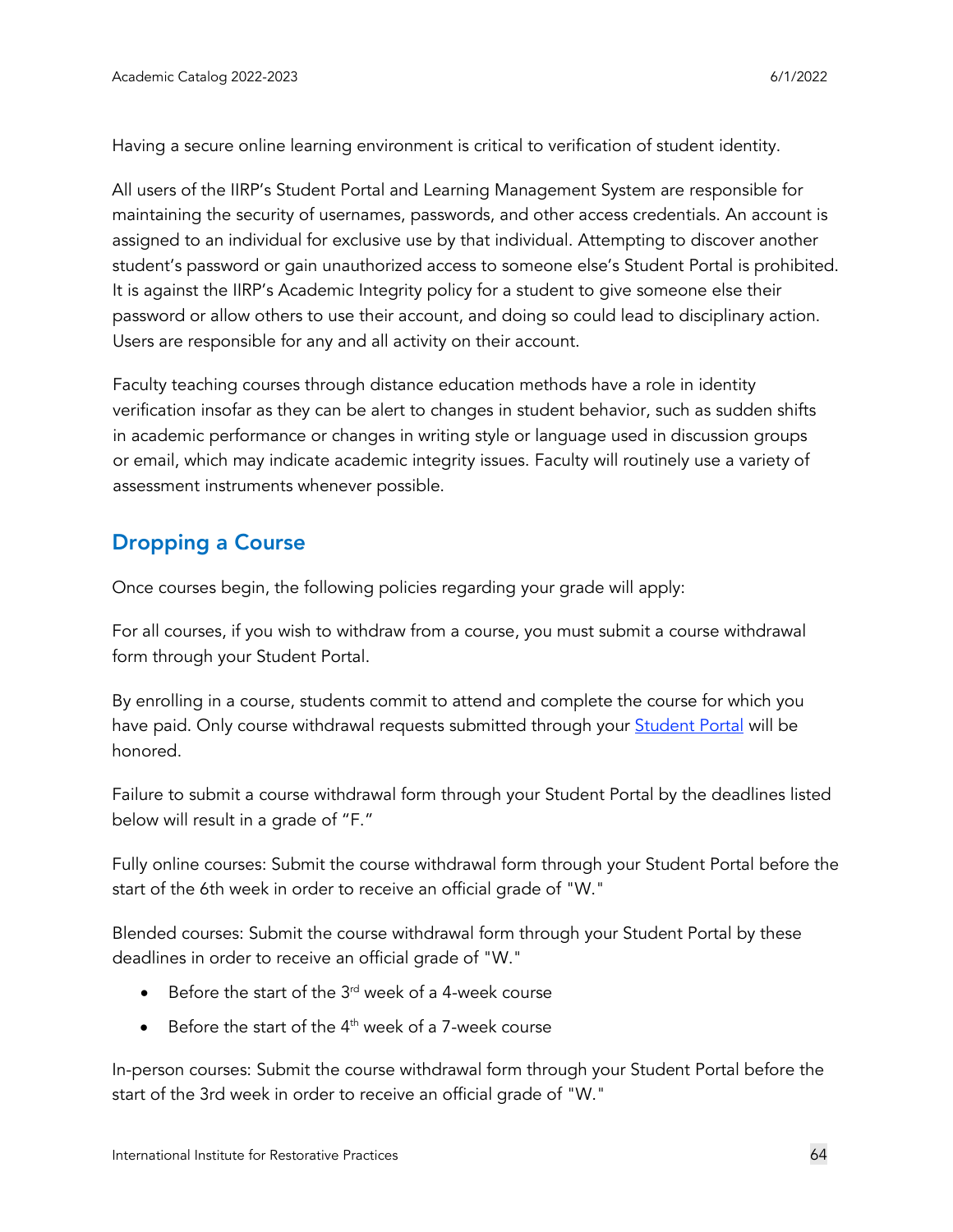#### Financial implications for dropping a course *prior* to the start date:

For any course, you may withdraw at least one day before the course begins by submitting the course withdrawal form through your Student Portal.

You will receive a refund or a credit for the tuition you have paid for that course, minus a \$50 withdrawal fee.

#### Financial implications for dropping a course *after* the start date:

For any course, if you submit your course withdrawal form through your Student Portal by the end of the third day, you will receive a refund or credit for 50% of the tuition you have paid for that course.

Refunds and credits will not be issued for course withdrawals submitted after the third day of the course. Once this deadline has passed, you will remain responsible for 100% of the tuition.

Please note: You must submit the course withdrawal form in order to be considered withdrawn from a course. Simply ceasing to participate in a course is not the same as withdrawing from a course; unless you have formally withdrawn, you are still responsible for all tuition for that course.

## <span id="page-64-0"></span>Withdrawal from a Program

Admitted students may choose to leave the IIRP Graduate School for various reasons. Before making a final decision to withdraw, students should discuss their options with their advisor and then with Student Services. Those who withdraw from the Graduate School lose their degree eligibility and must reapply to the program if they wish to return to the IIRP Graduate School in the future. Students choosing to withdraw must submit a Voluntary Program Withdrawal form, located in your Student Portal.

# <span id="page-64-1"></span>Grievance Policy

A grievance is a claim that action has been taken that involves a student or staff or faculty member's status or the specific terms or conditions of employment or academic study and which is believed to be arbitrary, capricious, or without cause or not consistent with IIRP policies and procedures, or a perceived circumstance of discrimination, harassment, or inequity.

The International Institute for Restorative Practices, consistent with its name and mission, will use restorative processes, whenever possible, in dealing with wrongdoing and conflict among students, staff, faculty, and administration. Restorative processes focus on repairing the harm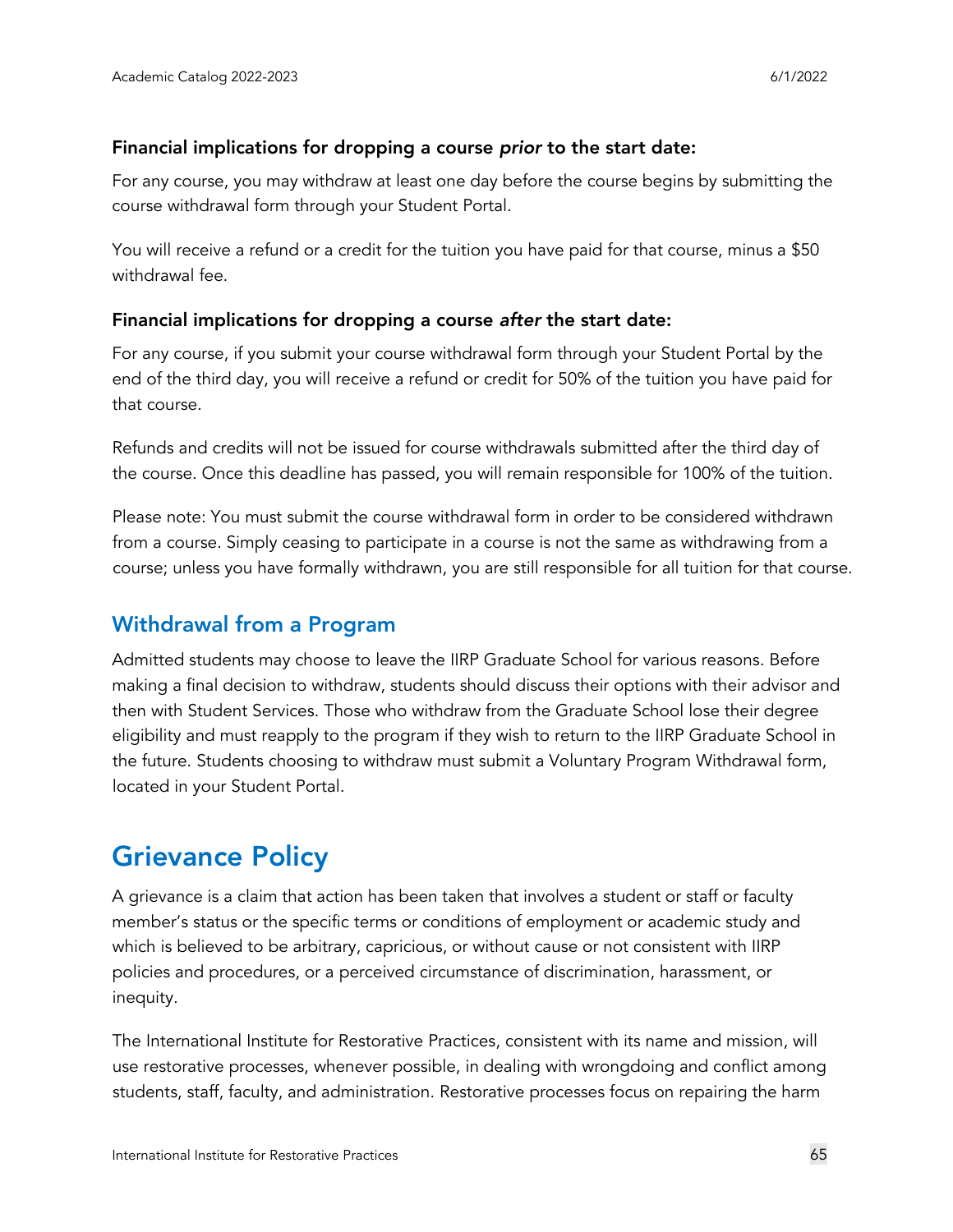done by conflict and wrongdoing. They are usually held in a circle format and provide every person with an opportunity to be heard and express feelings in a safe environment.

Restorative processes bring together those who have been affected by an incident. When there are identifiable wrongdoers and victims, all of those individuals have the choice of participating voluntarily. Furthermore, their friends, colleagues, optionally their family members, and others in the institution who have been affected, are also invited to come together to resolve the emotional consequences of the incident and to have a say in how the conflict or wrong might be handled.

If possible, concerns that result in a grievance should first be addressed informally, through informal discussions or a restorative circle. If a solution is reached, it should be put in writing, signed and dated by both parties, and copied to the appropriate administrator.

If, after attempting informal resolution, no solution is reached, the aggrieved party or parties may appeal the issue in writing to an appropriate administrator. That administrator must respond to the grievance within ten working days.

If the aggrieved party is not satisfied with that outcome, they may appeal to the President in writing. The President will respond within ten working days. If the aggrieved party is still not satisfied, the issue may be appealed to the Board of Trustees.

# <span id="page-65-0"></span>How to File a Formal Complaint

#### Contacts for Reporting a Complaint or Grievance

For incidents of Sexual Misconduct – Rape, Sexual Assault, Dating Violence, and Domestic Violence – Call 911.

If you decide to make an official report to the IIRP, a detailed (typed, emailed, or handwritten) statement of the alleged incident(s) should be submitted to the Vice President for Administration.

In the case of an alleged violation of the any of the following:

- Equal Opportunity Statement
- Affirmative Action Statement
- Non-Discrimination Statement
- Harassment Policy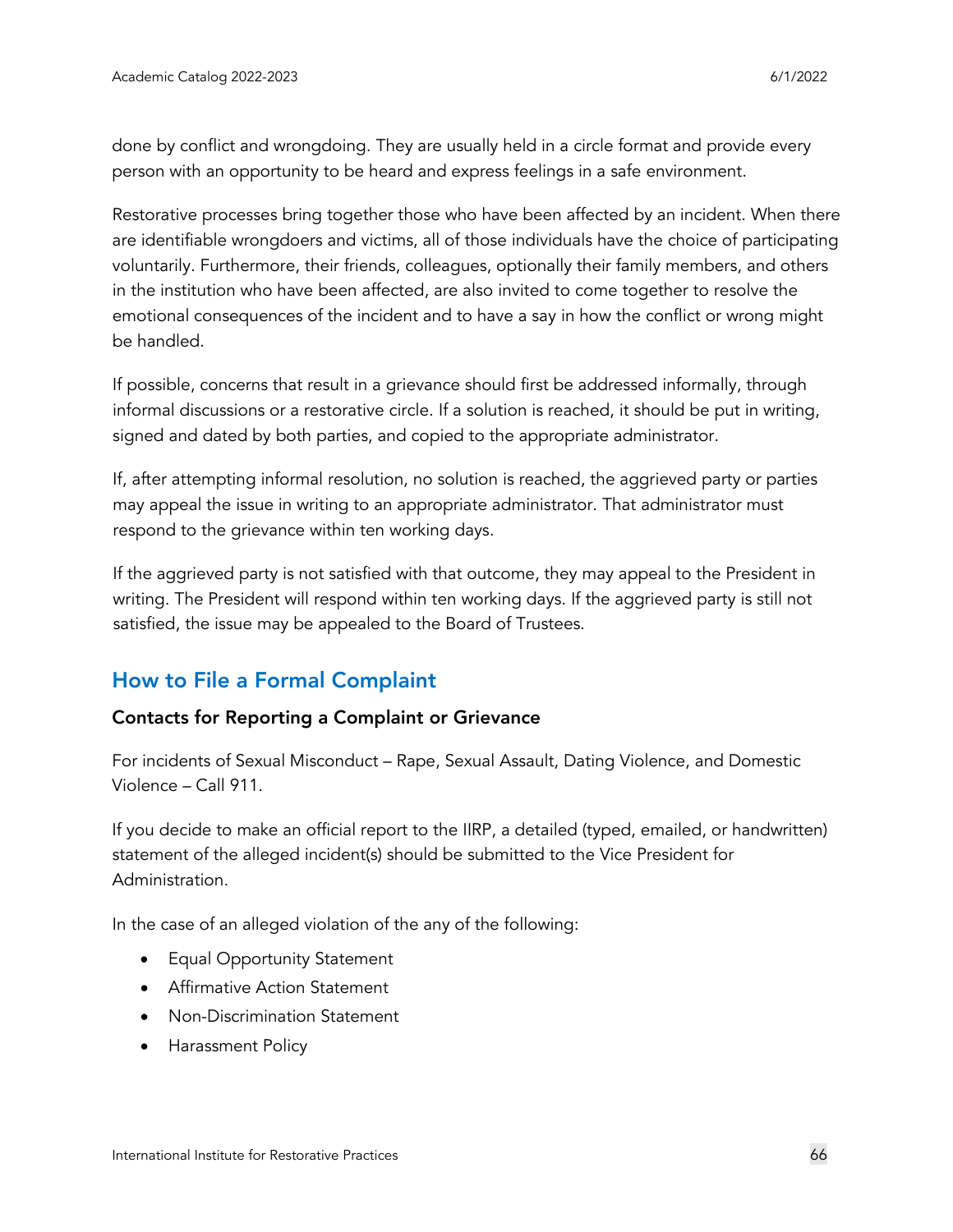The complaint is to be brought to the attention of the Vice President for Administration in writing. If the Vice President is the alleged violator, then the complaint should be brought to the President (same address and phone number as noted below).

Linda Kligman, Ph.D. Vice President for Administration International Institute for Restorative Practices 531 Main Street Bethlehem, PA 18018 610-807-9221

In the case of an alleged violation of Civil Rights, the complaint may be brought directly to the Office for Civil Rights:

Barbara Holland, Regional Manager, Office for Civil Rights U.S. Department of Health and Human Services 150 S. Independence Mall West Suite 372, Public Ledger Building Philadelphia, PA 19106-9111 Customer Response Center: 800-368-1019; Fax: 202-619-3818; TDD: 800-537-7697; Email: [OCRMail@hhs.gov](mailto:OCRMail@hhs.gov)

For other complaints:

| <b>Nature of Complaint</b>                              | In the spirit of restorative practices and a restorative<br>environment, we urge you to resolve issues and<br>concerns with faculty and staff. Reach out to the<br>following individuals by phone or email. |
|---------------------------------------------------------|-------------------------------------------------------------------------------------------------------------------------------------------------------------------------------------------------------------|
| <b>General Complaint</b><br>or Grievance                | Consult with a faculty member and/or the Dean of Student<br>Services                                                                                                                                        |
| <b>Americans with</b><br><b>Disabilities Act</b>        | Vice President for Administration<br>Linda Kligman, Ph.D.<br>610-807-9221                                                                                                                                   |
| <b>Appeal of a Grade</b>                                | Consult with faculty member                                                                                                                                                                                 |
| <b>FERPA Compliance</b><br>(privacy of student records) | Dean of Student Services<br>Jamie Kaintz<br>610-807-9221                                                                                                                                                    |
| <b>Student Right to Know</b><br>and Campus Security     | Vice President for Administration<br>Linda Kligman, Ph.D.<br>610-807-9221                                                                                                                                   |